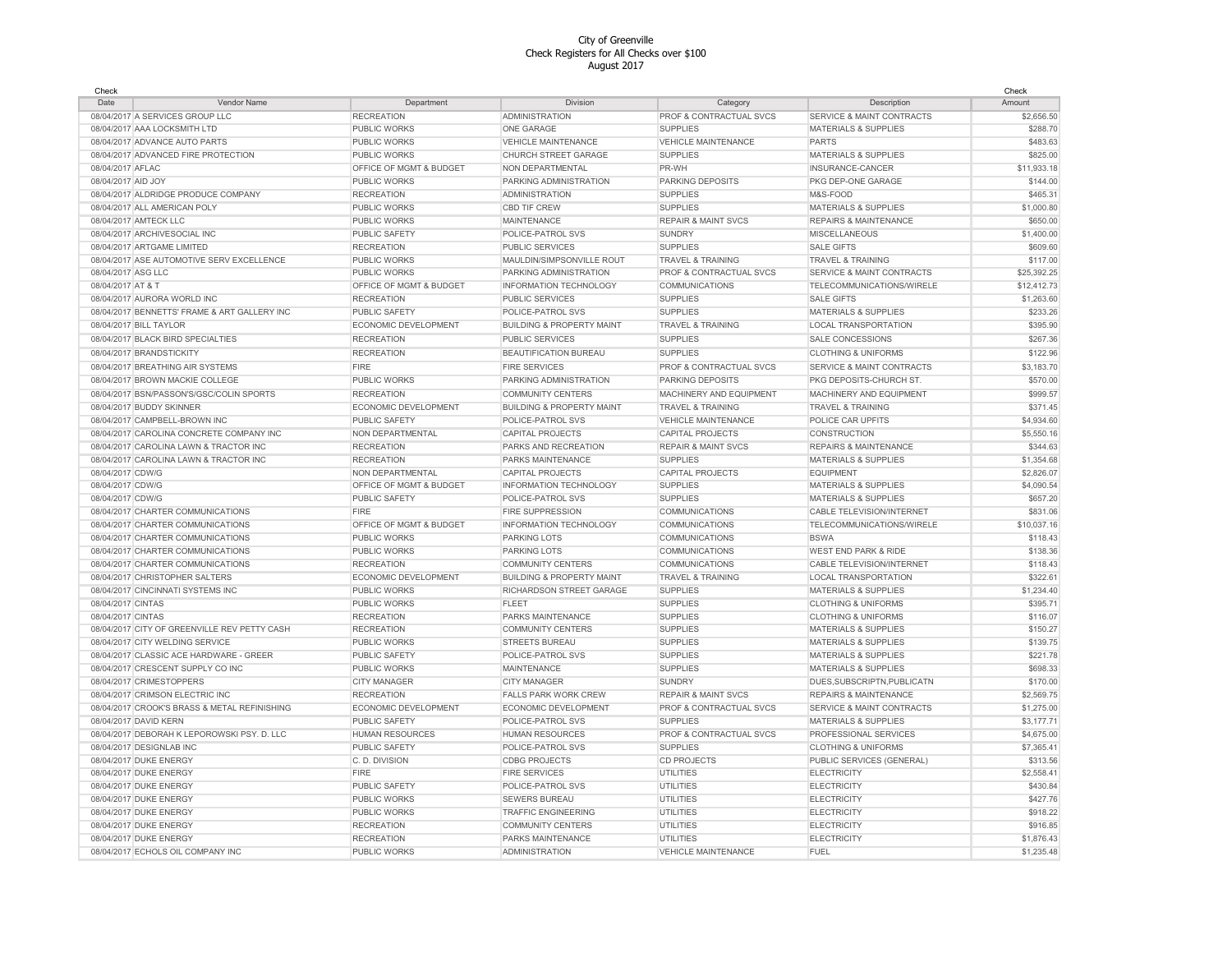| 08/04/2017 ECHOLS OIL COMPANY INC            | <b>PUBLIC WORKS</b>       | FLEET                                | <b>VEHICLE MAINTENANCE</b>     | <b>FUEL</b>                      | \$12,443.90  |
|----------------------------------------------|---------------------------|--------------------------------------|--------------------------------|----------------------------------|--------------|
| 08/04/2017 ECOSMART DESIGNS INC              | <b>RECREATION</b>         | <b>PUBLIC SERVICES</b>               | <b>SUPPLIES</b>                | <b>SALE GIFTS</b>                | \$684.00     |
| 08/04/2017 EMPLOYMENT SCREENING RESOURCES    | HUMAN RESOURCES           | <b>HUMAN RESOURCES</b>               | PROF & CONTRACTUAL SVCS        | PROFESSIONAL SERVICES            | \$469.00     |
| 08/04/2017 EXIT LIGHT CO INC, THE            | PUBLIC WORKS              | S. SPRING STREET GARAGE              | <b>SUPPLIES</b>                | <b>MATERIALS &amp; SUPPLIES</b>  | \$410.00     |
| 08/04/2017 FEDERAL EXPRESS CORP              | PUBLIC SAFETY             | POLICE-PATROL SVS                    | <b>SUNDRY</b>                  | <b>MISCELLANEOUS</b>             | \$116.31     |
| 08/04/2017 FERGUSON ENTERPRISES INC          | <b>RECREATION</b>         | PARKS MAINTENANCE                    | <b>REPAIR &amp; MAINT SVCS</b> | REPAIRS & MAINTENANCE            | \$456.13     |
| 08/04/2017 FIRST CITIZENS BANK               | PUBLIC WORKS              | UTILITY UNDERGROUNDING FU            | <b>SUNDRY</b>                  | UNDERGROUNDING COMMERCIAL        | \$500.00     |
| 08/04/2017 GEORGIA BARK COMPANY              | <b>RECREATION</b>         | PARKS MAINTENANCE                    | <b>SUPPLIES</b>                | <b>MATERIALS &amp; SUPPLIES</b>  | \$1,272.00   |
|                                              |                           |                                      |                                |                                  |              |
| 08/04/2017 GIMME-A-SIGN CO INC               | <b>RECREATION</b>         | PARKS MAINTENANCE                    | <b>SUPPLIES</b>                | <b>MATERIALS &amp; SUPPLIES</b>  | \$446.79     |
| 08/04/2017 GLENN FREDERICK WOOTEN            | PUBLIC INFORMATION/EVENTS | SPECIAL EVENTS                       | PROF & CONTRACTUAL SVCS        | PROFESSIONAL SERVICES            | \$400.00     |
| 08/04/2017 GRAPPLERS INC                     | <b>PUBLIC WORKS</b>       | <b>STREETS BUREAU</b>                | <b>SUPPLIES</b>                | MATERIALS & SUPPLIES             | \$527.76     |
| 08/04/2017 GREATER PLEASANT VALLEY           | C. D. DIVISION            | <b>CDBG PROJECTS</b>                 | <b>CD PROJECTS</b>             | PUBLIC SERVICES (GENERAL)        | \$437.30     |
| 08/04/2017 GREENVILLE ARENA DISTRICT         | <b>PUBLIC WORKS</b>       | <b>PARKING LOTS</b>                  | <b>LIAB-BSWA PARKING</b>       | PARKING LEASES                   | \$1,627.40   |
| 08/04/2017 GREENVILLE COUNTY SCHOOL DISTRICT | OFFICE OF MGMT & BUDGET   | <b>ACCOUNTING</b>                    | PROF & CONTRACTUAL SVCS        | INTERGOV/SCHOOL DIST             | \$200,269.69 |
| 08/04/2017 GREENVILLE COUNTY TREASURER       | OFFICE OF MGMT & BUDGET   | <b>ACCOUNTING</b>                    | PROF & CONTRACTUAL SVCS        | <b>INTERGOV COUNTY</b>           | \$73,696.08  |
| 08/04/2017 GREENVILLE OFFICE SUPPLY CO INC   | COUNCIL                   | <b>CITY COUNCIL</b>                  | <b>SUNDRY</b>                  | <b>MISCELLANEOUS</b>             | \$7,405.16   |
| 08/04/2017 GREENVILLE OFFICE SUPPLY CO INC   | <b>HUMAN RESOURCES</b>    | <b>HUMAN RESOURCES</b>               | <b>SUPPLIES</b>                | <b>MATERIALS &amp; SUPPLIES</b>  | \$169.99     |
| 08/04/2017 GREENVILLE TRACK CLUB             | OFFICE OF MGMT & BUDGET   | <b>REVENUE</b>                       | ACCOUNTS PAYABLE(MANUAL)       | ACCOMODATIONS TAX                | \$10,000.00  |
| 08/04/2017 GREENVILLE ZOO PETTY CASH         | <b>RECREATION</b>         | <b>ADMINISTRATION</b>                | <b>SUPPLIES</b>                | M&S-FOOD                         | \$119.81     |
| 08/04/2017 GREENWORKS RECYLING INC           | <b>RECREATION</b>         | TREE MAINTENANCE BUREAU              | PROF & CONTRACTUAL SVCS        | PROFESSIONAL SERVICES            | \$3,600.00   |
| 08/04/2017 H2L CONSULTING ENGINEERS          | NON DEPARTMENTAL          | <b>CAPITAL PROJECTS</b>              | <b>CAPITAL PROJECTS</b>        | PLANNING/DESIGN                  | \$6,500.00   |
| 08/04/2017 HARRISON'S WORKWEAR               | <b>RECREATION</b>         | <b>BEAUTIFICATION BUREAU</b>         | <b>SUPPLIES</b>                | <b>CLOTHING &amp; UNIFORMS</b>   | \$378.49     |
|                                              |                           |                                      |                                |                                  |              |
| 08/04/2017 HARRISON'S WORKWEAR               | <b>RECREATION</b>         | PARKS MAINTENANCE                    | <b>SUPPLIES</b>                | <b>CLOTHING &amp; UNIFORMS</b>   | \$105.99     |
| 08/04/2017 HOFFMAN MECHANICAL SOLUTIONS INC  | PUBLIC WORKS              | <b>BUILDING SERVICE DIVISION</b>     | PROF & CONTRACTUAL SVCS        | SERVICE & MAINT CONTRACTS        | \$961.00     |
| 08/04/2017 HOME DEPOT CREDIT SERVICE 1679    | PUBLIC WORKS              | <b>FLEET</b>                         | <b>SUPPLIES</b>                | <b>MATERIALS &amp; SUPPLIES</b>  | \$115.32     |
| 08/04/2017 HOME DEPOT CREDIT SERVICE 3104    | PUBLIC WORKS              | <b>COMMONS GARAGE</b>                | <b>SUPPLIES</b>                | MATERIALS & SUPPLIES             | \$134.11     |
| 08/04/2017 HOME DEPOT CREDIT SERVICE 5906    | PUBLIC WORKS              | <b>VEHICLE MAINTENANCE</b>           | <b>SUPPLIES</b>                | <b>MATERIALS &amp; SUPPLIES</b>  | \$128.16     |
| 08/04/2017 HOME DEPOT CREDIT SERVICE 5914    | <b>RECREATION</b>         | <b>ADMINISTRATION</b>                | <b>SUPPLIES</b>                | M&S-MAINTENANCE                  | \$155.82     |
| 08/04/2017 HOME DEPOT CREDIT SERVICE 5922    | <b>RECREATION</b>         | BEAUTIFICATION BUREAU                | <b>SUPPLIES</b>                | <b>MATERIALS &amp; SUPPLIES</b>  | \$1,398.92   |
| 08/04/2017 HOME DEPOT CREDIT SERVICE 5922    | <b>RECREATION</b>         | <b>FALLS PARK WORK CREW</b>          | <b>SUPPLIES</b>                | <b>MATERIALS &amp; SUPPLIES</b>  | \$633.17     |
| 08/04/2017 HOME DEPOT CREDIT SERVICE 5922    | <b>RECREATION</b>         | PARKS MAINTENANCE                    | <b>SUPPLIES</b>                | MATERIALS & SUPPLIES             | \$113.16     |
| 08/04/2017 HYDRAULIC ONSITE EQUIPMENT REPAIR | PUBLIC WORKS              | <b>FLEET</b>                         | <b>VEHICLE MAINTENANCE</b>     | <b>OUTSIDE REPAIRS</b>           | \$537.36     |
| 08/04/2017 INCREDIBLE SUNVISOR INC           | <b>RECREATION</b>         | <b>PUBLIC SERVICES</b>               | <b>SUPPLIES</b>                | <b>SALE GIFTS</b>                | \$243.26     |
| 08/04/2017 INNOVYZE INC                      | PUBLIC WORKS              | STORMWATER MANAGEMENT                | <b>TRAVEL &amp; TRAINING</b>   | <b>TRAVEL &amp; TRAINING</b>     | \$2,500.00   |
| 08/04/2017 IVEY COMMUNICATIONS INC           | NON DEPARTMENTAL          | <b>CAPITAL PROJECTS</b>              | <b>CAPITAL PROJECTS</b>        | <b>EQUIPMENT</b>                 | \$1,170.00   |
|                                              |                           |                                      |                                |                                  |              |
| 08/04/2017 IVEY COMMUNICATIONS INC           | PUBLIC WORKS              | <b>BUILDING SERVICE DIVISION</b>     | <b>REPAIR &amp; MAINT SVCS</b> | <b>REPAIRS &amp; MAINTENANCE</b> | \$3,338.41   |
| 08/04/2017 JAMAICA MI IRIE                   | PUBLIC INFORMATION/EVENTS | <b>EVENTS MANAGEMENT</b>             | DEF REVENUE-OTHER              | SPECIAL EVENTS                   | \$1,954.80   |
| 08/04/2017 JF ACQUISITION LLC                | PUBLIC WORKS              | <b>FLEET</b>                         | <b>REPAIR &amp; MAINT SVCS</b> | <b>REPAIRS &amp; MAINTENANCE</b> | \$719.77     |
| 08/04/2017 JOEL PATTERSON                    | ECONOMIC DEVELOPMENT      | <b>BUILDING &amp; PROPERTY MAINT</b> | <b>TRAVEL &amp; TRAINING</b>   | <b>LOCAL TRANSPORTATION</b>      | \$428.54     |
| 08/04/2017 JOHN BRYSON                       | ECONOMIC DEVELOPMENT      | <b>BUILDING &amp; PROPERTY MAINT</b> | <b>TRAVEL &amp; TRAINING</b>   | <b>LOCAL TRANSPORTATION</b>      | \$264.29     |
| 08/04/2017 JOSEPH SUDDETH                    | PUBLIC SAFETY             | POLICE-PATROL SVS                    | <b>SUPPLIES</b>                | MATERIALS & SUPPLIES             | \$110.00     |
| 08/04/2017 JULIA HORTON                      | CITY MANAGER              | <b>CITY MANAGER</b>                  | <b>TRAVEL &amp; TRAINING</b>   | <b>TRAVEL &amp; TRAINING</b>     | \$1,250.00   |
| 08/04/2017 JULIE RANDALL                     | PUBLIC INFORMATION/EVENTS | SPECIAL EVENTS                       | PROF & CONTRACTUAL SVCS        | PROFESSIONAL SERVICES            | \$400.00     |
| 08/04/2017 K-MART STORE 4016                 | <b>RECREATION</b>         | <b>COMMUNITY CENTERS</b>             | <b>SUPPLIES</b>                | MATERIALS & SUPPLIES             | \$108.55     |
| 08/04/2017 KEITH BISHOP                      | <b>PUBLIC WORKS</b>       | <b>STORM DRAINS BUREAU</b>           | <b>TRAVEL &amp; TRAINING</b>   | <b>TRAVEL &amp; TRAINING</b>     | \$265.32     |
| 08/04/2017 KEITH BISHOP                      | PUBLIC WORKS              | <b>STREETS BUREAU</b>                | <b>TRAVEL &amp; TRAINING</b>   | <b>TRAVEL &amp; TRAINING</b>     | \$265.33     |
| 08/04/2017 KEVIN HUGHES                      | ECONOMIC DEVELOPMENT      | <b>BUILDING &amp; PROPERTY MAINT</b> | <b>TRAVEL &amp; TRAINING</b>   | <b>LOCAL TRANSPORTATION</b>      | \$355.78     |
| 08/04/2017 KEVIN WHITAKER CHEVROLET INC      | PUBLIC WORKS              | <b>FLEET</b>                         | <b>VEHICLE MAINTENANCE</b>     | <b>OUTSIDE REPAIRS</b>           | \$2,683.28   |
|                                              |                           |                                      |                                |                                  | \$141.50     |
| 08/04/2017 KROC CENTER GREENVILLE            | C. D. DIVISION            | <b>CDBG PROJECTS</b>                 | <b>CD PROJECTS</b>             | PUBLIC SERVICES (GENERAL)        |              |
| 08/04/2017 KUDZU STAFFING                    | <b>HUMAN RESOURCES</b>    | <b>HUMAN RESOURCES</b>               | PROF & CONTRACTUAL SVCS        | TEMP PERSONNEL SVCS              | \$1,036.80   |
| 08/04/2017 KW BEVERAGE                       | PUBLIC INFORMATION/EVENTS | <b>EVENTS MANAGEMENT</b>             | <b>SUPPLIES</b>                | M&S-FOOD & BEVERAGE              | \$226.30     |
| 08/04/2017 L & B LANDSCAPING SERVICE INC     | C. D. DIVISION            | <b>CDBG PROJECTS</b>                 | <b>CD PROJECTS</b>             | <b>LAND ACQUISITION</b>          | \$2,769.00   |
| 08/04/2017 L GLENN SHAW INC                  | C. D. DIVISION            | <b>CDBG PROJECTS</b>                 | <b>CD PROJECTS</b>             | <b>LAND ACQUISITION</b>          | \$52,000.00  |
| 08/04/2017 LINA                              | HUMAN RESOURCES           | <b>HEALTH CARE</b>                   | OTHER INSURANCE                | LIFE INSURANCE                   | \$17,370.76  |
| 08/04/2017 LINA                              | HUMAN RESOURCES           | <b>HEALTH CARE</b>                   | OTHER INSURANCE                | <b>LONG TERM DISABILITY</b>      | \$7,116.73   |
| 08/04/2017 LOWES                             | PUBLIC WORKS              | <b>STREETS BUREAU</b>                | <b>SUPPLIES</b>                | <b>MATERIALS &amp; SUPPLIES</b>  | \$190.10     |
| 08/04/2017 LOWES                             | <b>RECREATION</b>         | PARKS AND RECREATION                 | <b>SUPPLIES</b>                | <b>MATERIALS &amp; SUPPLIES</b>  | \$124.79     |
| 08/04/2017 LUCAS BRYSON                      | PUBLIC WORKS              | STORMWATER MANAGEMENT                | <b>TRAVEL &amp; TRAINING</b>   | <b>TRAVEL &amp; TRAINING</b>     | \$767.79     |
| 08/04/2017 LYNNSTAR CONSTRUCTION CO INC      | NON DEPARTMENTAL          | CAPITAL PROJECTS                     | CAPITAL PROJECTS               | CONSTRUCTION                     | \$26,578.00  |
|                                              |                           |                                      |                                |                                  |              |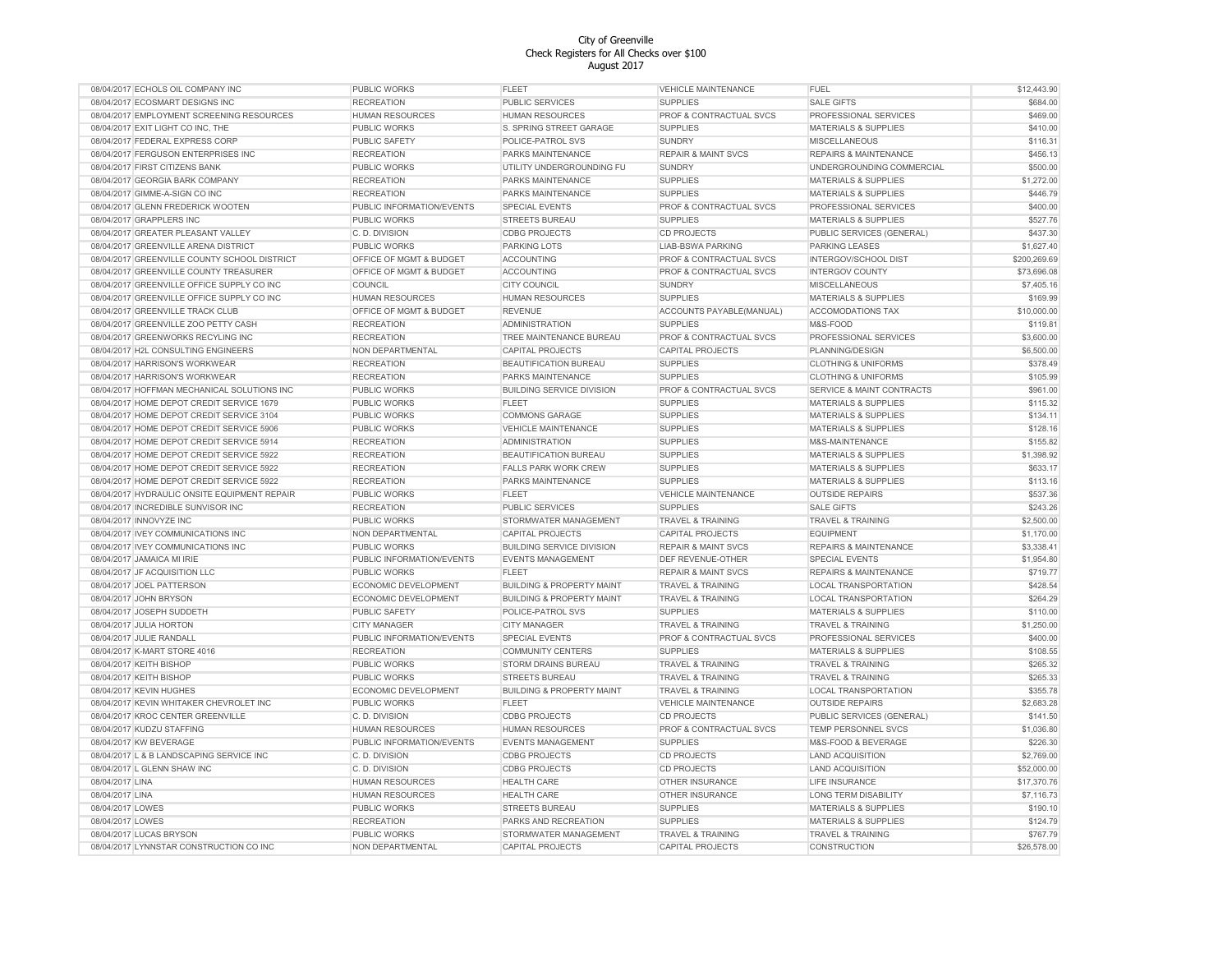| 08/04/2017 M P SERVICES LLC                    | C. D. DIVISION            | <b>CDBG PROJECTS</b>                 | <b>CD PROJECTS</b>                 | PUBLIC INFORMATION                   | \$425.00     |
|------------------------------------------------|---------------------------|--------------------------------------|------------------------------------|--------------------------------------|--------------|
| 08/04/2017 MANSFIELD OIL                       | PUBLIC WORKS              | <b>FLEET</b>                         | <b>VEHICLE MAINTENANCE</b>         | <b>FUEL</b>                          | \$109.19     |
| 08/04/2017 MARATHON STAFFING INC               | PUBLIC SAFETY             | POLICE-DISPATCH BUREAU               | PROF & CONTRACTUAL SVCS            | <b>TEMP PERSONNEL SVCS</b>           | \$7,664.49   |
| 08/04/2017 MARATHON STAFFING INC               | PUBLIC WORKS              | <b>ADMINISTRATION</b>                | <b>PROF &amp; CONTRACTUAL SVCS</b> | TEMP PERSONNEL SVCS                  | \$131.12     |
| 08/04/2017 MARATHON STAFFING INC               | PUBLIC WORKS              | <b>MAINTENANCE</b>                   | PROF & CONTRACTUAL SVCS            | TEMP PERSONNEL SVCS                  | \$1,731.76   |
| 08/04/2017 MATTHEW MAXEY                       | <b>PUBLIC WORKS</b>       | <b>PUBLIC WORKS</b>                  | <b>TRAVEL &amp; TRAINING</b>       | <b>TRAVEL &amp; TRAINING</b>         | \$827.84     |
| 08/04/2017 MAX-R                               | <b>RECREATION</b>         | <b>ADMINISTRATION</b>                | <b>SUPPLIES</b>                    | <b>JANITORIAL SUPPLIES</b>           | \$3,274.50   |
| 08/04/2017 MERUS REFRESHMENT SERVICES INC      | PUBLIC SAFETY             | POLICE-PATROL SVS                    | <b>SUPPLIES</b>                    | <b>MATERIALS &amp; SUPPLIES</b>      | \$106.95     |
|                                                |                           |                                      |                                    |                                      |              |
| 08/04/2017 METROCOLOGY                         | NON DEPARTMENTAL          | <b>CAPITAL PROJECTS</b>              | <b>CAPITAL PROJECTS</b>            | PLANNING/DESIGN                      | \$1,110.00   |
| 08/04/2017 MICHAEL WILLIAMSON                  | C. D. DIVISION            | <b>CDBG PROJECTS</b>                 | <b>TRAVEL &amp; TRAINING</b>       | <b>TRAVEL &amp; TRAINING</b>         | \$187.50     |
| 08/04/2017 MICHAEL WILLIAMSON                  | ECONOMIC DEVELOPMENT      | ECONOMIC DEVELOPMENT                 | <b>TRAVEL &amp; TRAINING</b>       | <b>TRAVEL &amp; TRAINING</b>         | \$187.50     |
| 08/04/2017 MIDWEST PARKING                     | PUBLIC WORKS              | <b>MAINTENANCE</b>                   | <b>SUPPLIES</b>                    | <b>MATERIALS &amp; SUPPLIES</b>      | \$394.96     |
| 08/04/2017 MIKE'S BODY SHOP                    | PUBLIC WORKS              | <b>FLEET</b>                         | <b>VEHICLE MAINTENANCE</b>         | <b>OUTSIDE REPAIRS</b>               | \$1,264.22   |
| 08/04/2017 MUNCIE TRANSIT SUPPLY               | PUBLIC WORKS              | <b>VEHICLE MAINTENANCE</b>           | <b>VEHICLE MAINTENANCE</b>         | <b>PARTS</b>                         | \$330.72     |
| 08/04/2017 MYSTIC VIBRATIONS                   | PUBLIC INFORMATION/EVENTS | <b>SPECIAL EVENTS</b>                | PROF & CONTRACTUAL SVCS            | PROFESSIONAL SERVICES                | \$400.00     |
| 08/04/2017 NAPA AUTO PARTS                     | PUBLIC WORKS              | <b>FLEET</b>                         | <b>SUPPLIES</b>                    | <b>MATERIALS &amp; SUPPLIES</b>      | \$553.14     |
| 08/04/2017 NEXT LEVEL BAND OF CHARLOTTE        | PUBLIC INFORMATION/EVENTS | <b>EVENTS MANAGEMENT</b>             | PROF & CONTRACTUAL SVCS            | PROFESSIONAL SERVICES                | \$800.00     |
| 08/04/2017 NORTHERN RANGELANDS TRADING LIMITED | <b>RECREATION</b>         | <b>PUBLIC SERVICES</b>               | <b>SUPPLIES</b>                    | <b>SALE GIFTS</b>                    | \$723.50     |
| 08/04/2017 NORTHERN TOOL & EQUIPMENT           | PUBLIC WORKS              | <b>FLEET</b>                         | <b>SUPPLIES</b>                    | <b>MATERIALS &amp; SUPPLIES</b>      | \$1,094.02   |
| 08/04/2017 OFFICE DEPOT BSD                    | <b>PUBLIC WORKS</b>       | <b>CONSTRUCTION &amp; INSPECTION</b> | <b>SUPPLIES</b>                    | <b>MATERIALS &amp; SUPPLIES</b>      | \$2,321.31   |
| 08/04/2017 OGLETREE DEAKINS NASH SMOAK & STEWA | HUMAN RESOURCES           | <b>HUMAN RESOURCES</b>               | PROF & CONTRACTUAL SVCS            | PROFESSIONAL SERVICES                | \$400.00     |
| 08/04/2017 PALMETTO BUS SALES LLC              | <b>PUBLIC WORKS</b>       | <b>VEHICLE MAINTENANCE</b>           | <b>VEHICLE MAINTENANCE</b>         | <b>PARTS</b>                         | \$1,048.72   |
|                                                |                           |                                      |                                    |                                      |              |
| 08/04/2017 PAWFORMERS LLC                      | PUBLIC INFORMATION/EVENTS | <b>EVENTS MANAGEMENT</b>             | PROF & CONTRACTUAL SVCS            | PROFESSIONAL SERVICES                | \$400.00     |
| 08/04/2017 PEPSI-COLA BOTTLING CO              | <b>RECREATION</b>         | <b>PUBLIC SERVICES</b>               | <b>SUPPLIES</b>                    | <b>SALE CONCESSIONS</b>              | \$2,971.74   |
| 08/04/2017 PET DAIRY                           | <b>RECREATION</b>         | <b>PUBLIC SERVICES</b>               | <b>SUPPLIES</b>                    | <b>SALE CONCESSIONS</b>              | \$128.00     |
| 08/04/2017 PET DAIRY                           | <b>RECREATION</b>         | <b>PUBLIC SERVICES</b>               | <b>SUPPLIES</b>                    | <b>SALE GIFTS</b>                    | \$105.60     |
| 08/04/2017 PETERBILT STORE OF GREENVILLE. THE  | PUBLIC WORKS              | <b>VEHICLE MAINTENANCE</b>           | <b>VEHICLE MAINTENANCE</b>         | <b>PARTS</b>                         | \$913.48     |
| 08/04/2017 PIEDMONT ELECTRICAL DISTRIBUTORS    | PUBLIC WORKS              | NON VEHICLE MAINTENANCE              | <b>SUPPLIES</b>                    | MATERIALS & SUPPLIES                 | \$119.00     |
| 08/04/2017 PROVIDENT LIFE & ACCIDENT INS CO    | HUMAN RESOURCES           | <b>HEALTH CARE</b>                   | OTHER INSURANCE                    | LIFE INSURANCE                       | \$1,993.86   |
| 08/04/2017 QUEST SOFTWARE INC                  | OFFICE OF MGMT & BUDGET   | INFORMATION TECHNOLOGY               | <b>SUPPLIES</b>                    | MATERIALS & SUPPLIES                 | \$2,456.72   |
| 08/04/2017 R E MICHEL COMPANY LLC              | PUBLIC WORKS              | NON VEHICLE MAINTENANCE              | <b>SUPPLIES</b>                    | <b>MATERIALS &amp; SUPPLIES</b>      | \$1,075.44   |
| 08/04/2017 RENEWABLE WATER RESOURCES           | OFFICE OF MGMT & BUDGET   | <b>REVENUE</b>                       | LIAB-REWA                          | <b>REWA FEES</b>                     | \$118,750.00 |
| 08/04/2017 RHODE ISLAND NOVELTY INC            | <b>RECREATION</b>         | <b>PUBLIC SERVICES</b>               | <b>SUPPLIES</b>                    | <b>SALE GIFTS</b>                    | \$1,214.40   |
| 08/04/2017 RON EDWARDS                         | PUBLIC INFORMATION/EVENTS | SPECIAL EVENTS                       | PROF & CONTRACTUAL SVCS            | PROFESSIONAL SERVICES                | \$400.00     |
|                                                |                           |                                      | <b>TRAVEL &amp; TRAINING</b>       |                                      |              |
| 08/04/2017 RON POWELL                          | OFFICE OF MGMT & BUDGET   | <b>REVENUE</b>                       |                                    | LOCAL TRANSPORTATION                 | \$198.49     |
| 08/04/2017 RONNIE'S TRIM SHOP                  | PUBLIC WORKS              | <b>FLEET</b>                         | <b>VEHICLE MAINTENANCE</b>         | <b>OUTSIDE REPAIRS</b>               | \$1,440.00   |
| 08/04/2017 S & ME, INC.                        | PUBLIC WORKS              | STORMWATER MANAGEMENT                | PROF & CONTRACTUAL SVCS            | PROFESSIONAL SERVICES                | \$3,500.00   |
| 08/04/2017 S C DEPARTMENT OF MOTOR VEHICLES    | PUBLIC WORKS              | <b>STORM DRAINS BUREAU</b>           | <b>SUPPLIES</b>                    | <b>MATERIALS &amp; SUPPLIES</b>      | \$257.40     |
| 08/04/2017 SAFETY PRODUCTS INC                 | PUBLIC WORKS              | <b>TROLLEY</b>                       | <b>SUPPLIES</b>                    | <b>CLOTHING &amp; UNIFORMS</b>       | \$513.87     |
| 08/04/2017 SALUDA RIVER PET FOOD CENTER INC    | PUBLIC SAFETY             | POLICE-PATROL SVS                    | <b>SUPPLIES</b>                    | <b>MATERIALS &amp; SUPPLIES</b>      | \$205.40     |
| 08/04/2017 SAM'S CLUB                          | <b>RECREATION</b>         | <b>PUBLIC SERVICES</b>               | <b>SUPPLIES</b>                    | <b>SALE CONCESSIONS</b>              | \$295.67     |
| 08/04/2017 SATURN WIRELESS CONSULTING LLC      | PUBLIC WORKS              | <b>TROLLEY</b>                       | <b>SUPPLIES</b>                    | <b>MATERIALS &amp; SUPPLIES</b>      | \$1,017.98   |
| 08/04/2017 SCHINDLER ELEVATOR CORPORATION      | <b>RECREATION</b>         | <b>FALLS PARK WORK CREW</b>          | PROF & CONTRACTUAL SVCS            | PROFESSIONAL SERVICES                | \$617.44     |
| 08/04/2017 SCLEOA                              | PUBLIC SAFETY             | POLICE-PATROL SVS                    | <b>TRAVEL &amp; TRAINING</b>       | <b>TRAVEL &amp; TRAINING</b>         | \$500.00     |
| 08/04/2017 SCPRA SC PUBLIC RECORDS ASSOCIATION | MUNICIPAL COURT           | MUNICIPAL COURT                      | TRAVEL & TRAINING                  | <b>TRAVEL &amp; TRAINING</b>         | \$240.00     |
| 08/04/2017 SHERWIN WILLIAMS                    | PUBLIC WORKS              | <b>COMMONS GARAGE</b>                | <b>SUPPLIES</b>                    | <b>MATERIALS &amp; SUPPLIES</b>      | \$229.21     |
| 08/04/2017 SITE DESIGN INC                     | C. D. DIVISION            | <b>CDBG PROJECTS</b>                 | CD PROJECTS                        | <b>LAND ACQUISITION</b>              | \$1,500.00   |
| 08/04/2017 SITEONE LANDSCAPE SUPPLY LLC        | <b>RECREATION</b>         | <b>FALLS PARK WORK CREW</b>          | <b>SUPPLIES</b>                    | <b>MATERIALS &amp; SUPPLIES</b>      | \$767.05     |
|                                                |                           |                                      |                                    |                                      |              |
| 08/04/2017 SNIDER FLEET SOLUTIONS              | PUBLIC WORKS              | <b>FLEET</b>                         | <b>VEHICLE MAINTENANCE</b>         | <b>OUTSIDE REPAIRS</b>               | \$4,045.37   |
| 08/04/2017 SOURCELINK                          | OFFICE OF MGMT & BUDGET   | <b>ADMINISTRATION</b>                | PRINTING                           | PRINTING & BINDING                   | \$1,000.40   |
| 08/04/2017 SOUTHEASTERN JANITORIAL OF SC LLC   | PUBLIC SAFETY             | POLICE-PATROL SVS                    | PROF & CONTRACTUAL SVCS            | SERVICE & MAINT CONTRACTS            | \$950.00     |
| 08/04/2017 SOUTHEASTERN JANITORIAL OF SC LLC   | PUBLIC WORKS              | NON VEHICLE MAINTENANCE              | PROF & CONTRACTUAL SVCS            | SERVICE & MAINT CONTRACTS            | \$429.00     |
| 08/04/2017 SOUTHEASTERN JANITORIAL OF SC LLC   | <b>RECREATION</b>         | <b>FALLS PARK WORK CREW</b>          | PROF & CONTRACTUAL SVCS            | SERVICE & MAINT CONTRACTS            | \$4,445.50   |
| 08/04/2017 SOUTHEASTERN JANITORIAL OF SC LLC   | <b>RECREATION</b>         | PARKS AND RECREATION                 | PROF & CONTRACTUAL SVCS            | <b>SERVICE &amp; MAINT CONTRACTS</b> | \$889.10     |
| 08/04/2017 SOUTHERN PAINTING                   | NON DEPARTMENTAL          | CAPITAL PROJECTS                     | <b>CAPITAL PROJECTS</b>            | CONSTRUCTION                         | \$15,500.00  |
| 08/04/2017 SPECIALTY VEHICLES                  | PUBLIC WORKS              | <b>TROLLEY</b>                       | <b>VEHICLE MAINTENANCE</b>         | <b>PARTS</b>                         | \$432.93     |
| 08/04/2017 STANLEY HUNT DEPREE & RHINE INC     | <b>FIRE</b>               | <b>FIRE</b>                          | PROF & CONTRACTUAL SVCS            | PROFESSIONAL SERVICES                | \$1.030.00   |
| 08/04/2017 STATE BUDGET AND CONTROL BOARD      | PUBLIC SAFETY             | POLICE-PATROL SVS                    | PROF & CONTRACTUAL SVCS            | <b>SERVICE &amp; MAINT CONTRACTS</b> | \$112.00     |
| 08/04/2017 STEPHEN KOVALCIK                    | <b>FIRE</b>               | <b>FIRE</b>                          | <b>TRAVEL &amp; TRAINING</b>       | <b>TRAVEL &amp; TRAINING</b>         | \$298.00     |
|                                                |                           |                                      |                                    |                                      |              |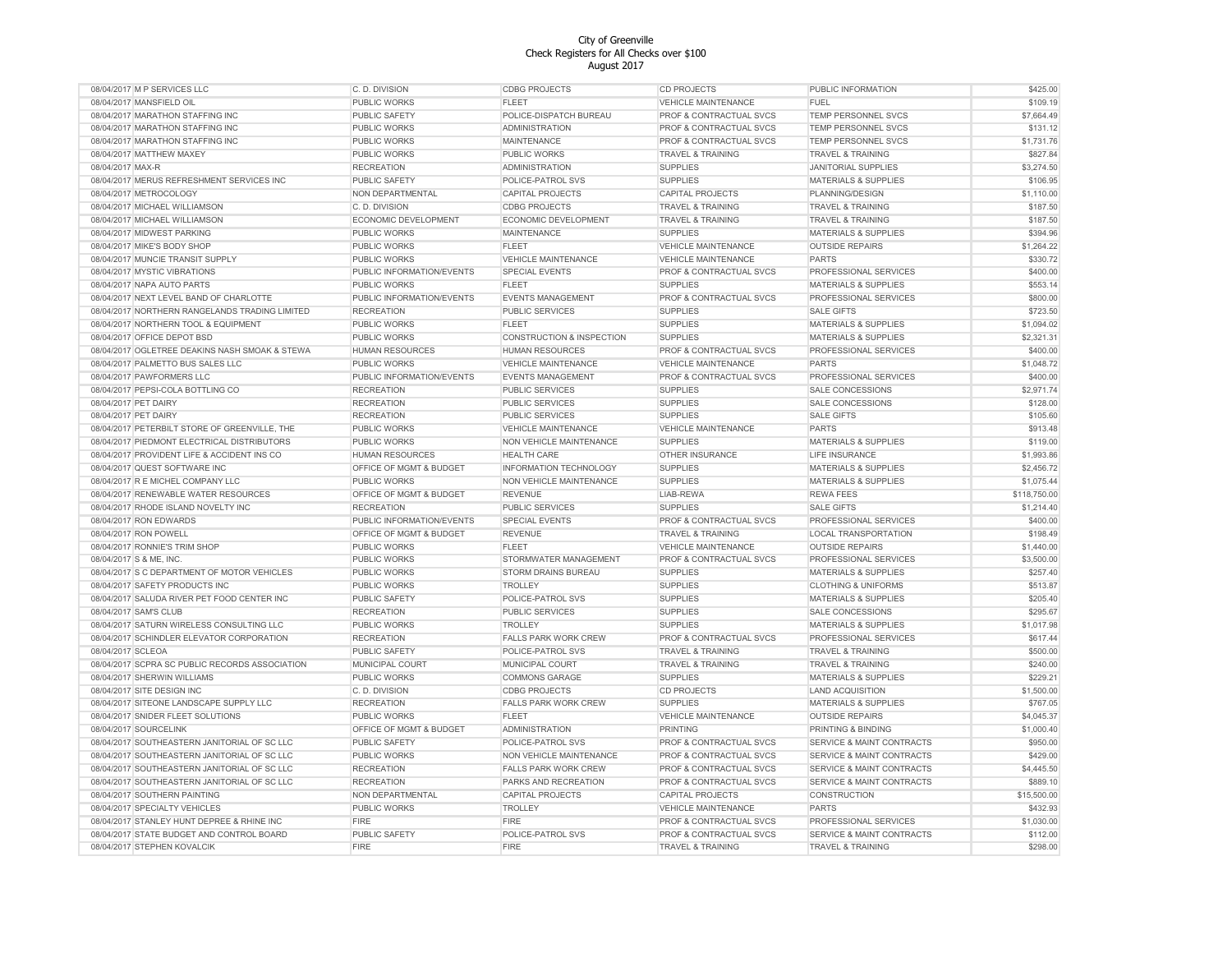| 08/04/2017 STEVEN GALLANT                      | ECONOMIC DEVELOPMENT        | <b>BUILDING &amp; PROPERTY MAINT</b> | <b>TRAVEL &amp; TRAINING</b>       | LOCAL TRANSPORTATION            | \$387.34    |
|------------------------------------------------|-----------------------------|--------------------------------------|------------------------------------|---------------------------------|-------------|
| 08/04/2017 SUPPLYWORKS                         | PUBLIC WORKS                | NON VEHICLE MAINTENANCE              | <b>SUPPLIES</b>                    | <b>MATERIALS &amp; SUPPLIES</b> | \$254.47    |
| 08/04/2017 SUPPLYWORKS                         | PUBLIC WORKS                | <b>VEHICLE MAINTENANCE</b>           | <b>SUPPLIES</b>                    | <b>MATERIALS &amp; SUPPLIES</b> | \$573.71    |
| 08/04/2017 SUPPLYWORKS                         | <b>RECREATION</b>           | <b>ADMINISTRATION</b>                | <b>SUPPLIES</b>                    | <b>JANITORIAL SUPPLIES</b>      | \$365.86    |
| 08/04/2017 TALENT MANAGEMENT SOLUTIONS         | PUBLIC INFORMATION/EVENTS   | <b>EVENTS MANAGEMENT</b>             | PROF & CONTRACTUAL SVCS            | <b>TEMP PERSONNEL SVCS</b>      | \$1,959.21  |
| 08/04/2017 TALENT MANAGEMENT SOLUTIONS         | PUBLIC SAFETY               | POLICE-DISPATCH BUREAU               | <b>PROF &amp; CONTRACTUAL SVCS</b> | TEMP PERSONNEL SVCS             | \$146.52    |
| 08/04/2017 TALENT MANAGEMENT SOLUTIONS         | PUBLIC WORKS                | <b>FIXED ROUTE</b>                   | PROF & CONTRACTUAL SVCS            | TEMP PERSONNEL SVCS             | \$4,995.00  |
| 08/04/2017 TALENT MANAGEMENT SOLUTIONS         | PUBLIC WORKS                | <b>MAINTENANCE</b>                   | PROF & CONTRACTUAL SVCS            | <b>TEMP PERSONNEL SVCS</b>      | \$1,386.40  |
| 08/04/2017 TALENT MANAGEMENT SOLUTIONS         | PUBLIC WORKS                | RESIDENTIAL COLL BUREAU              | PROF & CONTRACTUAL SVCS            | <b>TEMP PERSONNEL SVCS</b>      | \$3,517.21  |
| 08/04/2017 TALENT MANAGEMENT SOLUTIONS         | PUBLIC WORKS                | STREETS BUREAU                       | PROF & CONTRACTUAL SVCS            | TEMP PERSONNEL SVCS             | \$1,567.50  |
| 08/04/2017 TALENT MANAGEMENT SOLUTIONS         | <b>RECREATION</b>           | <b>ADMINISTRATION</b>                | PROF & CONTRACTUAL SVCS            | TEMP PERSONNEL SVCS             | \$1,245.04  |
| 08/04/2017 TALENT MANAGEMENT SOLUTIONS         | <b>RECREATION</b>           | PARKS MAINTENANCE                    | PROF & CONTRACTUAL SVCS            | TEMP PERSONNEL SVCS             | \$3,442.23  |
| 08/04/2017 TALENT MANAGEMENT SOLUTIONS         | <b>RECREATION</b>           | PUBLIC SERVICES                      | PROF & CONTRACTUAL SVCS            | TEMP PERSONNEL SVCS             | \$569.60    |
|                                                |                             |                                      |                                    |                                 |             |
| 08/04/2017 TALENT MANAGEMENT SOLUTIONS         | <b>RECREATION</b>           | TREE MAINTENANCE BUREAU              | PROF & CONTRACTUAL SVCS            | TEMP PERSONNEL SVCS             | \$1,256.00  |
| 08/04/2017 TD CONVENTION CENTER                | NON DEPARTMENTAL            | NON DEPARTMENTAL                     | <b>CAPITAL PROJECTS</b>            | CONSTRUCTION                    | \$52,711.28 |
| 08/04/2017 TD CONVENTION CENTER                | NON DEPARTMENTAL            | NON DEPARTMENTAL                     | MACHINERY AND EQUIPMENT            | MACHINERY AND EQUIPMENT         | \$13,878.90 |
| 08/04/2017 TIFFANY MCSWAIN                     | <b>RECREATION</b>           | <b>COMMUNITY CENTERS</b>             | <b>BUILDING &amp; SPACE RENTAL</b> | <b>SEARS REC CENTER</b>         | \$150.00    |
| 08/04/2017 TIM COGGINS                         | <b>ECONOMIC DEVELOPMENT</b> | <b>BUILDING &amp; PROPERTY MAINT</b> | <b>TRAVEL &amp; TRAINING</b>       | <b>LOCAL TRANSPORTATION</b>     | \$419.44    |
| 08/04/2017 TITO DENDY                          | <b>FIRE</b>                 | <b>FIRE PREVENTION</b>               | <b>TRAVEL &amp; TRAINING</b>       | <b>TRAVEL &amp; TRAINING</b>    | \$205.00    |
| 08/04/2017 TMS SOUTH INC                       | <b>RECREATION</b>           | PARKS MAINTENANCE                    | <b>SUPPLIES</b>                    | MATERIALS & SUPPLIES            | \$185.46    |
| 08/04/2017 TPM                                 | <b>RECREATION</b>           | PARKS AND RECREATION                 | <b>PRINTING</b>                    | PRINTING & BINDING              | \$107.92    |
| 08/04/2017 TRANSAXLE LLC                       | PUBLIC WORKS                | VEHICLE MAINTENANCE                  | VEHICLE MAINTENANCE                | PARTS                           | \$1,428.91  |
| 08/04/2017 TRC ENVIRONMENTAL CORP              | NON DEPARTMENTAL            | <b>CAPITAL PROJECTS</b>              | <b>CAPITAL PROJECTS</b>            | PLANNING/DESIGN                 | \$13,470.00 |
| 08/04/2017 TRISTAN JOHNSON                     | <b>FIRE</b>                 | <b>FIRE PREVENTION</b>               | <b>TRAVEL &amp; TRAINING</b>       | <b>TRAVEL &amp; TRAINING</b>    | \$205.00    |
| 08/04/2017 TRUCKPRO LLC                        | PUBLIC WORKS                | <b>VEHICLE MAINTENANCE</b>           | <b>VEHICLE MAINTENANCE</b>         | <b>PARTS</b>                    | \$699.64    |
| 08/04/2017 UNIFIRST                            | PUBLIC WORKS                | <b>VEHICLE MAINTENANCE</b>           | <b>SUPPLIES</b>                    | <b>CLOTHING &amp; UNIFORMS</b>  | \$550.11    |
| 08/04/2017 UNITED STATES POSTAL SERV.          | <b>RECREATION</b>           | <b>EDUCATION</b>                     | COMMUNICATIONS                     | POSTAGE                         | \$800.00    |
| 08/04/2017 UPSTATE SC LAW ENFORCEMENT MEMORIAL | PUBLIC SAFETY               | POLICE-PATROL SVS                    | <b>SUNDRY</b>                      | <b>MISCELLANEOUS</b>            | \$250.00    |
| 08/04/2017 VULCAN SAFETY SHOES                 | PUBLIC WORKS                | CBD TIF CREW                         | <b>SUPPLIES</b>                    | <b>CLOTHING &amp; UNIFORMS</b>  | \$148.39    |
| 08/04/2017 VULCAN SAFETY SHOES                 | <b>PUBLIC WORKS</b>         | <b>FLEET</b>                         | <b>SUPPLIES</b>                    | <b>CLOTHING &amp; UNIFORMS</b>  | \$322.21    |
| 08/04/2017 VULCAN SAFETY SHOES                 | <b>PUBLIC WORKS</b>         | PARKING ADMINISTRATION               | <b>SUPPLIES</b>                    | <b>CLOTHING &amp; UNIFORMS</b>  | \$160.00    |
| 08/04/2017 VULCAN SAFETY SHOES                 | PUBLIC WORKS                | RESIDENTIAL COLL BUREAU              | <b>SUPPLIES</b>                    | <b>CLOTHING &amp; UNIFORMS</b>  | \$750.28    |
|                                                | PUBLIC WORKS                |                                      |                                    |                                 | \$795.58    |
| 08/04/2017 VULCAN SAFETY SHOES                 |                             | <b>SEWERS BUREAU</b>                 | <b>SUPPLIES</b>                    | <b>CLOTHING &amp; UNIFORMS</b>  |             |
| 08/04/2017 VULCAN SAFETY SHOES                 | <b>PUBLIC WORKS</b>         | STREETS BUREAU                       | <b>SUPPLIES</b>                    | <b>CLOTHING &amp; UNIFORMS</b>  | \$501.30    |
| 08/04/2017 VULCAN SAFETY SHOES                 | PUBLIC WORKS                | <b>TRAFFIC ENGINEERING</b>           | <b>SUPPLIES</b>                    | <b>CLOTHING &amp; UNIFORMS</b>  | \$160.00    |
| 08/04/2017 VULCAN SAFETY SHOES                 | PUBLIC WORKS                | <b>VEHICLE MAINTENANCE</b>           | <b>SUPPLIES</b>                    | <b>CLOTHING &amp; UNIFORMS</b>  | \$200.00    |
| 08/04/2017 WALMART COMMUNITY/RFCSLLC           | PUBLIC SAFETY               | POLICE-PATROL SVS                    | <b>SUPPLIES</b>                    | <b>MATERIALS &amp; SUPPLIES</b> | \$720.93    |
| 08/04/2017 WALMART COMMUNITY/RFCSLLC           | <b>RECREATION</b>           | <b>COMMUNITY CENTERS</b>             | <b>SUPPLIES</b>                    | <b>MATERIALS &amp; SUPPLIES</b> | \$1,494.45  |
| 08/04/2017 WARM FUZZY TOYS                     | <b>RECREATION</b>           | PUBLIC SERVICES                      | <b>SUPPLIES</b>                    | <b>SALE GIFTS</b>               | \$1,369.71  |
| 08/04/2017 WELLS FARGO INSURANCE SERVICE USA   | HUMAN RESOURCES             | <b>HUMAN RESOURCES</b>               | PROF & CONTRACTUAL SVCS            | PROFESSIONAL SERVICES           | \$6,000.00  |
| 08/04/2017 WHITE HORSE PACKAGING CO            | <b>RECREATION</b>           | <b>ADMINISTRATION</b>                | <b>SUPPLIES</b>                    | <b>JANITORIAL SUPPLIES</b>      | \$523.51    |
| 08/04/2017 WILLIAMS FIRE APPARATUS             | <b>FIRE</b>                 | <b>FIRE SUPPRESSION</b>              | <b>VEHICLE MAINTENANCE</b>         | <b>PARTS</b>                    | \$1,756.90  |
| 08/04/2017 WLA STUDIO                          | NON DEPARTMENTAL            | <b>MISC GRANTS</b>                   | PROF & CONTRACTUAL SVCS            | PROFESSIONAL SERVICES           | \$21,959.83 |
| 08/04/2017 XEROX CORPORATION                   | NON DEPARTMENTAL            | <b>CAPITAL PROJECTS</b>              | <b>CAPITAL PROJECTS</b>            | <b>EQUIPMENT</b>                | \$10,350.90 |
| 08/04/2017 ZEP INC                             | <b>RECREATION</b>           | ADMINISTRATION                       | <b>SUPPLIES</b>                    | JANITORIAL SUPPLIES             | \$332.29    |
| 08/11/2017 A SERVICES GROUP LLC                | <b>RECREATION</b>           | <b>ADMINISTRATION</b>                | PROF & CONTRACTUAL SVCS            | SERVICE & MAINT CONTRACTS       | \$1,328.25  |
| 08/11/2017 ABC LOCKSMITH LLC                   | PUBLIC WORKS                | <b>FLEET</b>                         | <b>VEHICLE MAINTENANCE</b>         | <b>OUTSIDE REPAIRS</b>          | \$236.60    |
| 08/11/2017 ADVANCED SECURITY CONNECTIONS LLC   | NON DEPARTMENTAL            | CAPITAL PROJECTS                     | <b>CAPITAL PROJECTS</b>            | <b>EQUIPMENT</b>                | \$1,355.00  |
| 08/11/2017 ANDERSON STAMP & ENGRAVING          | PUBLIC WORKS                | <b>RECYCLING</b>                     | <b>SUPPLIES</b>                    | <b>MATERIALS &amp; SUPPLIES</b> | \$139.92    |
| 08/11/2017 ANDREW SMITH                        | PUBLIC SAFETY               | POLICE-PATROL SVS                    | TRAVEL & TRAINING                  | <b>TRAVEL &amp; TRAINING</b>    | \$180.00    |
| 08/11/2017 ANGELIA LOCKE                       | OFFICE OF MGMT & BUDGET     | <b>REVENUE</b>                       | <b>TRAVEL &amp; TRAINING</b>       | <b>LOCAL TRANSPORTATION</b>     | \$129.47    |
| 08/11/2017 ANGIE PROSSER                       | PUBLIC INFORMATION/EVENTS   | PUBLIC INFORMATION                   | <b>SUPPLIES</b>                    | MATERIALS & SUPPLIES            | \$122.00    |
| 08/11/2017 ANTHONY ROACH                       | <b>FIRE</b>                 |                                      |                                    |                                 | \$104.00    |
|                                                |                             | FIRE PREVENTION                      | TRAVEL & TRAINING                  | TRAVEL & TRAINING               |             |
| 08/11/2017 AOS SPECIALTY CONTRACTORS INC       | NON DEPARTMENTAL            | <b>CAPITAL PROJECTS</b>              | <b>CAPITAL PROJECTS</b>            | CONSTRUCTION                    | \$77,431.28 |
| 08/11/2017 APOSTOLIC CONSTRUCTION, INC.        | C. D. DIVISION              | <b>CDBG PROJECTS</b>                 | <b>CD PROJECTS</b>                 | PUBLIC FACILITIES & IMPRO       | \$24,400.00 |
| 08/11/2017 AT & T                              | OFFICE OF MGMT & BUDGET     | <b>INFORMATION TECHNOLOGY</b>        | <b>COMMUNICATIONS</b>              | TELECOMMUNICATIONS/WIRELE       | \$100.20    |
| 08/11/2017 AUDIO SOLUTIONS INC                 | PUBLIC INFORMATION/EVENTS   | <b>EVENTS MANAGEMENT</b>             | PROF & CONTRACTUAL SVCS            | <b>SHOW MANAGEMENT EXP</b>      | \$2,036.00  |
| 08/11/2017 BATTERY SPECIALISTS INC             | PUBLIC WORKS                | <b>FLEET</b>                         | <b>SUPPLIES</b>                    | <b>MATERIALS &amp; SUPPLIES</b> | \$519.21    |
| 08/11/2017 BIDDLE CONSULTING GROUP             | <b>HUMAN RESOURCES</b>      | <b>HUMAN RESOURCES</b>               | PROF & CONTRACTUAL SVCS            | PROFESSIONAL SERVICES           | \$2,495.00  |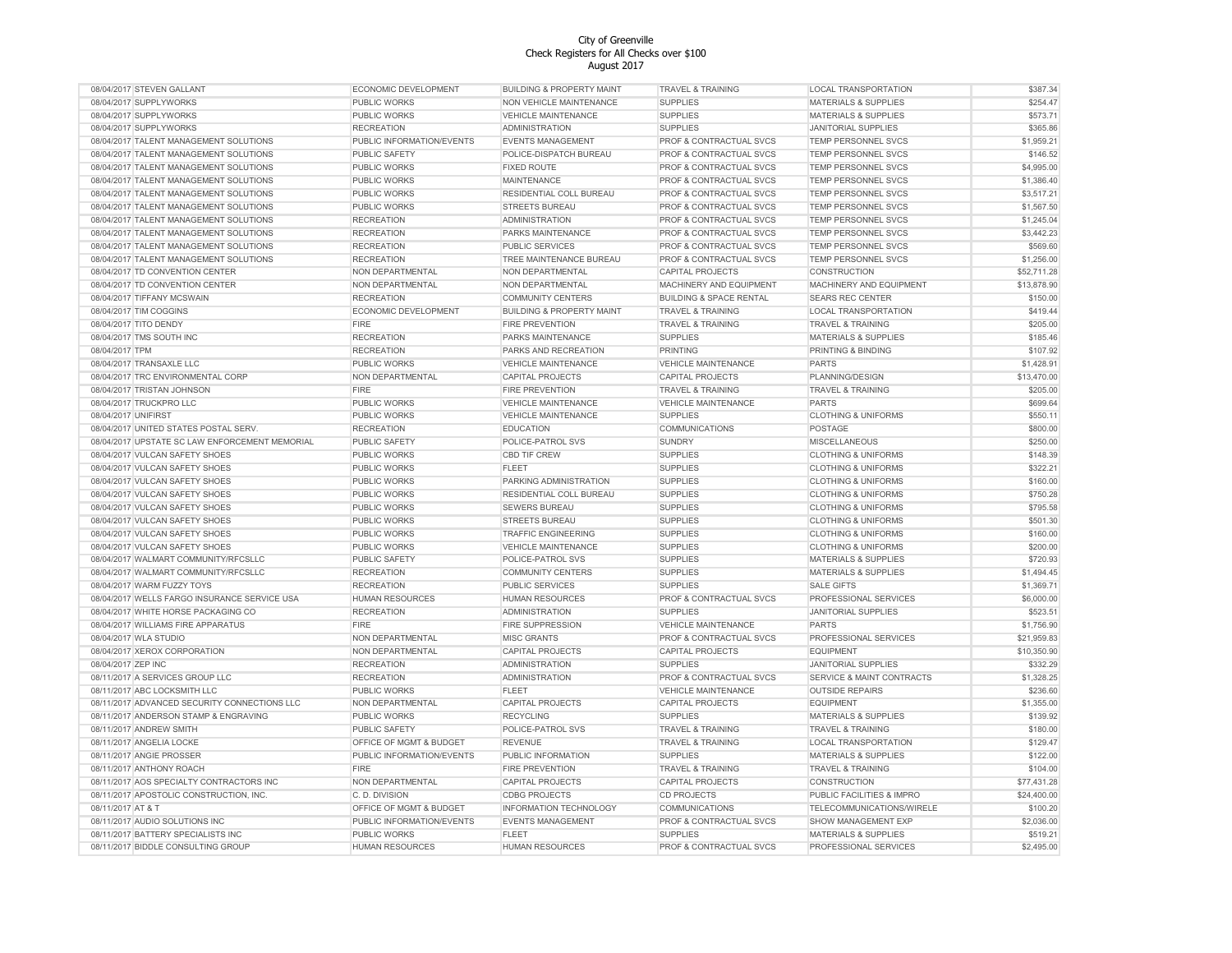| 08/11/2017 BLUE EAGLE RENTALS INC            | <b>PUBLIC WORKS</b>       | STORM DRAINS BUREAU              | PROF & CONTRACTUAL SVCS      | <b>EQUIPMENT RENTAL</b>              | \$845.59     |
|----------------------------------------------|---------------------------|----------------------------------|------------------------------|--------------------------------------|--------------|
| 08/11/2017 BROAD STREET OFFICE LLC           | NON DEPARTMENTAL          | CAPITAL PROJECTS                 | CAPITAL PROJECTS             | CONSTRUCTION                         | \$91,115.00  |
| 08/11/2017 C & J PORTABLE TOILETS            | PUBLIC INFORMATION/EVENTS | <b>EVENTS MANAGEMENT</b>         | PROF & CONTRACTUAL SVCS      | SHOW MANAGEMENT EXP                  | \$230.92     |
| 08/11/2017 CAROLINA FAMILY SERVICES          | PUBLIC INFORMATION/EVENTS | <b>EVENTS MANAGEMENT</b>         | <b>LIABILITIES</b>           | <b>EVENT TIPS</b>                    | \$193.30     |
| 08/11/2017 CARSON'S NUT-BOLT & TOOL CO INC   | <b>PUBLIC WORKS</b>       | <b>BUILDING SERVICE DIVISION</b> | <b>SUPPLIES</b>              | <b>MATERIALS &amp; SUPPLIES</b>      | \$104.94     |
| 08/11/2017 CARSON'S NUT-BOLT & TOOL CO INC   | <b>PUBLIC WORKS</b>       | <b>TRAFFIC ENGINEERING</b>       | <b>SUPPLIES</b>              | <b>MATERIALS &amp; SUPPLIES</b>      | \$150.30     |
| 08/11/2017 CHAD THOMPSON                     | <b>PUBLIC WORKS</b>       | <b>SEWERS BUREAU</b>             | <b>TRAVEL &amp; TRAINING</b> | <b>TRAVEL &amp; TRAINING</b>         | \$460.00     |
|                                              |                           |                                  |                              |                                      |              |
| 08/11/2017 CINCINNATI SYSTEMS INC            | <b>PUBLIC WORKS</b>       | <b>BROAD STREET GARAGE</b>       | PROF & CONTRACTUAL SVCS      | <b>SERVICE &amp; MAINT CONTRACTS</b> | \$294.73     |
| 08/11/2017 CINCINNATI SYSTEMS INC            | PUBLIC WORKS              | CHURCH STREET GARAGE             | PROF & CONTRACTUAL SVCS      | <b>SERVICE &amp; MAINT CONTRACTS</b> | \$294.73     |
| 08/11/2017 CINCINNATI SYSTEMS INC            | <b>PUBLIC WORKS</b>       | <b>COMMONS GARAGE</b>            | PROF & CONTRACTUAL SVCS      | <b>SERVICE &amp; MAINT CONTRACTS</b> | \$294.73     |
| 08/11/2017 CINCINNATI SYSTEMS INC            | PUBLIC WORKS              | LIBERTY SQUARE GARAGE            | PROF & CONTRACTUAL SVCS      | SERVICE & MAINT CONTRACTS            | \$294.73     |
| 08/11/2017 CINCINNATI SYSTEMS INC            | PUBLIC WORKS              | N LAURENS ST GARAGE              | PROF & CONTRACTUAL SVCS      | <b>SERVICE &amp; MAINT CONTRACTS</b> | \$294.73     |
| 08/11/2017 CINCINNATI SYSTEMS INC            | <b>PUBLIC WORKS</b>       | ONE GARAGE                       | PROF & CONTRACTUAL SVCS      | <b>SERVICE &amp; MAINT CONTRACTS</b> | \$294.73     |
| 08/11/2017 CINCINNATI SYSTEMS INC            | PUBLIC WORKS              | PARKING ADMINISTRATION           | PROF & CONTRACTUAL SVCS      | <b>SERVICE &amp; MAINT CONTRACTS</b> | \$296.10     |
| 08/11/2017 CINCINNATI SYSTEMS INC            | <b>PUBLIC WORKS</b>       | POINSETT GARAGE                  | PROF & CONTRACTUAL SVCS      | <b>SERVICE &amp; MAINT CONTRACTS</b> | \$294.73     |
| 08/11/2017 CINCINNATI SYSTEMS INC            | PUBLIC WORKS              | RICHARDSON STREET GARAGE         | PROF & CONTRACTUAL SVCS      | <b>SERVICE &amp; MAINT CONTRACTS</b> | \$294.73     |
| 08/11/2017 CINCINNATI SYSTEMS INC            | <b>PUBLIC WORKS</b>       | RIVER STREET GARAGE              | PROF & CONTRACTUAL SVCS      | <b>SERVICE &amp; MAINT CONTRACTS</b> | \$294.73     |
| 08/11/2017 CINCINNATI SYSTEMS INC            | <b>PUBLIC WORKS</b>       | RIVERPLACE GARAGE                | PROF & CONTRACTUAL SVCS      | <b>SERVICE &amp; MAINT CONTRACTS</b> | \$294.73     |
| 08/11/2017 CINCINNATI SYSTEMS INC            | <b>PUBLIC WORKS</b>       | S. SPRING STREET GARAGE          | PROF & CONTRACTUAL SVCS      | <b>SERVICE &amp; MAINT CONTRACTS</b> | \$294.73     |
| 08/11/2017 CINTAS                            | PUBLIC WORKS              | <b>FLEET</b>                     | <b>SUPPLIES</b>              | <b>CLOTHING &amp; UNIFORMS</b>       | \$190.70     |
| 08/11/2017 CINTAS FIRE PROTECTION 636525     | <b>RECREATION</b>         | <b>ADMINISTRATION</b>            | PROF & CONTRACTUAL SVCS      | <b>SERVICE &amp; MAINT CONTRACTS</b> | \$128.07     |
| 08/11/2017 CITY OF GREENVILLE                | <b>RECREATION</b>         | <b>ADMINISTRATION</b>            | <b>TAX LIABILITIES</b>       | <b>HOSPITALITY TAXES</b>             | \$168.94     |
| 08/11/2017 CITY WELDING SERVICE              | <b>PUBLIC WORKS</b>       | <b>FLEET</b>                     |                              | <b>OUTSIDE REPAIRS</b>               |              |
| 08/11/2017 CLERK OF COURT-SPARTANBURG        | OFFICE OF MGMT & BUDGET   |                                  | <b>VEHICLE MAINTENANCE</b>   |                                      | \$746.75     |
|                                              |                           | NON DEPARTMENTAL                 | PR-WH                        | <b>GARNISHMENTS</b>                  | \$767.63     |
| 08/11/2017 CLERK OF COURT AIKEN              | OFFICE OF MGMT & BUDGET   | NON DEPARTMENTAL                 | PR-WH                        | <b>GARNISHMENTS</b>                  | \$289.80     |
| 08/11/2017 CLERK OF COURT ANDERSON           | OFFICE OF MGMT & BUDGET   | NON DEPARTMENTAL                 | PR-WH                        | <b>GARNISHMENTS</b>                  | \$353.28     |
| 08/11/2017 CLERK OF COURT PICKENS COUNTY     | OFFICE OF MGMT & BUDGET   | NON DEPARTMENTAL                 | PR-WH                        | <b>GARNISHMENTS</b>                  | \$304.34     |
| 08/11/2017 CLERK OF COURT ROCK HILL          | OFFICE OF MGMT & BUDGET   | NON DEPARTMENTAL                 | PR-WH                        | <b>GARNISHMENTS</b>                  | \$253.26     |
| 08/11/2017 COMMUNICATION SERVICE CENTER INC  | <b>PUBLIC SAFETY</b>      | DEPT OF HOMELAND SECURITY        | MACHINERY AND EQUIPMENT      | MACHINERY AND EQUIPMENT              | \$8,640.00   |
| 08/11/2017 COMMUNICATION SERVICE CENTER INC  | <b>PUBLIC WORKS</b>       | RESIDENTIAL COLL BUREAU          | <b>SUPPLIES</b>              | <b>MATERIALS &amp; SUPPLIES</b>      | \$378.42     |
| 08/11/2017 COMMUNICATION SERVICE CENTER INC  | <b>PUBLIC WORKS</b>       | <b>SEWERS BUREAU</b>             | <b>SUPPLIES</b>              | <b>MATERIALS &amp; SUPPLIES</b>      | \$178.08     |
| 08/11/2017 COMMUNICATION SERVICE CENTER INC  | <b>PUBLIC WORKS</b>       | STORM DRAINS BUREAU              | <b>SUPPLIES</b>              | <b>MATERIALS &amp; SUPPLIES</b>      | \$133.56     |
| 08/11/2017 COMMUNICATION SERVICE CENTER INC  | PUBLIC WORKS              | STREETS BUREAU                   | <b>SUPPLIES</b>              | <b>MATERIALS &amp; SUPPLIES</b>      | \$155.82     |
| 08/11/2017 CREGGER COMPANY                   | PUBLIC WORKS              | <b>BUILDING SERVICE DIVISION</b> | <b>SUPPLIES</b>              | <b>MATERIALS &amp; SUPPLIES</b>      | \$218.23     |
| 08/11/2017 CROOK'S BRASS & METAL REFINISHING | ECONOMIC DEVELOPMENT      | ECONOMIC DEVELOPMENT             | PROF & CONTRACTUAL SVCS      | SERVICE & MAINT CONTRACTS            | \$1,475.00   |
| 08/11/2017 DANA SAFETY SUPPLY INC            | <b>FIRE</b>               | <b>FIRE SUPPRESSION</b>          | <b>VEHICLE MAINTENANCE</b>   | <b>PARTS</b>                         | \$166.55     |
| 08/11/2017 DATAMAXX APPLIED TECHNOLOGIES INC | PUBLIC SAFETY             | POLICE-PATROL SVS                | PROF & CONTRACTUAL SVCS      | PROFESSIONAL SERVICES                | \$3,120.00   |
| 08/11/2017 DISYS SOLUTIONS INC               | NON DEPARTMENTAL          | CAPITAL PROJECTS                 | <b>CAPITAL PROJECTS</b>      | <b>EQUIPMENT</b>                     | \$29,018.84  |
|                                              |                           |                                  |                              |                                      | \$68,222.68  |
| 08/11/2017 DISYS SOLUTIONS INC               | OFFICE OF MGMT & BUDGET   | INFORMATION TECHNOLOGY           | PROF & CONTRACTUAL SVCS      | <b>EQUIPMENT RENTAL</b>              |              |
| 08/11/2017 DIXIE RUBBER & PLASTICS INC       | <b>PUBLIC WORKS</b>       | <b>BUILDING SERVICE DIVISION</b> | <b>SUPPLIES</b>              | <b>MATERIALS &amp; SUPPLIES</b>      | \$102.13     |
| 08/11/2017 DUKE ENERGY                       | <b>FIRE</b>               | <b>FIRE SERVICES</b>             | <b>UTILITIES</b>             | <b>ELECTRICITY</b>                   | \$3,128.81   |
| 08/11/2017 DUKE ENERGY                       | PUBLIC WORKS              | <b>BUILDING SERVICE DIVISION</b> | <b>UTILITIES</b>             | <b>ELECTRICITY</b>                   | \$19,005.62  |
| 08/11/2017 DUKE ENERGY                       | <b>PUBLIC WORKS</b>       | CHURCH STREET GARAGE             | <b>UTILITIES</b>             | <b>ELECTRICITY</b>                   | \$2,023.46   |
| 08/11/2017 DUKE ENERGY                       | PUBLIC WORKS              | RIVERPLACE GARAGE                | <b>UTILITIES</b>             | <b>ELECTRICITY</b>                   | \$6,966.31   |
| 08/11/2017 DUKE ENERGY                       | <b>PUBLIC WORKS</b>       | <b>TRAFFIC ENGINEERING</b>       | <b>UTILITIES</b>             | <b>ELECTRICITY</b>                   | \$95,355.24  |
| 08/11/2017 DUKE ENERGY                       | <b>RECREATION</b>         | <b>ADMINISTRATION</b>            | <b>UTILITIES</b>             | <b>ELECTRICITY</b>                   | \$3,765.80   |
| 08/11/2017 DUKE ENERGY                       | <b>RECREATION</b>         | <b>COMMUNITY CENTERS</b>         | <b>UTILITIES</b>             | <b>ELECTRICITY</b>                   | \$738.71     |
| 08/11/2017 DUKE ENERGY                       | <b>RECREATION</b>         | PARKS AND RECREATION             | <b>UTILITIES</b>             | <b>ELECTRICITY</b>                   | \$1,051.11   |
| 08/11/2017 DUKE ENERGY                       | <b>RECREATION</b>         | PARKS MAINTENANCE                | <b>UTILITIES</b>             | <b>ELECTRICITY</b>                   | \$4,632.16   |
| 08/11/2017 DUKE ENERGY CORP                  | NON DEPARTMENTAL          | CAPITAL PROJECTS                 | <b>CAPITAL PROJECTS</b>      | CONSTRUCTION                         | \$145,381.20 |
| 08/11/2017 ECHOLS OIL COMPANY INC            | <b>PUBLIC WORKS</b>       | <b>FLEET</b>                     | VEHICLE MAINTENANCE          | <b>FUEL</b>                          | \$29,526.11  |
| 08/11/2017 ELECTRIC CITY PRINTING COMPANY    | ECONOMIC DEVELOPMENT      | PLANNING AND ZONING              | <b>PRINTING</b>              | PRINTING & BINDING                   | \$135.68     |
| 08/11/2017 FAIRWAY OUTDOOR ADVERTISING LLC   | PUBLIC WORKS              | RESIDENTIAL COLL BUREAU          | <b>SUPPLIES</b>              | <b>MATERIALS &amp; SUPPLIES</b>      | \$304.00     |
| 08/11/2017 FAMILY CT OF THE 13TH CIRCUIT     |                           |                                  |                              | <b>GARNISHMENTS</b>                  | \$3,613.14   |
|                                              | OFFICE OF MGMT & BUDGET   | NON DEPARTMENTAL                 | PR-WH                        |                                      |              |
| 08/11/2017 FGP INTERNATIONAL                 | OFFICE OF MGMT & BUDGET   | <b>PURCHASING</b>                | PROF & CONTRACTUAL SVCS      | TEMP PERSONNEL SVCS                  | \$915.46     |
| 08/11/2017 FIRST SUN EAP                     | <b>HUMAN RESOURCES</b>    | OCCUPATIONAL HEALTH              | PROF & CONTRACTUAL SVCS      | PROFESSIONAL SERVICES                | \$1,554.00   |
| 08/11/2017 FLSDU                             | OFFICE OF MGMT & BUDGET   | NON DEPARTMENTAL                 | PR-WH                        | <b>GARNISHMENTS</b>                  | \$362.65     |
| 08/11/2017 FORMS & SUPPLY INC                | OFFICE OF MGMT & BUDGET   | <b>INFORMATION TECHNOLOGY</b>    | <b>SUPPLIES</b>              | MATERIALS & SUPPLIES                 | \$369.94     |
| 08/11/2017 FRANCIS MARION HOTEL              | MUNICIPAL COURT           | MUNICIPAL COURT                  | <b>TRAVEL &amp; TRAINING</b> | <b>TRAVEL &amp; TRAINING</b>         | \$148.14     |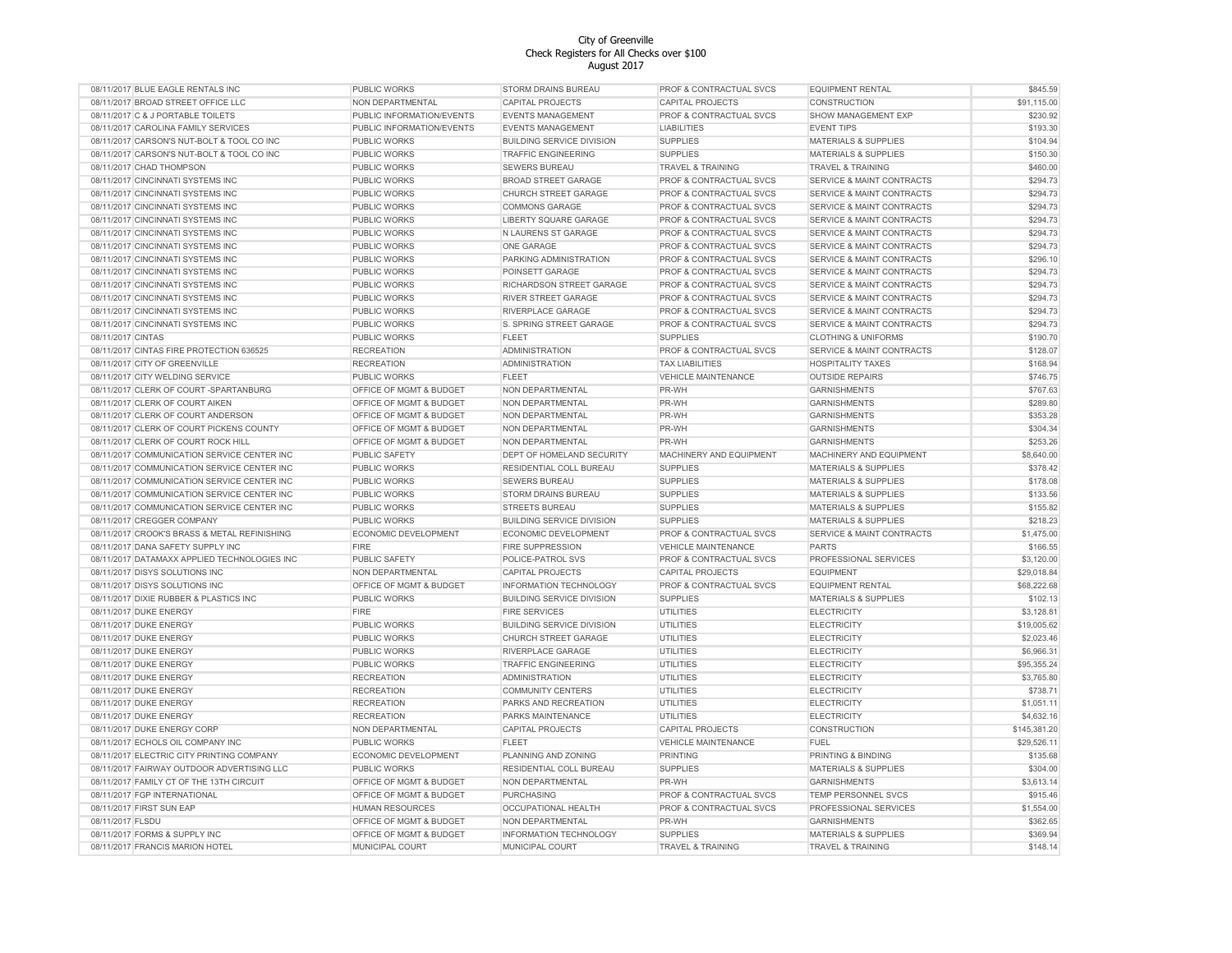| 08/11/2017 FROG 911                            | <b>FIRE</b>               | <b>FIRE SUPPRESSION</b>              | <b>VEHICLE MAINTENANCE</b>         | <b>PARTS</b>                         | \$132.50       |
|------------------------------------------------|---------------------------|--------------------------------------|------------------------------------|--------------------------------------|----------------|
| 08/11/2017 FURMAN UNIVERSITY                   | PUBLIC SAFETY             | POLICE-PATROL SVS                    | <b>TRAVEL &amp; TRAINING</b>       | <b>TRAVEL &amp; TRAINING</b>         | \$3,000.00     |
| 08/11/2017 GEORGE FLETCHER                     | COUNCIL                   | <b>CITY COUNCIL</b>                  | TRAVEL & TRAINING                  | <b>TRAVEL &amp; TRAINING</b>         | \$363.50       |
| 08/11/2017 GOLDEN STRIP GLASS INC              | <b>PUBLIC WORKS</b>       | <b>COMMONS GARAGE</b>                | <b>SUPPLIES</b>                    | <b>MATERIALS &amp; SUPPLIES</b>      | \$5,980.00     |
| 08/11/2017 GRAINGER 803858935                  | <b>PUBLIC WORKS</b>       | <b>BUILDING SERVICE DIVISION</b>     | <b>SUPPLIES</b>                    | <b>MATERIALS &amp; SUPPLIES</b>      | \$392.49       |
| 08/11/2017 GRAINGER 803858935                  | <b>PUBLIC WORKS</b>       | RESIDENTIAL COLL BUREAU              | <b>SUPPLIES</b>                    | <b>MATERIALS &amp; SUPPLIES</b>      | \$163.71       |
| 08/11/2017 GRAINGER 803858935                  | PUBLIC WORKS              | <b>SEWERS BUREAU</b>                 | <b>SUPPLIES</b>                    | <b>MATERIALS &amp; SUPPLIES</b>      | \$292.09       |
| 08/11/2017 GRAINGER 803858935                  | PUBLIC WORKS              | STORM DRAINS BUREAU                  | <b>SUPPLIES</b>                    | <b>MATERIALS &amp; SUPPLIES</b>      | \$202.70       |
| 08/11/2017 GRAINGER 803858935                  | <b>PUBLIC WORKS</b>       | STREETS BUREAU                       | <b>SUPPLIES</b>                    | <b>MATERIALS &amp; SUPPLIES</b>      | \$507.67       |
| 08/11/2017 GREENVILLE CAR WASH-EAST            | PUBLIC WORKS              | <b>FLEET</b>                         | <b>VEHICLE MAINTENANCE</b>         | <b>OUTSIDE REPAIRS</b>               | \$138.00       |
| 08/11/2017 GREENVILLE COUNTY                   | NON DEPARTMENTAL          | NON DEPARTMENTAL                     | ACCOUNTS PAYABLE(MANUAL)           | <b>UTILITIES</b>                     | \$20,357.18    |
| 08/11/2017 GREENVILLE COUNTY                   | MUNICIPAL COURT           | MUNICIPAL COURT                      | COURT LIAB-CLAIMS/JUDGMNT          | LEC-CONFISCATED MONIES               | \$1,890.25     |
| 08/11/2017 GREENVILLE COUNTY                   | MUNICIPAL COURT           | MUNICIPAL COURT                      | PROF & CONTRACTUAL SVCS            | PROFESSIONAL SERVICES                | \$23,087.88    |
|                                                |                           |                                      |                                    |                                      |                |
| 08/11/2017 GREENVILLE OFFICE SUPPLY CO INC     | <b>PUBLIC WORKS</b>       | <b>CONSTRUCTION &amp; INSPECTION</b> | <b>SUPPLIES</b>                    | OFFICE SUPPLIES&MATERIALS            | \$445.75       |
| 08/11/2017 GREGORY PEST SOLUTIONS              | <b>PUBLIC WORKS</b>       | <b>BUILDING SERVICE DIVISION</b>     | <b>PROF &amp; CONTRACTUAL SVCS</b> | <b>SERVICE &amp; MAINT CONTRACTS</b> | \$1,481.00     |
| 08/11/2017 HALES TOWING                        | <b>FIRE</b>               | <b>FIRE SERVICES</b>                 | <b>SUPPLIES</b>                    | <b>MATERIALS &amp; SUPPLIES</b>      | \$180.00       |
| 08/11/2017 HALL SIGNS INC                      | PUBLIC WORKS              | TRAFFIC ENGINEERING                  | <b>SUPPLIES</b>                    | M&S-SIGNS                            | \$1,357.72     |
| 08/11/2017 HARPER CORPORATION                  | NON DEPARTMENTAL          | CAPITAL PROJECTS                     | CAPITAL PROJECTS                   | CONSTRUCTION                         | \$1,307,925.44 |
| 08/11/2017 HATCHER ROOFING & MAINTENANCE CO IN | PUBLIC WORKS              | <b>BUILDING SERVICE DIVISION</b>     | <b>REPAIR &amp; MAINT SVCS</b>     | <b>REPAIRS &amp; MAINTENANCE</b>     | \$421.21       |
| 08/11/2017 HESC                                | OFFICE OF MGMT & BUDGET   | NON DEPARTMENTAL                     | PR-WH                              | <b>GARNISHMENTS</b>                  | \$178.06       |
| 08/11/2017 HOME DEPOT CREDIT SERVICE 4123      | <b>PUBLIC WORKS</b>       | <b>STREETS BUREAU</b>                | <b>SUPPLIES</b>                    | MATERIALS & SUPPLIES                 | \$103.16       |
| 08/11/2017 HOME DEPOT CREDIT SERVICE 5906      | PUBLIC WORKS              | <b>BUILDING SERVICE DIVISION</b>     | <b>SUPPLIES</b>                    | MATERIALS & SUPPLIES                 | \$101.63       |
| 08/11/2017 HYDRAULIC ONSITE EQUIPMENT REPAIR   | <b>PUBLIC WORKS</b>       | <b>FLEET</b>                         | VEHICLE MAINTENANCE                | <b>OUTSIDE REPAIRS</b>               | \$1,526.76     |
| 08/11/2017 IMSA SOUTHEASTERN SECTION           | <b>PUBLIC WORKS</b>       | <b>TRAFFIC ENGINEERING</b>           | TRAVEL & TRAINING                  | <b>TRAVEL &amp; TRAINING</b>         | \$3,600.00     |
| 08/11/2017 INTERNAL REVENUE SERVICE            | OFFICE OF MGMT & BUDGET   | NON DEPARTMENTAL                     | PR-WH                              | <b>GARNISHMENTS</b>                  | \$202.50       |
| 08/11/2017 ISGETT DISTRIBUTORS, INC.           | FIRE                      | <b>FIRE SUPPRESSION</b>              | <b>VEHICLE MAINTENANCE</b>         | <b>PARTS</b>                         | \$1,494.08     |
| 08/11/2017 JAKARTA YOUNG 276572                | MUNICIPAL COURT           | MUNICIPAL COURT                      | COURT LIAB-CLAIMS/JUDGMNT          | LEC-CONFISCATED MONIES               | \$280.00       |
| 08/11/2017 JAMES KEEL                          | <b>PUBLIC WORKS</b>       | <b>VEHICLE MAINTENANCE</b>           | <b>SUPPLIES</b>                    | <b>MATERIALS &amp; SUPPLIES</b>      | \$1,299.96     |
| 08/11/2017 JF ACQUISITION LLC                  | <b>PUBLIC WORKS</b>       | <b>FLEET</b>                         | <b>UTILITIES</b>                   | <b>ELECTRICITY</b>                   | \$330.50       |
| 08/11/2017 JOHNSTONE SUPPLY OF GREENVILLE      | <b>PUBLIC WORKS</b>       | <b>BUILDING SERVICE DIVISION</b>     | <b>SUPPLIES</b>                    | <b>MATERIALS &amp; SUPPLIES</b>      | \$2,178.85     |
| 08/11/2017 JONSCOT GENERAL CONTRACTORS LLC     | NON DEPARTMENTAL          | NON DEPARTMENTAL                     | <b>CAPITAL PROJECTS</b>            | CONSTRUCTION                         | \$83,914.42    |
| 08/11/2017 JULIA HORTON                        | <b>CITY MANAGER</b>       | <b>CITY MANAGER</b>                  | COMMUNICATIONS                     | <b>OTHER</b>                         | \$120.00       |
| 08/11/2017 K-MART STORE 4016                   | PUBLIC WORKS              | <b>RECYCLING</b>                     | <b>SUPPLIES</b>                    | <b>MATERIALS &amp; SUPPLIES</b>      | \$138.46       |
| 08/11/2017 KEVIN WHITAKER CHEVROLET INC        | PUBLIC WORKS              | <b>FLEET</b>                         | <b>VEHICLE MAINTENANCE</b>         | <b>OUTSIDE REPAIRS</b>               | \$239.95       |
|                                                |                           |                                      |                                    |                                      |                |
| 08/11/2017 KUDZU STAFFING                      | <b>HUMAN RESOURCES</b>    | <b>HUMAN RESOURCES</b>               | PROF & CONTRACTUAL SVCS            | TEMP PERSONNEL SVCS                  | \$230.40       |
| 08/11/2017 KW BEVERAGE                         | PUBLIC INFORMATION/EVENTS | <b>EVENTS MANAGEMENT</b>             | <b>SUPPLIES</b>                    | M&S-FOOD & BEVERAGE                  | \$1,938.62     |
| 08/11/2017 LABORATORY CORPORATION OF AMERICA   | <b>HUMAN RESOURCES</b>    | OCCUPATIONAL HEALTH                  | PROF & CONTRACTUAL SVCS            | PROFESSIONAL SERVICES                | \$4,118.81     |
| 08/11/2017 LAWRENCE W CRANE                    | MUNICIPAL COURT           | MUNICIPAL COURT                      | COURT LIAB-CLAIMS/JUDGMNT          | LEC-CONFISCATED MONIES               | \$1,020.50     |
| 08/11/2017 LITHKO CONTRACTING LLC              | OFFICE OF MGMT & BUDGET   | <b>REVENUE</b>                       | <b>BUSINESS LICENSE(HOLDING)</b>   | <b>REFUND</b>                        | \$1,842.72     |
| 08/11/2017 LMG ARCHITECTS LLC                  | NON DEPARTMENTAL          | CAPITAL PROJECTS                     | CAPITAL PROJECTS                   | CONSTRUCTION                         | \$2,010.00     |
| 08/11/2017 LOWES                               | <b>PUBLIC WORKS</b>       | STORM DRAINS BUREAU                  | <b>SUPPLIES</b>                    | <b>MATERIALS &amp; SUPPLIES</b>      | \$402.80       |
| 08/11/2017 MANDY WATSON WORKING CASH SAT MRKT  | <b>RECREATION</b>         | <b>ADMINISTRATION</b>                | <b>RECREATION FEES</b>             | EBT TOKEN REIMBURSEMENT              | \$100.50       |
| 08/11/2017 MARIETTA TIRE SHOP INC AND          | FIRE                      | <b>FIRE SUPPRESSION</b>              | VEHICLE MAINTENANCE                | <b>PARTS</b>                         | \$159.35       |
| 08/11/2017 MID-ATLANTIC ASSOCIATES INC         | NON DEPARTMENTAL          | <b>MISC GRANTS</b>                   | <b>CAPITAL PROJECTS</b>            | PROJECT EXPENSE                      | \$91,652.11    |
| 08/11/2017 MIKE'S BODY SHOP                    | <b>PUBLIC WORKS</b>       | <b>FLEET</b>                         | <b>VEHICLE MAINTENANCE</b>         | <b>OUTSIDE REPAIRS</b>               | \$430.00       |
| 08/11/2017 NAPA AUTO PARTS                     | FIRE                      | <b>FIRE SUPPRESSION</b>              | <b>VEHICLE MAINTENANCE</b>         | <b>PARTS</b>                         | \$635.21       |
| 08/11/2017 NAPA AUTO PARTS                     | PUBLIC WORKS              | <b>FLEET</b>                         | <b>SUPPLIES</b>                    | MATERIALS & SUPPLIES                 | \$149.55       |
| 08/11/2017 OFFICE DEPOT BSD                    | <b>FIRE</b>               | <b>FIRE SERVICES</b>                 | <b>SUPPLIES</b>                    | OFFICE SUPPLIES&MATERIALS            | \$131.71       |
| 08/11/2017 OTIS ELEVATOR CO                    | <b>PUBLIC WORKS</b>       | <b>BUILDING SERVICE DIVISION</b>     | PROF & CONTRACTUAL SVCS            | <b>SERVICE &amp; MAINT CONTRACTS</b> | \$54,533.19    |
| 08/11/2017 PANAGAKOS ASPHALT INC               | <b>PUBLIC WORKS</b>       | <b>STREETS BUREAU</b>                | <b>SUPPLIES</b>                    | <b>MATERIALS &amp; SUPPLIES</b>      | \$140.96       |
| 08/11/2017 PERFECT DELIVERY INC                | <b>CITY MANAGER</b>       | <b>DONATIONS</b>                     | CONTRIBUTIONS/DONATIONS            | POLICE SAFE NEIGHBORHOODS            | \$443.24       |
| 08/11/2017 PIEDMONT ELECTRICAL DISTRIBUTORS    | PUBLIC WORKS              | <b>BUILDING SERVICE DIVISION</b>     | <b>SUPPLIES</b>                    | MATERIALS & SUPPLIES                 | \$161.07       |
| 08/11/2017 PIEDMONT GROUP INC                  | <b>PUBLIC WORKS</b>       | <b>FLEET</b>                         | <b>SUPPLIES</b>                    | <b>MATERIALS &amp; SUPPLIES</b>      | \$129.32       |
| 08/11/2017 POWERDMS INC                        | <b>FIRE</b>               | <b>FIRE SERVICES</b>                 | <b>SUPPLIES</b>                    | <b>MATERIALS &amp; SUPPLIES</b>      | \$1,219.00     |
| 08/11/2017 PRECISION DYNAMICS CORP             | PUBLIC INFORMATION/EVENTS | <b>SPECIAL EVENTS</b>                | <b>SUPPLIES</b>                    | <b>MATERIALS &amp; SUPPLIES</b>      | \$3,014.33     |
| 08/11/2017 PRINTTEK INC                        | PUBLIC WORKS              | <b>RECYCLING</b>                     | <b>SUPPLIES</b>                    | MATERIALS & SUPPLIES                 | \$127.20       |
| 08/11/2017 PRINTTEK INC                        | PUBLIC WORKS              | RESIDENTIAL COLL BUREAU              | <b>SUPPLIES</b>                    | <b>MATERIALS &amp; SUPPLIES</b>      | \$130.11       |
| 08/11/2017 PROFESSIONAL PARTY RENTALS INC      | PUBLIC INFORMATION/EVENTS | <b>EVENTS MANAGEMENT</b>             | <b>SUNDRY</b>                      | <b>MISCELLANEOUS</b>                 | \$448.91       |
|                                                | <b>FIRE</b>               |                                      | <b>SUPPLIES</b>                    |                                      |                |
| 08/11/2017 READ'S UNIFORMS INC                 |                           | <b>FIRE SUPPRESSION</b>              |                                    | <b>CLOTHING &amp; UNIFORMS</b>       | \$1,481.84     |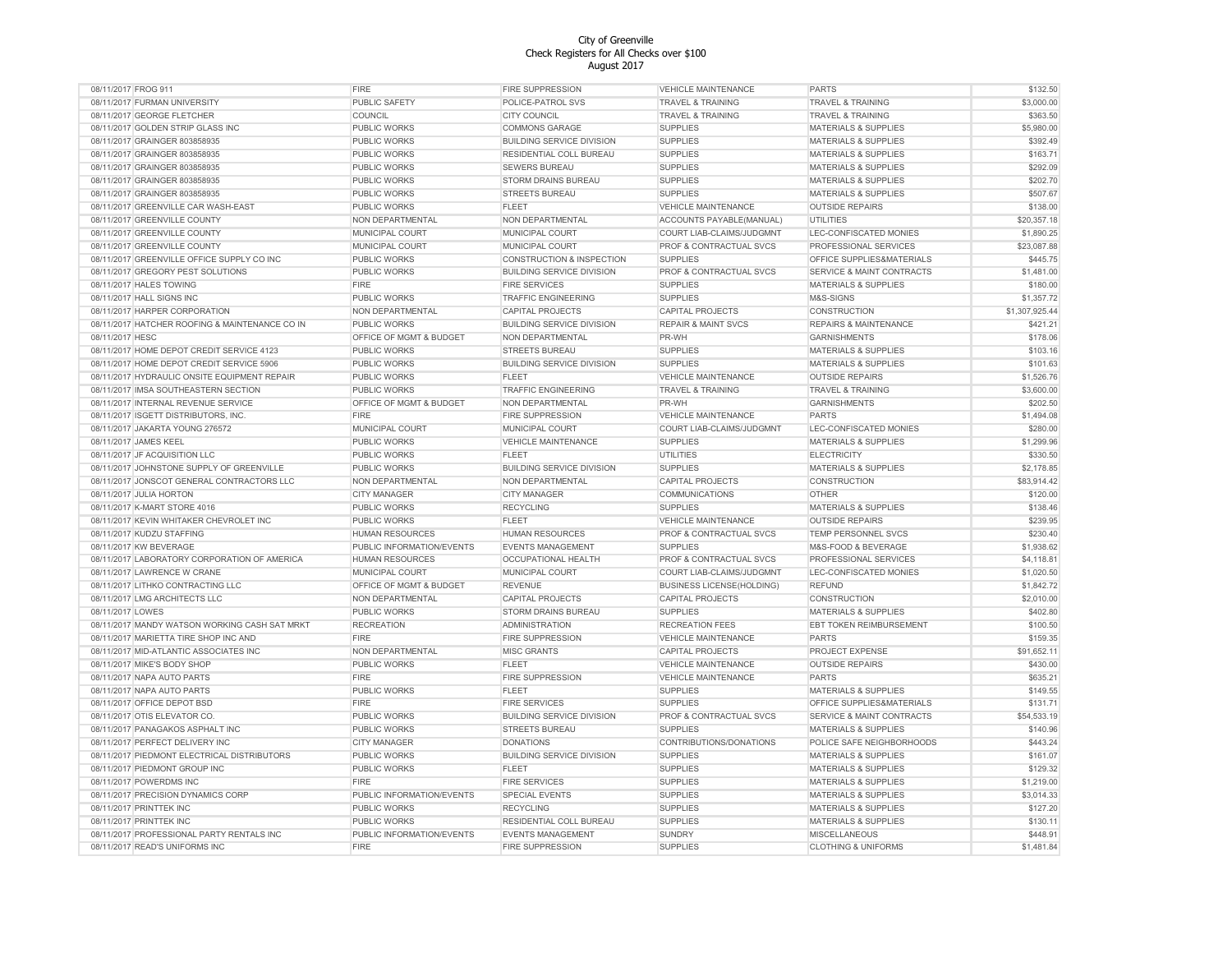| 08/11/2017 REALTICORP LLC                      | OFFICE OF MGMT & BUDGET   | <b>REVENUE</b>                   | <b>BUSINESS LIC &amp; PERMITS</b>  | <b>BUSINESS LIC-SERVICE</b>          | \$5,297.43   |
|------------------------------------------------|---------------------------|----------------------------------|------------------------------------|--------------------------------------|--------------|
| 08/11/2017 REBUILD UPSTATE                     | C. D. DIVISION            | <b>CDBG PROJECTS</b>             | <b>CD PROJECTS</b>                 | PUBLIC INFORMATION                   | \$7,011.02   |
| 08/11/2017 RECARO NORTH AMERICA                | <b>PUBLIC WORKS</b>       | <b>TROLLEY</b>                   | <b>VEHICLE MAINTENANCE</b>         | <b>PARTS</b>                         | \$3,900.00   |
| 08/11/2017 RIVERPLACE DEVELOPMENT II LLC       | PUBLIC WORKS              | RIVERPLACE GARAGE                | PROF & CONTRACTUAL SVCS            | PROFESSIONAL SERVICES                | \$230,000.00 |
| 08/11/2017 S C DEPARTMENT OF REVENUE           | OFFICE OF MGMT & BUDGET   | NON DEPARTMENTAL                 | PR-WH                              | <b>GARNISHMENTS</b>                  | \$485.23     |
| 08/11/2017 S C DEPARTMENT OF REVENUE           | <b>RECREATION</b>         | PUBLIC SERVICES                  | <b>TAX LIABILITIES</b>             | <b>ADMISSION TAXES</b>               | \$7,111.28   |
| 08/11/2017 S C DEPARTMENT OF REVENUE           | <b>RECREATION</b>         | <b>PUBLIC SERVICES</b>           | <b>TAX LIABILITIES</b>             | <b>SALES TAXES</b>                   | \$3,716.41   |
| 08/11/2017 S C DEPARTMENT OF REVENUE           | <b>CITY MANAGER</b>       | NON-DEPARTMENTAL                 | <b>SUNDRY</b>                      | <b>TAXES</b>                         | \$2,340.57   |
| 08/11/2017 S C DEPARTMENT OF REVENUE           | PUBLIC INFORMATION/EVENTS | <b>EVENTS MANAGEMENT</b>         | <b>SUNDRY</b>                      | <b>TAXES</b>                         | \$1,396.67   |
| 08/11/2017 S C RETIREMENT SYSTEM               | OFFICE OF MGMT & BUDGET   | NON DEPARTMENTAL                 | PR-WH                              | RETIREMENT SVS PURCHASE              | \$780.58     |
| 08/11/2017 SAFE INDUSTRIES                     | <b>FIRE</b>               | <b>FIRE SUPPRESSION</b>          | <b>SUPPLIES</b>                    | <b>CLOTHING &amp; UNIFORMS</b>       | \$157.59     |
|                                                | <b>FIRE</b>               |                                  | <b>SUPPLIES</b>                    | <b>MATERIALS &amp; SUPPLIES</b>      | \$176.79     |
| 08/11/2017 SAM'S CLUB                          |                           | <b>FIRE SERVICES</b>             |                                    |                                      |              |
| 08/11/2017 SAM'S CLUB                          | <b>FIRE</b>               | <b>FIRE SUPPRESSION</b>          | <b>SUPPLIES</b>                    | <b>MATERIALS &amp; SUPPLIES</b>      | \$2,272.57   |
| 08/11/2017 SAM'S CLUB                          | <b>RECREATION</b>         | PUBLIC SERVICES                  | <b>SUPPLIES</b>                    | <b>SALE CONCESSIONS</b>              | \$232.73     |
| 08/11/2017 SCCJA SC CRIMINAL JUSTICE ACADEMY   | PUBLIC SAFETY             | POLICE-PATROL SVS                | <b>TRAVEL &amp; TRAINING</b>       | <b>TRAVEL &amp; TRAINING</b>         | \$165.00     |
| 08/11/2017 SNIDER FLEET SOLUTIONS              | <b>PUBLIC WORKS</b>       | <b>FLEET</b>                     | <b>VEHICLE MAINTENANCE</b>         | <b>OUTSIDE REPAIRS</b>               | \$13,062.56  |
| 08/11/2017 SOUTHEASTERN INVESTIGATIVE GROUP LL | PUBLIC SAFETY             | POLICE-PATROL SVS                | <b>TRAVEL &amp; TRAINING</b>       | <b>TRAVEL &amp; TRAINING</b>         | \$180.00     |
| 08/11/2017 STATE TREASURER                     | MUNICIPAL COURT           | MUNICIPAL COURT                  | <b>COURT LIABILITY</b>             | <b>COURT-DRUG SURCHARGE</b>          | \$490.69     |
| 08/11/2017 STATE TREASURER                     | MUNICIPAL COURT           | MUNICIPAL COURT                  | <b>COURT LIABILITY</b>             | COURT-DUI HWY PATRL SURCH            | \$447.65     |
| 08/11/2017 STATE TREASURER                     | MUNICIPAL COURT           | MUNICIPAL COURT                  | <b>COURT LIABILITY</b>             | COURT-DUI SPINAL CORD SUR            | \$347.63     |
| 08/11/2017 STATE TREASURER                     | MUNICIPAL COURT           | MUNICIPAL COURT                  | <b>COURT LIABILITY</b>             | COURT-STATE ASSESSMENT               | \$14,435.49  |
| 08/11/2017 STATE TREASURER                     | MUNICIPAL COURT           | MUNICIPAL COURT                  | <b>COURT LIABILITY</b>             | COURT-TRAFFIC SURCHARGE              | \$5,599.11   |
| 08/11/2017 STATE TREASURER                     | MUNICIPAL COURT           | MUNICIPAL COURT                  | <b>COURT LIABILITY</b>             | DUI/DUAC BRTHLZR TST SLED            | \$111.92     |
| 08/11/2017 STATE TREASURER                     | MUNICIPAL COURT           | MUNICIPAL COURT                  | <b>COURT LIABILITY</b>             | DUS HWY PATROL                       | \$674.35     |
| 08/11/2017 STEPHEN WOODARD                     | <b>RECREATION</b>         | <b>COMMUNITY CENTERS</b>         | REC CLASS INSTRUCTOR LIAB          | <b>REFUND</b>                        | \$548.00     |
| 08/11/2017 SUPERION LLC                        | OFFICE OF MGMT & BUDGET   | INFORMATION TECHNOLOGY           | <b>PROF &amp; CONTRACTUAL SVCS</b> | <b>SERVICE &amp; MAINT CONTRACTS</b> | \$28,585.44  |
| 08/11/2017 TALENT MANAGEMENT SOLUTIONS         | PUBLIC INFORMATION/EVENTS | <b>EVENTS MANAGEMENT</b>         | PROF & CONTRACTUAL SVCS            | TEMP PERSONNEL SVCS                  | \$795.80     |
| 08/11/2017 TALENT MANAGEMENT SOLUTIONS         |                           | POLICE-DISPATCH BUREAU           | PROF & CONTRACTUAL SVCS            | TEMP PERSONNEL SVCS                  | \$518.04     |
|                                                | PUBLIC SAFETY             |                                  |                                    |                                      |              |
| 08/11/2017 TALENT MANAGEMENT SOLUTIONS         | PUBLIC WORKS              | <b>FIXED ROUTE</b>               | PROF & CONTRACTUAL SVCS            | <b>TEMP PERSONNEL SVCS</b>           | \$5,013.91   |
| 08/11/2017 TALENT MANAGEMENT SOLUTIONS         | PUBLIC WORKS              | <b>MAINTENANCE</b>               | PROF & CONTRACTUAL SVCS            | TEMP PERSONNEL SVCS                  | \$1,386.40   |
| 08/11/2017 TALENT MANAGEMENT SOLUTIONS         | <b>PUBLIC WORKS</b>       | RESIDENTIAL COLL BUREAU          | PROF & CONTRACTUAL SVCS            | TEMP PERSONNEL SVCS                  | \$2,535.95   |
| 08/11/2017 TALENT MANAGEMENT SOLUTIONS         | PUBLIC WORKS              | <b>STREETS BUREAU</b>            | PROF & CONTRACTUAL SVCS            | TEMP PERSONNEL SVCS                  | \$1,233.38   |
| 08/11/2017 TALENT MANAGEMENT SOLUTIONS         | <b>RECREATION</b>         | <b>ADMINISTRATION</b>            | PROF & CONTRACTUAL SVCS            | TEMP PERSONNEL SVCS                  | \$628.40     |
| 08/11/2017 TALENT MANAGEMENT SOLUTIONS         | <b>RECREATION</b>         | PARKS MAINTENANCE                | PROF & CONTRACTUAL SVCS            | TEMP PERSONNEL SVCS                  | \$3,265.60   |
| 08/11/2017 TALENT MANAGEMENT SOLUTIONS         | <b>RECREATION</b>         | <b>PUBLIC SERVICES</b>           | PROF & CONTRACTUAL SVCS            | TEMP PERSONNEL SVCS                  | \$569.60     |
| 08/11/2017 TALENT MANAGEMENT SOLUTIONS         | <b>RECREATION</b>         | TREE MAINTENANCE BUREAU          | PROF & CONTRACTUAL SVCS            | TEMP PERSONNEL SVCS                  | \$1,130.40   |
| 08/11/2017 TD CARD SERVICES                    | <b>CITY MANAGER</b>       | <b>CITY MANAGER</b>              | <b>SUNDRY</b>                      | <b>MISCELLANEOUS</b>                 | \$172.98     |
| 08/11/2017 TD CARD SERVICES                    | <b>CITY MANAGER</b>       | <b>DONATIONS</b>                 | CONTRIBUTIONS/DONATIONS            | <b>GRAVITY/POLICE</b>                | \$650.00     |
| 08/11/2017 TD CARD SERVICES                    | PUBLIC SAFETY             | POLICE-PATROL SVS                | <b>SUPPLIES</b>                    | <b>MATERIALS &amp; SUPPLIES</b>      | \$637.77     |
| 08/11/2017 TD CARD SERVICES                    | <b>PUBLIC WORKS</b>       | <b>FIXED ROUTE</b>               | <b>SUPPLIES</b>                    | <b>CLOTHING &amp; UNIFORMS</b>       | \$144.99     |
| 08/11/2017 TD CARD SERVICES                    | <b>PUBLIC WORKS</b>       | <b>FIXED ROUTE</b>               | <b>SUPPLIES</b>                    | <b>MATERIALS &amp; SUPPLIES</b>      | \$200.82     |
| 08/11/2017 TD CARD SERVICES                    | PUBLIC WORKS              | <b>FIXED ROUTE</b>               | <b>TRAVEL &amp; TRAINING</b>       | <b>TRAVEL &amp; TRAINING</b>         | \$189.00     |
| 08/11/2017 TD CARD SERVICES                    | <b>PUBLIC WORKS</b>       | NON VEHICLE MAINTENANCE          | <b>SUPPLIES</b>                    | <b>MATERIALS &amp; SUPPLIES</b>      | \$207.65     |
| 08/11/2017 TD CARD SERVICES                    | PUBLIC WORKS              | <b>TROLLEY</b>                   | <b>VEHICLE MAINTENANCE</b>         | <b>PARTS</b>                         | \$213.39     |
| 08/11/2017 TD CARD SERVICES                    | PUBLIC WORKS              | <b>VEHICLE MAINTENANCE</b>       | <b>SUPPLIES</b>                    | <b>MATERIALS &amp; SUPPLIES</b>      | \$1,750.23   |
|                                                |                           |                                  |                                    | <b>PARTS</b>                         |              |
| 08/11/2017 TD CARD SERVICES                    | PUBLIC WORKS              | <b>VEHICLE MAINTENANCE</b>       | VEHICLE MAINTENANCE                |                                      | \$894.00     |
| 08/11/2017 TERESA CAPPELLINI                   | PUBLIC WORKS              | PARKING ADMINISTRATION           | PARKING DEPOSITS                   | PKG DEPOSITS-S. SPRING ST            | \$144.00     |
| 08/11/2017 TMS SOUTH INC                       | <b>PUBLIC WORKS</b>       | <b>BUILDING SERVICE DIVISION</b> | <b>SUPPLIES</b>                    | MATERIALS & SUPPLIES                 | \$379.73     |
| 08/11/2017 TOMMY'S COUNTRY HAM HOUSE           | PUBLIC WORKS              | STORM DRAINS BUREAU              | <b>SUPPLIES</b>                    | <b>MATERIALS &amp; SUPPLIES</b>      | \$176.80     |
| 08/11/2017 TRAFFIC LOGIX CORPORATION           | NON DEPARTMENTAL          | CAPITAL PROJECTS                 | CAPITAL PROJECTS                   | CONSTRUCTION                         | \$19,493.00  |
| 08/11/2017 TRANE                               | <b>PUBLIC WORKS</b>       | <b>BUILDING SERVICE DIVISION</b> | PROF & CONTRACTUAL SVCS            | SERVICE & MAINT CONTRACTS            | \$6,073.00   |
| 08/11/2017 TRUCKPRO LLC                        | <b>FIRE</b>               | FIRE SUPPRESSION                 | VEHICLE MAINTENANCE                | <b>PARTS</b>                         | \$133.21     |
| 08/11/2017 TUCK & HOWELL INC                   | NON DEPARTMENTAL          | CAPITAL PROJECTS                 | <b>CAPITAL PROJECTS</b>            | CONSTRUCTION                         | \$12,595.00  |
| 08/11/2017 UNITED WAY OF GREENVILLE COUNTY     | OFFICE OF MGMT & BUDGET   | NON DEPARTMENTAL                 | PR-WH                              | UNITED WAY                           | \$1,791.54   |
| 08/11/2017 VERIZON WIRELESS                    | <b>PUBLIC SAFETY</b>      | POLICE-PATROL SVS                | <b>COMMUNICATIONS</b>              | <b>OTHER</b>                         | \$5,619.15   |
| 08/11/2017 VISION SCREENPRINTING & GRAPHICS IN | NON DEPARTMENTAL          | <b>ACCOMMODATION TAX</b>         | PROF & CONTRACTUAL SVCS            | SPECIAL PROJECTS                     | \$4,338.85   |
| 08/11/2017 VISITGREENVILLESC                   | NON DEPARTMENTAL          | <b>ACCOMMODATION TAX</b>         | PROF & CONTRACTUAL SVCS            | CONVENTION/VISITORS BUR              | \$102,000.00 |
| 08/11/2017 VULCAN SAFETY SHOES                 | <b>FIRE</b>               | <b>FIRE SUPPRESSION</b>          | <b>SUPPLIES</b>                    | <b>CLOTHING &amp; UNIFORMS</b>       | \$133.55     |
| 08/11/2017 WEX BANK                            | <b>MAYOR</b>              | <b>MAYOR</b>                     | <b>VEHICLE MAINTENANCE</b>         | <b>FUEL CARD</b>                     | \$101.91     |
|                                                |                           |                                  |                                    |                                      |              |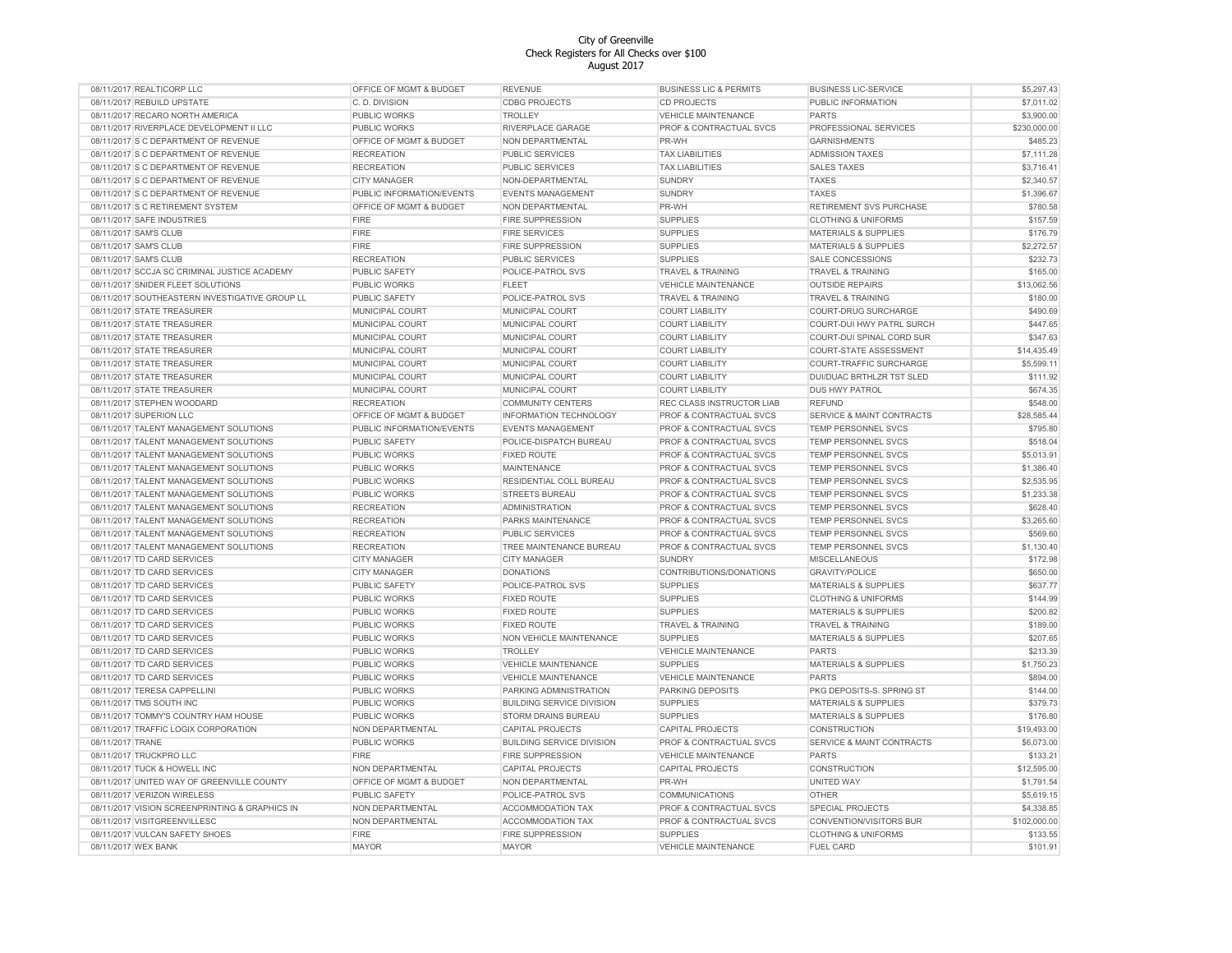| 08/11/2017 WEX BANK                            | <b>PUBLIC WORKS</b>       | PARKING ADMINISTRATION               | <b>VEHICLE MAINTENANCE</b>     | <b>FUEL CARD</b>                     | \$724.41             |
|------------------------------------------------|---------------------------|--------------------------------------|--------------------------------|--------------------------------------|----------------------|
| 08/11/2017 WILL & KRIS AMUSEMENTS              | PUBLIC INFORMATION/EVENTS | <b>EVENTS MANAGEMENT</b>             | PROF & CONTRACTUAL SVCS        | SHOW MANAGEMENT EXP                  | \$1,272.60           |
| 08/11/2017 WYOMING CHILD SUPPORT ENFORCEMENT   | OFFICE OF MGMT & BUDGET   | NON DEPARTMENTAL                     | PR-WH                          | <b>GARNISHMENTS</b>                  | \$154.61             |
| 08/11/2017 XEROX CORP                          | OFFICE OF MGMT & BUDGET   | INFORMATION TECHNOLOGY               | PROF & CONTRACTUAL SVCS        | <b>EQUIPMENT RENTAL</b>              | \$4,353.01           |
| 08/11/2017 XEROX CORPORATION                   | OFFICE OF MGMT & BUDGET   | <b>INFORMATION TECHNOLOGY</b>        | PROF & CONTRACTUAL SVCS        | <b>EQUIPMENT RENTAL</b>              | \$1,290.18           |
| 08/15/2017 ADVANCE AUTO PARTS                  | PUBLIC WORKS              | <b>VEHICLE MAINTENANCE</b>           | <b>VEHICLE MAINTENANCE</b>     | <b>PARTS</b>                         | \$575.10             |
| 08/15/2017 BRYANTS KAR GARD LLC                | PUBLIC WORKS              | <b>VEHICLE MAINTENANCE</b>           | <b>VEHICLE MAINTENANCE</b>     | <b>OUTSIDE REPAIRS</b>               | \$514.99             |
| 08/15/2017 ECHOLS OIL COMPANY INC              | PUBLIC WORKS              | <b>FIXED ROUTE</b>                   | <b>VEHICLE MAINTENANCE</b>     | <b>LUBRICANTS</b>                    | \$220.37             |
| 08/15/2017 FLIGELS UNIFORM CO INC              | PUBLIC WORKS              | <b>FIXED ROUTE</b>                   | <b>SUPPLIES</b>                | <b>CLOTHING &amp; UNIFORMS</b>       | \$416.37             |
| 08/15/2017 MIKE'S BODY SHOP                    | PUBLIC WORKS              | VEHICLE MAINTENANCE                  | VEHICLE MAINTENANCE            | <b>OUTSIDE REPAIRS</b>               | \$884.26             |
| 08/15/2017 SNIDER FLEET SOLUTIONS              | PUBLIC WORKS              | <b>TROLLEY</b>                       | VEHICLE MAINTENANCE            | <b>OUTSIDE REPAIRS</b>               | \$200.00             |
| 08/15/2017 SNIDER FLEET SOLUTIONS              | PUBLIC WORKS              | <b>VEHICLE MAINTENANCE</b>           | <b>VEHICLE MAINTENANCE</b>     | <b>OUTSIDE REPAIRS</b>               | \$2,440.72           |
| 08/15/2017 SUPPLYWORKS                         | <b>PUBLIC WORKS</b>       | NON VEHICLE MAINTENANCE              | <b>SUPPLIES</b>                | <b>MATERIALS &amp; SUPPLIES</b>      | \$747.33             |
| 08/15/2017 SUPPLYWORKS                         | PUBLIC WORKS              | <b>VEHICLE MAINTENANCE</b>           | <b>SUPPLIES</b>                | <b>MATERIALS &amp; SUPPLIES</b>      | \$728.59             |
| 08/15/2017 TRANSAXLE LLC                       | PUBLIC WORKS              | <b>VEHICLE MAINTENANCE</b>           | <b>VEHICLE MAINTENANCE</b>     | <b>PARTS</b>                         | \$1,428.91           |
| 08/15/2017 TRUCKPRO LLC                        | PUBLIC WORKS              | <b>VEHICLE MAINTENANCE</b>           | <b>VEHICLE MAINTENANCE</b>     | <b>PARTS</b>                         | \$578.95             |
| 08/15/2017 UNIFIRST                            | PUBLIC WORKS              | <b>VEHICLE MAINTENANCE</b>           | <b>SUPPLIES</b>                | <b>CLOTHING &amp; UNIFORMS</b>       | \$255.08             |
| 08/15/2017 WEX BANK                            | PUBLIC WORKS              | <b>VEHICLE MAINTENANCE</b>           | <b>VEHICLE MAINTENANCE</b>     | <b>FUEL CARD</b>                     | \$291.14             |
| 08/18/2017 A SERVICES GROUP LLC                | PUBLIC WORKS              | PARKING ADMINISTRATION               | PROF & CONTRACTUAL SVCS        | <b>SERVICE &amp; MAINT CONTRACTS</b> | \$7,503.60           |
| 08/18/2017 A SERVICES GROUP LLC                | <b>RECREATION</b>         | <b>ADMINISTRATION</b>                | PROF & CONTRACTUAL SVCS        | <b>SERVICE &amp; MAINT CONTRACTS</b> | \$1,389.15           |
| 08/18/2017 AAA FASTENER AND SUPPLY LLC         | <b>RECREATION</b>         | PARKS AND RECREATION                 | <b>SUPPLIES</b>                | MATERIALS & SUPPLIES                 | \$187.32             |
| 08/18/2017 ABC LOCKSMITH LLC                   | PUBLIC WORKS              | <b>FLEET</b>                         | <b>VEHICLE MAINTENANCE</b>     | <b>PARTS</b>                         | \$280.37             |
| 08/18/2017 ADVANCE AUTO PARTS                  | PUBLIC WORKS              | <b>VEHICLE MAINTENANCE</b>           | <b>VEHICLE MAINTENANCE</b>     | <b>PARTS</b>                         | \$494.54             |
| 08/18/2017 ADVANCED UNDERGROUND SPECIALIS      | <b>RECREATION</b>         | PARKS MAINTENANCE                    | <b>REPAIR &amp; MAINT SVCS</b> | <b>REPAIRS &amp; MAINTENANCE</b>     | \$1,165.00           |
| 08/18/2017 AID UPSTATE INC                     | C. D. DIVISION            | <b>HOPWA</b>                         | <b>CD PROJECTS</b>             | ADMIN - AID UPSTATE                  | \$1,847.03           |
| 08/18/2017 AID UPSTATE INC                     | C. D. DIVISION            | <b>HOPWA</b>                         | <b>CD PROJECTS</b>             | HOUSING PLACEMNT-AID UPST            | \$3,495.00           |
| 08/18/2017 AID UPSTATE INC                     | C. D. DIVISION            | <b>HOPWA</b>                         | <b>CD PROJECTS</b>             | PROJ CARE OP COST-AID UPS            | \$5,000.00           |
| 08/18/2017 AID UPSTATE INC                     | C.D. DIVISION             | <b>HOPWA</b>                         | <b>CD PROJECTS</b>             | S-T RENT, MORT, UTIL-AID UP          | \$11,366.24          |
| 08/18/2017 AID UPSTATE INC                     | C. D. DIVISION            | <b>HOPWA</b>                         | <b>CD PROJECTS</b>             | SUPPORTING SVC-AID UPSTAT            | \$7,876.18           |
|                                                |                           |                                      | <b>CD PROJECTS</b>             | TENANT RENT ASSIST-AID UP            | \$8,742.76           |
| 08/18/2017 AID UPSTATE INC                     | C.D. DIVISION             | <b>HOPWA</b>                         | <b>SUPPLIES</b>                |                                      |                      |
| 08/18/2017 AIRGAS USA LLC                      | PUBLIC WORKS              | <b>VEHICLE MAINTENANCE</b>           |                                | <b>MATERIALS &amp; SUPPLIES</b>      | \$168.70<br>\$128.33 |
| 08/18/2017 ALBERT BEEDIE                       | PUBLIC WORKS              | STORM DRAINS BUREAU                  | <b>SUPPLIES</b>                | <b>MATERIALS &amp; SUPPLIES</b>      |                      |
| 08/18/2017 ALDRIDGE PRODUCE COMPANY            | <b>RECREATION</b>         | <b>ADMINISTRATION</b>                | <b>SUPPLIES</b>                | M&S-FOOD                             | \$927.97             |
| 08/18/2017 ALERT-ALL CORP                      | CITY MANAGER              | <b>DONATIONS</b>                     | CONTRIBUTIONS/DONATIONS        | MISCELLANEOUS FIRE                   | \$3,254.50           |
| 08/18/2017 ALL SEASONS ZOO TAILS & ANIMAL EARS | <b>RECREATION</b>         | PUBLIC SERVICES                      | <b>SUPPLIES</b>                | <b>SALE GIFTS</b>                    | \$938.53             |
| 08/18/2017 AMERICAN CHANGER CORP               | <b>RECREATION</b>         | <b>PUBLIC SERVICES</b>               | <b>SUNDRY</b>                  | RESEARCH CONSERVATION EXP            | \$1,324.00           |
| 08/18/2017 AMERICAN LOCK & KEY                 | PUBLIC WORKS              | <b>BUILDING SERVICE DIVISION</b>     | <b>SUPPLIES</b>                | <b>MATERIALS &amp; SUPPLIES</b>      | \$229.65             |
| 08/18/2017 ANDERSON STAMP & ENGRAVING          | HUMAN RESOURCES           | <b>HUMAN RESOURCES</b>               | <b>PRINTING</b>                | PRINTING & BINDING                   | \$104.94             |
| 08/18/2017 ANTECH DIAGNOSTICS INC              | <b>RECREATION</b>         | <b>ADMINISTRATION</b>                | PROF & CONTRACTUAL SVCS        | PROFESSIONAL SERVICES                | \$776.83             |
| 08/18/2017 ANTHONY RIVERA                      | ECONOMIC DEVELOPMENT      | <b>BUILDING &amp; PROPERTY MAINT</b> | <b>TRAVEL &amp; TRAINING</b>   | <b>TRAVEL &amp; TRAINING</b>         | \$629.73             |
| 08/18/2017 ANTHONY ROACH                       | <b>FIRE</b>               | <b>FIRE PREVENTION</b>               | TRAVEL & TRAINING              | TRAVEL & TRAINING                    | \$104.00             |
| 08/18/2017 B C CANNON CO INC                   | <b>RECREATION</b>         | BEAUTIFICATION BUREAU                | <b>SUPPLIES</b>                | <b>MATERIALS &amp; SUPPLIES</b>      | \$1,488.24           |
| 08/18/2017 BARBARA STEELE                      | <b>RECREATION</b>         | <b>COMMUNITY CENTERS</b>             | REC CLASS INSTRUCTOR LIAB      | <b>REFUND</b>                        | \$1,882.40           |
| 08/18/2017 BATTERY SPECIALISTS INC             | PUBLIC WORKS              | PARKING LOTS                         | <b>SUPPLIES</b>                | <b>WEST END PARK &amp; RIDE</b>      | \$148.29             |
| 08/18/2017 BEST EXPRESSION INC                 | <b>PUBLIC SAFETY</b>      | POLICE-PATROL SVS                    | <b>SUPPLIES</b>                | <b>MATERIALS &amp; SUPPLIES</b>      | \$618.50             |
| 08/18/2017 BMW MANUFACTURING                   | PUBLIC WORKS              | PARKING ADMINISTRATION               | PARKING DEPOSITS               | PKG DEPOSITS-POINSETT                | \$1,249.30           |
| 08/18/2017 BRAGG WASTE SERVICES INC            | <b>RECREATION</b>         | PARKS AND RECREATION                 | PROF & CONTRACTUAL SVCS        | <b>SERVICE &amp; MAINT CONTRACTS</b> | \$462.02             |
| 08/18/2017 BRIGHT INTERACTIVE LIMITED          | OFFICE OF MGMT & BUDGET   | <b>INFORMATION TECHNOLOGY</b>        | PROF & CONTRACTUAL SVCS        | SERVICE & MAINT CONTRACTS            | \$1,270.00           |
| 08/18/2017 BUDDY SKINNER                       | ECONOMIC DEVELOPMENT      | <b>BUILDING &amp; PROPERTY MAINT</b> | <b>SUPPLIES</b>                | <b>CLOTHING &amp; UNIFORMS</b>       | \$187.95             |
| 08/18/2017 BURL WALKER MARKETING LLC           | <b>RECREATION</b>         | <b>COMMUNITY CENTERS</b>             | REC CLASS INSTRUCTOR LIAB      | <b>REFUND</b>                        | \$675.20             |
| 08/18/2017 BURNETT ATHLETICS INC               | <b>RECREATION</b>         | PARKS MAINTENANCE                    | <b>SUPPLIES</b>                | <b>MATERIALS &amp; SUPPLIES</b>      | \$565.40             |
| 08/18/2017 CAMILLA PITMAN                      | <b>CITY MANAGER</b>       | <b>CITY CLERK</b>                    | <b>TRAVEL &amp; TRAINING</b>   | <b>TRAVEL &amp; TRAINING</b>         | \$260.01             |
| 08/18/2017 CAROLINA CONCRETE COMPANY INC       | PUBLIC WORKS              | <b>STREETS BUREAU</b>                | <b>SUPPLIES</b>                | MATERIALS & SUPPLIES                 | \$1,592.12           |
| 08/18/2017 CAROLINA LAWN & TRACTOR INC         | <b>RECREATION</b>         | PARKS AND RECREATION                 | <b>REPAIR &amp; MAINT SVCS</b> | REPAIRS & MAINTENANCE                | \$478.53             |
| 08/18/2017 CARSON'S NUT-BOLT & TOOL CO INC     | <b>FIRE</b>               | <b>FIRE SUPPRESSION</b>              | <b>VEHICLE MAINTENANCE</b>     | <b>PARTS</b>                         | \$161.34             |
| 08/18/2017 CARSON'S NUT-BOLT & TOOL CO INC     | PUBLIC WORKS              | <b>TRAFFIC ENGINEERING</b>           | <b>SUPPLIES</b>                | M&S-MARKINGS                         | \$287.26             |
| 08/18/2017 CARSON'S NUT-BOLT & TOOL CO INC     | PUBLIC WORKS              | <b>TRAFFIC ENGINEERING</b>           | <b>SUPPLIES</b>                | <b>MATERIALS &amp; SUPPLIES</b>      | \$701.61             |
| 08/18/2017 CARSON'S NUT-BOLT & TOOL CO INC     | <b>RECREATION</b>         | PARKS MAINTENANCE                    | <b>SUPPLIES</b>                | <b>MATERIALS &amp; SUPPLIES</b>      | \$124.62             |
| 08/18/2017 CC&I SERVICES LLC                   | ECONOMIC DEVELOPMENT      | <b>BUILDING &amp; PROPERTY MAINT</b> | PROF & CONTRACTUAL SVCS        | TEMP PERSONNEL SVCS                  | \$1,304.00           |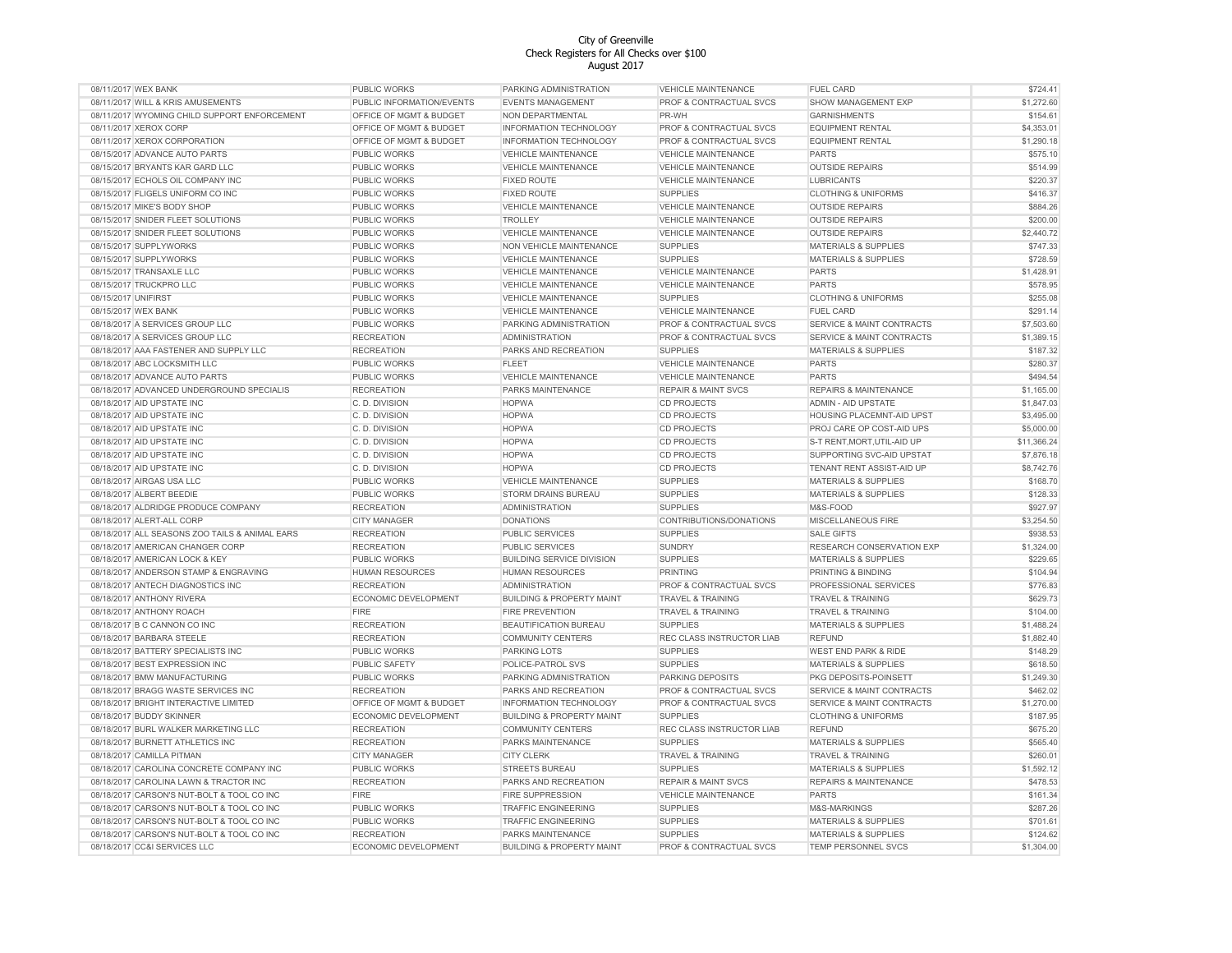| 08/18/2017 CDW/G   |                                                | OFFICE OF MGMT & BUDGET     | INFORMATION TECHNOLOGY           | MIS PROJECTS                   | PCS/UPGRADES                         | \$190.76    |
|--------------------|------------------------------------------------|-----------------------------|----------------------------------|--------------------------------|--------------------------------------|-------------|
|                    | 08/18/2017 CHRIS MCCART                        | PUBLIC SAFETY               | POLICE-PATROL SVS                | <b>TRAVEL &amp; TRAINING</b>   | <b>TRAVEL &amp; TRAINING</b>         | \$101.72    |
|                    | 08/18/2017 CINCINNATI SYSTEMS INC              | <b>PUBLIC WORKS</b>         | ONE GARAGE                       | <b>REPAIR &amp; MAINT SVCS</b> | <b>REPAIRS &amp; MAINTENANCE</b>     | \$195.67    |
|                    | 08/18/2017 CINCINNATI SYSTEMS INC              | PUBLIC WORKS                | PARKING ADMINISTRATION           | <b>SUPPLIES</b>                | MATERIALS & SUPPLIES                 | \$487.70    |
|                    | 08/18/2017 CINCINNATI SYSTEMS INC              | <b>PUBLIC WORKS</b>         | PARKING LOTS                     | <b>REPAIR &amp; MAINT SVCS</b> | <b>REPAIRS &amp; MAINTENANCE</b>     | \$315.00    |
|                    | 08/18/2017 CINCINNATI SYSTEMS INC              | <b>PUBLIC WORKS</b>         | PARKING LOTS                     | <b>REPAIR &amp; MAINT SVCS</b> | <b>WESTEND LOT REPAIRS</b>           | \$180.00    |
|                    | 08/18/2017 CINCINNATI SYSTEMS INC              | <b>PUBLIC WORKS</b>         | RIVERPLACE GARAGE                | <b>REPAIR &amp; MAINT SVCS</b> | <b>REPAIRS &amp; MAINTENANCE</b>     | \$180.00    |
|                    | 08/18/2017 CINCINNATI SYSTEMS INC              | <b>PUBLIC WORKS</b>         | S. SPRING STREET GARAGE          | <b>REPAIR &amp; MAINT SVCS</b> | <b>REPAIRS &amp; MAINTENANCE</b>     | \$1,485.87  |
| 08/18/2017 CINTAS  |                                                | PUBLIC SAFETY               | POLICE-PATROL SVS                | <b>SUNDRY</b>                  | <b>MISCELLANEOUS</b>                 | \$234.10    |
| 08/18/2017 CINTAS  |                                                | <b>RECREATION</b>           | <b>FALLS PARK WORK CREW</b>      | <b>SUPPLIES</b>                | <b>CLOTHING &amp; UNIFORMS</b>       | \$172.78    |
| 08/18/2017 CINTAS  |                                                | <b>RECREATION</b>           | PUBLIC SERVICES                  | <b>SUPPLIES</b>                | <b>CLOTHING &amp; UNIFORMS</b>       | \$112.69    |
|                    | 08/18/2017 CINTAS FIRE PROTECTION 636525       | <b>FIRE</b>                 | <b>FIRE SERVICES</b>             | PROF & CONTRACTUAL SVCS        | PROFESSIONAL SERVICES                | \$152.02    |
|                    | 08/18/2017 CITY WELDING SERVICE                | <b>RECREATION</b>           | BEAUTIFICATION BUREAU            | <b>SUPPLIES</b>                | <b>MATERIALS &amp; SUPPLIES</b>      | \$325.25    |
|                    | 08/18/2017 CITY WELDING SERVICE                | <b>RECREATION</b>           | <b>FALLS PARK WORK CREW</b>      | <b>REPAIR &amp; MAINT SVCS</b> | <b>REPAIRS &amp; MAINTENANCE</b>     | \$1,022.50  |
|                    | 08/18/2017 CITY WELDING SERVICE                | <b>RECREATION</b>           | PARKS MAINTENANCE                | <b>REPAIR &amp; MAINT SVCS</b> | <b>REPAIRS &amp; MAINTENANCE</b>     | \$210.00    |
|                    | 08/18/2017 COMMUNICATION SERVICE CENTER INC    | <b>PUBLIC WORKS</b>         | STREETS BUREAU                   | <b>REPAIR &amp; MAINT SVCS</b> | RADIO MAINTENANCE                    | \$170.56    |
|                    | 08/18/2017 COMPLETE FITNESS & YOGA             | <b>HUMAN RESOURCES</b>      | <b>HEALTH CARE</b>               | <b>SUNDRY</b>                  | <b>WELLNESS ACTIVITIES</b>           | \$300.00    |
|                    | 08/18/2017 CONCRETE SUPPLY COMPANY LLC         | <b>PUBLIC WORKS</b>         | <b>CBD TIF CREW</b>              | <b>SUPPLIES</b>                | <b>MATERIALS &amp; SUPPLIES</b>      | \$1,144.54  |
|                    | 08/18/2017 CONCRETE SUPPLY COMPANY LLC         | PUBLIC WORKS                | STREETS BUREAU                   | <b>SUPPLIES</b>                | <b>MATERIALS &amp; SUPPLIES</b>      | \$3,307.20  |
|                    | 08/18/2017 CONSOLIDATED ELECTRICAL DISTRIBTORS |                             |                                  | <b>SUPPLIES</b>                |                                      |             |
|                    |                                                | <b>PUBLIC WORKS</b>         | <b>BUILDING SERVICE DIVISION</b> |                                | <b>MATERIALS &amp; SUPPLIES</b>      | \$415.52    |
|                    | 08/18/2017 CORBIN TURF & ORNAMENTAL SUPPLY INC | <b>RECREATION</b>           | BEAUTIFICATION BUREAU            | <b>SUPPLIES</b>                | <b>MATERIALS &amp; SUPPLIES</b>      | \$478.33    |
|                    | 08/18/2017 CORNELL UNIVERSITY ANIMAL HEALTH    | <b>RECREATION</b>           | <b>ADMINISTRATION</b>            | PROF & CONTRACTUAL SVCS        | PROFESSIONAL SERVICES                | \$196.00    |
|                    | 08/18/2017 CRESCENT SUPPLY CO INC              | PUBLIC WORKS                | LIBERTY SQUARE GARAGE            | <b>SUPPLIES</b>                | <b>MATERIALS &amp; SUPPLIES</b>      | \$382.45    |
| 08/18/2017 CROMERS |                                                | <b>RECREATION</b>           | PUBLIC SERVICES                  | <b>SUPPLIES</b>                | <b>SALE CONCESSIONS</b>              | \$399.98    |
|                    | 08/18/2017 D & L PARTS CO INC                  | <b>PUBLIC WORKS</b>         | <b>BUILDING SERVICE DIVISION</b> | <b>SUPPLIES</b>                | <b>MATERIALS &amp; SUPPLIES</b>      | \$278.24    |
|                    | 08/18/2017 DESIGN DEVELOPMENT LLC              | <b>RECREATION</b>           | PARKS AND RECREATION             | PROF & CONTRACTUAL SVCS        | RENTAL OF REAL PROPERTY              | \$3,416.67  |
|                    | 08/18/2017 DESIGNLAB INC                       | <b>FIRE</b>                 | <b>FIRE SUPPRESSION</b>          | <b>SUPPLIES</b>                | <b>CLOTHING &amp; UNIFORMS</b>       | \$488.77    |
|                    | 08/18/2017 DESIGNLAB INC                       | <b>PUBLIC SAFETY</b>        | POLICE-PATROL SVS                | <b>SUPPLIES</b>                | <b>CLOTHING &amp; UNIFORMS</b>       | \$1,152.39  |
| 08/18/2017 DIRECTV |                                                | <b>FIRE</b>                 | <b>FIRE SERVICES</b>             | PROF & CONTRACTUAL SVCS        | SERVICE & MAINT CONTRACTS            | \$154.74    |
|                    | 08/18/2017 DIXIE RUBBER & PLASTICS INC         | <b>FIRE</b>                 | FIRE SUPPRESSION                 | <b>VEHICLE MAINTENANCE</b>     | <b>PARTS</b>                         | \$230.47    |
|                    | 08/18/2017 DP3 ARCHITECTS, LTD                 | NON DEPARTMENTAL            | CAPITAL PROJECTS                 | <b>CAPITAL PROJECTS</b>        | PLANNING/DESIGN                      | \$26,829.04 |
|                    | 08/18/2017 DUKE ENERGY                         | C. D. DIVISION              | <b>CDBG PROJECTS</b>             | <b>CD PROJECTS</b>             | PUBLIC SERVICES (GENERAL)            | \$240.63    |
|                    | 08/18/2017 DUKE ENERGY                         | <b>FIRE</b>                 | <b>FIRE SERVICES</b>             | <b>UTILITIES</b>               | <b>ELECTRICITY</b>                   | \$1,905.49  |
|                    | 08/18/2017 DUKE ENERGY                         | MUNICIPAL COURT             | MUNICIPAL COURT                  | <b>UTILITIES</b>               | <b>ELECTRICITY</b>                   | \$1,371.32  |
|                    | 08/18/2017 DUKE ENERGY                         | <b>PUBLIC SAFETY</b>        | POLICE-PATROL SVS                | <b>UTILITIES</b>               | <b>ELECTRICITY</b>                   | \$1,371.33  |
|                    | 08/18/2017 DUKE ENERGY                         | PUBLIC WORKS                | <b>BROAD STREET GARAGE</b>       | <b>UTILITIES</b>               | ELECTRICITY                          | \$521.54    |
|                    | 08/18/2017 DUKE ENERGY                         | PUBLIC WORKS                | <b>BUILDING SERVICE DIVISION</b> | <b>UTILITIES</b>               | <b>ELECTRICITY</b>                   | \$1,678.76  |
|                    | 08/18/2017 DUKE ENERGY                         | PUBLIC WORKS                | <b>COMMONS GARAGE</b>            | <b>UTILITIES</b>               | <b>ELECTRICITY</b>                   | \$1,545.81  |
|                    | 08/18/2017 DUKE ENERGY                         | <b>PUBLIC WORKS</b>         | <b>FIXED ROUTE</b>               | <b>UTILITIES</b>               | <b>ELECTRICITY</b>                   | \$4,158.28  |
|                    | 08/18/2017 DUKE ENERGY                         | <b>PUBLIC WORKS</b>         | <b>FLEET</b>                     | <b>UTILITIES</b>               | <b>ELECTRICITY</b>                   | \$1,648.76  |
|                    | 08/18/2017 DUKE ENERGY                         | <b>PUBLIC WORKS</b>         | LIBERTY SQUARE GARAGE            | UTILITIES                      | <b>ELECTRICITY</b>                   | \$950.70    |
|                    | 08/18/2017 DUKE ENERGY                         | <b>PUBLIC WORKS</b>         | N LAURENS ST GARAGE              | UTILITIES                      | <b>ELECTRICITY</b>                   | \$518.18    |
|                    | 08/18/2017 DUKE ENERGY                         | <b>PUBLIC WORKS</b>         | ONE GARAGE                       | <b>UTILITIES</b>               | <b>ELECTRICITY</b>                   | \$1,720.27  |
|                    | 08/18/2017 DUKE ENERGY                         | PUBLIC WORKS                | PARKING ADMINISTRATION           | <b>UTILITIES</b>               | <b>ELECTRICITY</b>                   | \$532.39    |
|                    | 08/18/2017 DUKE ENERGY                         | <b>PUBLIC WORKS</b>         | POINSETT GARAGE                  | <b>UTILITIES</b>               | <b>ELECTRICITY</b>                   | \$2,311.83  |
|                    | 08/18/2017 DUKE ENERGY                         | PUBLIC WORKS                | PUBLIC WORKS                     | <b>UTILITIES</b>               | <b>ELECTRICITY</b>                   | \$3,450.14  |
|                    | 08/18/2017 DUKE ENERGY                         | PUBLIC WORKS                | RICHARDSON STREET GARAGE         | <b>UTILITIES</b>               | <b>ELECTRICITY</b>                   | \$4,243.64  |
|                    | 08/18/2017 DUKE ENERGY                         | PUBLIC WORKS                | <b>RIVER STREET GARAGE</b>       | <b>UTILITIES</b>               | <b>ELECTRICITY</b>                   | \$1,129.39  |
|                    | 08/18/2017 DUKE ENERGY                         | PUBLIC WORKS                | S. SPRING STREET GARAGE          | <b>UTILITIES</b>               | <b>ELECTRICITY</b>                   | \$2,885.32  |
|                    | 08/18/2017 DUKE ENERGY                         | <b>PUBLIC WORKS</b>         | <b>TRAFFIC ENGINEERING</b>       | <b>UTILITIES</b>               | <b>ELECTRICITY</b>                   | \$4,309.89  |
|                    | 08/18/2017 DUKE ENERGY                         | <b>RECREATION</b>           | <b>COMMUNITY CENTERS</b>         | <b>UTILITIES</b>               | <b>ELECTRICITY</b>                   | \$2,270.03  |
|                    | 08/18/2017 DUKE ENERGY                         | <b>RECREATION</b>           | PARKS MAINTENANCE                | <b>UTILITIES</b>               | <b>ELECTRICITY</b>                   | \$20,048.83 |
|                    | 08/18/2017 ECHOLS OIL COMPANY INC              | PUBLIC WORKS                | <b>ADMINISTRATION</b>            | <b>VEHICLE MAINTENANCE</b>     | <b>FUEL</b>                          | \$13,589.90 |
|                    | 08/18/2017 ENVIRO-MASTER SERVICES OF GREENVILL | <b>RECREATION</b>           | <b>ADMINISTRATION</b>            | PROF & CONTRACTUAL SVCS        | <b>SERVICE &amp; MAINT CONTRACTS</b> | \$277.00    |
|                    | 08/18/2017 FABTECH SOLUTIONS LLC               | PUBLIC WORKS                | <b>FLEET</b>                     | <b>MACHINERY AND EQUIPMENT</b> | MACHINERY AND EQUIPMENT              | \$11,289.00 |
|                    | 08/18/2017 FGP INTERNATIONAL                   | <b>ECONOMIC DEVELOPMENT</b> | PLANNING AND ZONING              | PROF & CONTRACTUAL SVCS        | TEMP PERSONNEL SVCS                  | \$312.96    |
|                    | 08/18/2017 FGP INTERNATIONAL                   | OFFICE OF MGMT & BUDGET     | <b>PURCHASING</b>                | PROF & CONTRACTUAL SVCS        | <b>TEMP PERSONNEL SVCS</b>           | \$898.30    |
| 08/18/2017 FIESTA  |                                                | <b>RECREATION</b>           | PUBLIC SERVICES                  | <b>SUPPLIES</b>                | <b>SALE GIFTS</b>                    | \$751.60    |
|                    | 08/18/2017 FIRST SUN EAP                       | <b>HUMAN RESOURCES</b>      | OCCUPATIONAL HEALTH              | PROF & CONTRACTUAL SVCS        | PROFESSIONAL SERVICES                | \$1,554.00  |
|                    |                                                |                             |                                  |                                |                                      |             |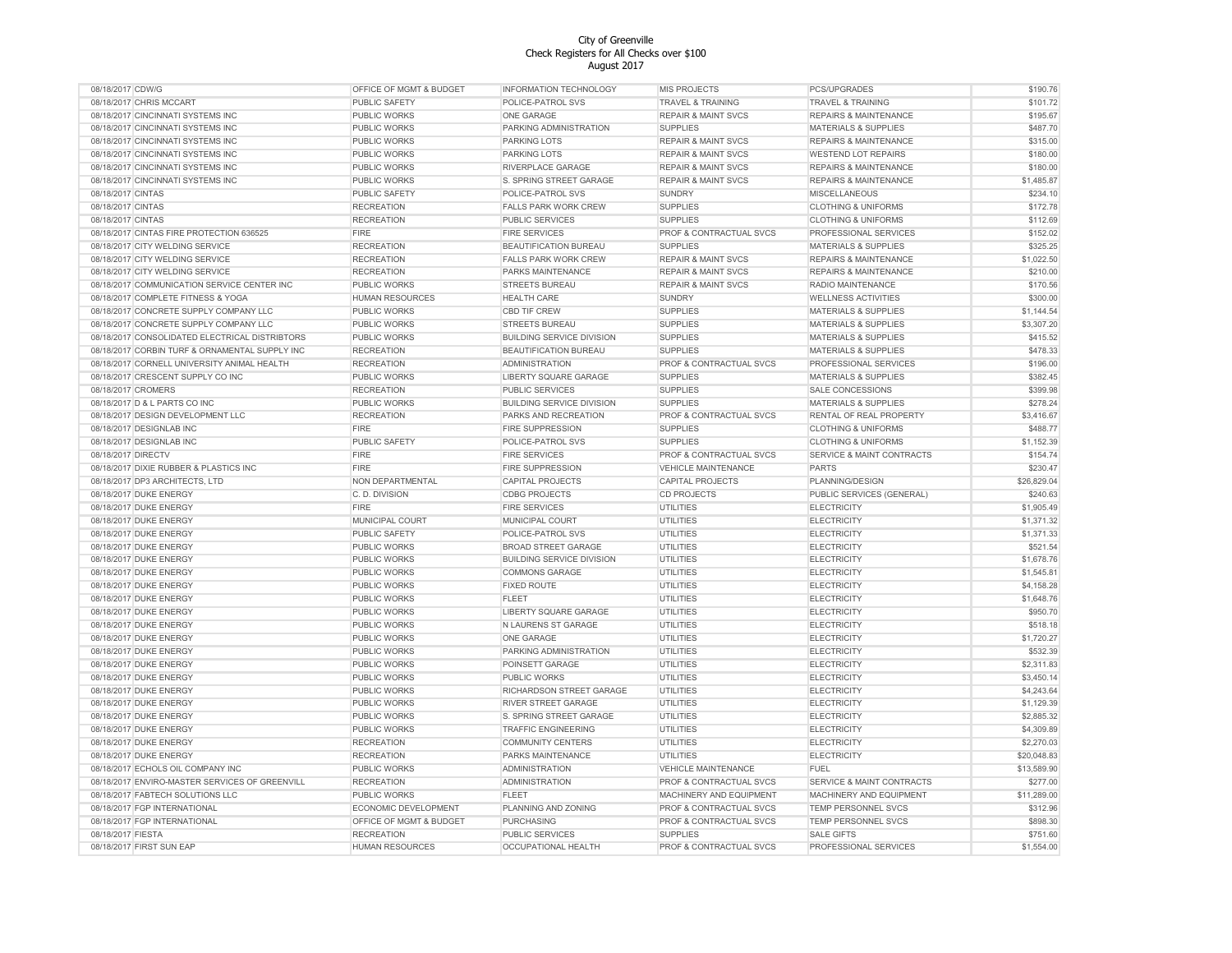| 08/18/2017 FLORES & ASSOCIATES LLC             | <b>HUMAN RESOURCES</b>  | <b>HEALTH CARE</b>                   | <b>HEALTH</b>                  | <b>FSA ADMIN FEES</b>                | \$760.00    |
|------------------------------------------------|-------------------------|--------------------------------------|--------------------------------|--------------------------------------|-------------|
| 08/18/2017 FOOTHILLS VETERINARY HOSPITAL       | PUBLIC SAFETY           | POLICE-PATROL SVS                    | <b>SUNDRY</b>                  | <b>MISCELLANEOUS</b>                 | \$140.59    |
| 08/18/2017 FRIENDS OF THE ZOO                  | <b>RECREATION</b>       | <b>EDUCATION</b>                     | <b>PRINTING</b>                | PRINTING & BINDING                   | \$548.00    |
| 08/18/2017 FRIENDS OF THE ZOO                  | <b>RECREATION</b>       | <b>PUBLIC SERVICES</b>               | <b>SUPPLIES</b>                | SUPPLIES PROMOTIONS                  | \$1,000.00  |
| 08/18/2017 FROG 911                            | <b>FIRE</b>             | <b>FIRE SUPPRESSION</b>              | <b>VEHICLE MAINTENANCE</b>     | <b>PARTS</b>                         | \$238.50    |
| 08/18/2017 GILLIG LLC                          | <b>PUBLIC WORKS</b>     | <b>VEHICLE MAINTENANCE</b>           | <b>VEHICLE MAINTENANCE</b>     | <b>PARTS</b>                         | \$594.20    |
| 08/18/2017 GIMME-A-SIGN CO INC                 | PUBLIC WORKS            | MAINTENANCE                          | <b>SUPPLIES</b>                | <b>MATERIALS &amp; SUPPLIES</b>      | \$248.80    |
| 08/18/2017 GIMME-A-SIGN CO INC                 | PUBLIC WORKS            | RIVERPLACE GARAGE                    | <b>SUPPLIES</b>                | <b>MATERIALS &amp; SUPPLIES</b>      | \$220.48    |
| 08/18/2017 GIMME-A-SIGN CO INC                 | <b>RECREATION</b>       | BEAUTIFICATION BUREAU                | <b>SUPPLIES</b>                | <b>MATERIALS &amp; SUPPLIES</b>      | \$305.28    |
| 08/18/2017 GLASSCRAFTERS INC                   | PUBLIC WORKS            | <b>FLEET</b>                         | <b>VEHICLE MAINTENANCE</b>     | <b>OUTSIDE REPAIRS</b>               | \$181.00    |
| 08/18/2017 GOODYEAR COMMERCIAL TIRE            | <b>FIRE</b>             | <b>FIRE SUPPRESSION</b>              | <b>VEHICLE MAINTENANCE</b>     | <b>PARTS</b>                         | \$1,133.21  |
| 08/18/2017 GRAINGER 803858935                  | PUBLIC WORKS            | <b>BUILDING SERVICE DIVISION</b>     | <b>SUPPLIES</b>                | <b>MATERIALS &amp; SUPPLIES</b>      | \$381.58    |
|                                                |                         |                                      |                                |                                      | \$343.04    |
| 08/18/2017 GRAPHIC COW, THE                    | <b>RECREATION</b>       | PUBLIC SERVICES                      | <b>SUPPLIES</b>                | <b>SPECIAL EVENTS</b>                |             |
| 08/18/2017 GRAPPLERS INC                       | <b>RECREATION</b>       | <b>FALLS PARK WORK CREW</b>          | <b>SUPPLIES</b>                | <b>MATERIALS &amp; SUPPLIES</b>      | \$251.88    |
| 08/18/2017 GRAPPLERS INC                       | <b>RECREATION</b>       | PARKS MAINTENANCE                    | <b>SUPPLIES</b>                | <b>MATERIALS &amp; SUPPLIES</b>      | \$251.88    |
| 08/18/2017 GREENVILLE ARENA DISTRICT           | <b>PUBLIC WORKS</b>     | <b>PARKING LOTS</b>                  | LIAB-BI-LO ARENA PARKING       | PARKING-LEASES                       | \$28,662.24 |
| 08/18/2017 GREENVILLE CHAMBER OF COMMERCE      | <b>CITY MANAGER</b>     | <b>CITY MANAGER</b>                  | SUNDRY                         | <b>MISCELLANEOUS</b>                 | \$750.00    |
| 08/18/2017 GREENVILLE COUNTY ANIMAL CARE SERV  | PUBLIC SAFETY           | POLICE-PATROL SVS                    | PROF & CONTRACTUAL SVCS        | SERVICE & MAINT CONTRACTS            | \$1,650.00  |
| 08/18/2017 GREENVILLE FENCE SALES INC          | PUBLIC WORKS            | STREETS BUREAU                       | <b>SUPPLIES</b>                | <b>MATERIALS &amp; SUPPLIES</b>      | \$1,286.00  |
| 08/18/2017 GREENVILLE INDUSTRIAL RUBBER &      | <b>FIRE</b>             | <b>FIRE SUPPRESSION</b>              | <b>VEHICLE MAINTENANCE</b>     | <b>PARTS</b>                         | \$1,434.99  |
| 08/18/2017 GREENVILLE LINDY HOPPERS            | <b>RECREATION</b>       | <b>COMMUNITY CENTERS</b>             | REC CLASS INSTRUCTOR LIAB      | <b>REFUND</b>                        | \$2,308.80  |
| 08/18/2017 GREENVILLE NEWS SUBSCRIPTIONS       | <b>FIRE</b>             | <b>FIRE SERVICES</b>                 | <b>SUNDRY</b>                  | DUES, SUBSCRIPTN, PUBLICATN          | \$206.87    |
| 08/18/2017 GREENVILLE OFFICE SUPPLY CO INC     | ECONOMIC DEVELOPMENT    | <b>BUILDING &amp; PROPERTY MAINT</b> | <b>SUPPLIES</b>                | OFFICE SUPPLIES&MATERIALS            | \$241.09    |
| 08/18/2017 GREENVILLE OFFICE SUPPLY CO INC     | OFFICE OF MGMT & BUDGET | INFORMATION TECHNOLOGY               | <b>SUPPLIES</b>                | <b>MATERIALS &amp; SUPPLIES</b>      | \$123.49    |
| 08/18/2017 GREENVILLE OFFICE SUPPLY CO INC     | <b>PUBLIC WORKS</b>     | PUBLIC WORKS                         | <b>SUPPLIES</b>                | <b>MATERIALS &amp; SUPPLIES</b>      | \$190.80    |
| 08/18/2017 GREENVILLE OFFICE SUPPLY CO INC     | <b>RECREATION</b>       | <b>COMMUNITY CENTERS</b>             | <b>SUPPLIES</b>                | <b>CLOTHING &amp; UNIFORMS</b>       | \$2,285.78  |
| 08/18/2017 GREENVILLE OFFICE SUPPLY CO INC     | <b>RECREATION</b>       | <b>COMMUNITY CENTERS</b>             | <b>SUPPLIES</b>                | <b>MATERIALS &amp; SUPPLIES</b>      | \$2,630.63  |
| 08/18/2017 GREENVILLE OFFICE SUPPLY CO INC     | <b>RECREATION</b>       | <b>COMMUNITY CENTERS</b>             | <b>SUPPLIES</b>                | OFFICE SUPPLIES&MATERIALS            | \$307.52    |
| 08/18/2017 GREENVILLE TURF & TRACTOR           | <b>RECREATION</b>       | PARKS MAINTENANCE                    | <b>SUPPLIES</b>                | <b>MATERIALS &amp; SUPPLIES</b>      | \$713.02    |
| 08/18/2017 GREENVILLE WATER                    | PUBLIC WORKS            | <b>BUILDING SERVICE DIVISION</b>     | UTILITIES                      | <b>OTHER</b>                         | \$7,629.57  |
| 08/18/2017 GREENVILLE WATER                    | PUBLIC WORKS            | NON VEHICLE MAINTENANCE              | <b>UTILITIES</b>               | WATER/WASTEWATER                     | \$512.37    |
|                                                |                         |                                      |                                |                                      | \$974.55    |
| 08/18/2017 GREENVILLE WATER                    | <b>RECREATION</b>       | <b>FALLS PARK WORK CREW</b>          | <b>UTILITIES</b>               | OTHER                                |             |
| 08/18/2017 GREGORY PEST SOLUTIONS              | <b>PUBLIC WORKS</b>     | CBD TIF CREW                         | <b>SUPPLIES</b>                | MATERIALS & SUPPLIES                 | \$250.00    |
| 08/18/2017 GUARANTEED SUPPLY CO                | PUBLIC WORKS            | <b>STREETS BUREAU</b>                | <b>SUPPLIES</b>                | <b>MATERIALS &amp; SUPPLIES</b>      | \$3,703.03  |
| 08/18/2017 HACH COMPANY                        | <b>PUBLIC WORKS</b>     | <b>SEWERS BUREAU</b>                 | MACHINERY AND EQUIPMENT        | MACHINERY AND EQUIPMENT              | \$55,291.19 |
| 08/18/2017 HACH COMPANY                        | PUBLIC WORKS            | SEWERS BUREAU                        | <b>SUPPLIES</b>                | <b>MATERIALS &amp; SUPPLIES</b>      | \$1,030.55  |
| 08/18/2017 HARRISON'S WORKWEAR                 | <b>RECREATION</b>       | PARKS MAINTENANCE                    | <b>SUPPLIES</b>                | <b>CLOTHING &amp; UNIFORMS</b>       | \$132.50    |
| 08/18/2017 HAT TRICK FARM                      | <b>RECREATION</b>       | <b>ADMINISTRATION</b>                | <b>SUPPLIES</b>                | M&S-FOOD                             | \$275.00    |
| 08/18/2017 HATCHER ROOFING & MAINTENANCE CO IN | PUBLIC WORKS            | <b>BUILDING SERVICE DIVISION</b>     | <b>REPAIR &amp; MAINT SVCS</b> | <b>REPAIRS &amp; MAINTENANCE</b>     | \$196.67    |
| 08/18/2017 HENRY SCHEIN ANIMAL HEALTH          | <b>RECREATION</b>       | <b>ADMINISTRATION</b>                | <b>SUPPLIES</b>                | M&S-VETERINARY                       | \$187.01    |
| 08/18/2017 HERSHEY CREAMERY COMPANY            | <b>RECREATION</b>       | PUBLIC SERVICES                      | <b>SUPPLIES</b>                | <b>SALE CONCESSIONS</b>              | \$738.72    |
| 08/18/2017 HM LIFE INSURANCE COMPANY           | <b>HUMAN RESOURCES</b>  | <b>HEALTH CARE</b>                   | <b>HEALTH</b>                  | <b>HEALTH STOP LOSS</b>              | \$67,328.25 |
| 08/18/2017 HOME DEPOT CREDIT SERVICE 3104      | PUBLIC WORKS            | MAINTENANCE                          | <b>SUPPLIES</b>                | MATERIALS & SUPPLIES                 | \$435.29    |
| 08/18/2017 HOME DEPOT CREDIT SERVICE 3104      | PUBLIC WORKS            | S. SPRING STREET GARAGE              | <b>SUPPLIES</b>                | <b>MATERIALS &amp; SUPPLIES</b>      | \$109.73    |
| 08/18/2017 HOME DEPOT CREDIT SERVICE 5906      | <b>PUBLIC WORKS</b>     | <b>BUILDING SERVICE DIVISION</b>     | <b>SUPPLIES</b>                | <b>MATERIALS &amp; SUPPLIES</b>      | \$122.01    |
| 08/18/2017 HOME DEPOT CREDIT SERVICE 5922      | <b>RECREATION</b>       | PARKS MAINTENANCE                    | <b>SUPPLIES</b>                | <b>MATERIALS &amp; SUPPLIES</b>      | \$410.60    |
| 08/18/2017 HOWARD INDUSTRIES INC               | PUBLIC SAFETY           | POLICE-PATROL SVS                    | <b>SUPPLIES</b>                | <b>MATERIALS &amp; SUPPLIES</b>      | \$2,289.60  |
| 08/18/2017 INTERNATIONAL CODE COUNCIL INC      | ECONOMIC DEVELOPMENT    | <b>BUILDING &amp; PROPERTY MAINT</b> | <b>SUPPLIES</b>                | OFFICE SUPPLIES&MATERIALS            | \$219.16    |
| 08/18/2017 IRON MOUNTAIN 27128                 | PUBLIC SAFETY           | POLICE-PATROL SVS                    | PROF & CONTRACTUAL SVCS        | <b>SERVICE &amp; MAINT CONTRACTS</b> | \$319.85    |
| 08/18/2017 IVEY COMMUNICATIONS INC             | <b>PUBLIC WORKS</b>     | <b>RESIDENTIAL COLL BUREAU</b>       | <b>SUPPLIES</b>                | <b>MATERIALS &amp; SUPPLIES</b>      | \$626.00    |
|                                                | PUBLIC WORKS            | <b>FLEET</b>                         | <b>VEHICLE MAINTENANCE</b>     |                                      | \$135.00    |
| 08/18/2017 JACKIE MAULDIN'S INC                |                         |                                      | <b>SUPPLIES</b>                | <b>OUTSIDE REPAIRS</b>               |             |
| 08/18/2017 JAMES PATRICK TIMMS                 | ECONOMIC DEVELOPMENT    | <b>BUILDING &amp; PROPERTY MAINT</b> |                                | <b>CLOTHING &amp; UNIFORMS</b>       | \$124.99    |
| 08/18/2017 JAMES PATRICK TIMMS                 | ECONOMIC DEVELOPMENT    | <b>BUILDING &amp; PROPERTY MAINT</b> | <b>TRAVEL &amp; TRAINING</b>   | <b>LOCAL TRANSPORTATION</b>          | \$394.83    |
| 08/18/2017 JOHN THOMPSON                       | PUBLIC SAFETY           | <b>POLICE-PATROL SVS</b>             | <b>TRAVEL &amp; TRAINING</b>   | <b>TRAVEL &amp; TRAINING</b>         | \$561.92    |
| 08/18/2017 JOHNSTONE SUPPLY OF GREENVILLE      | PUBLIC WORKS            | <b>BUILDING SERVICE DIVISION</b>     | <b>SUPPLIES</b>                | MATERIALS & SUPPLIES                 | \$214.11    |
| 08/18/2017 JOSEPHINE CURETON TRUST             | PUBLIC WORKS            | PARKING LOTS                         | PROF & CONTRACTUAL SVCS        | PARKING-LEASES                       | \$912.53    |
| 08/18/2017 K & M INTERNATIONAL WILD REPULIC    | <b>RECREATION</b>       | PUBLIC SERVICES                      | <b>SUPPLIES</b>                | <b>SALE GIFTS</b>                    | \$3,057.48  |
| 08/18/2017 K-MART STORE 4016                   | <b>RECREATION</b>       | <b>COMMUNITY CENTERS</b>             | <b>SUPPLIES</b>                | <b>MATERIALS &amp; SUPPLIES</b>      | \$241.40    |
| 08/18/2017 L & B LANDSCAPING SERVICE INC       | C. D. DIVISION          | <b>CDBG PROJECTS</b>                 | <b>CD PROJECTS</b>             | <b>LAND ACQUISITION</b>              | \$2,769.00  |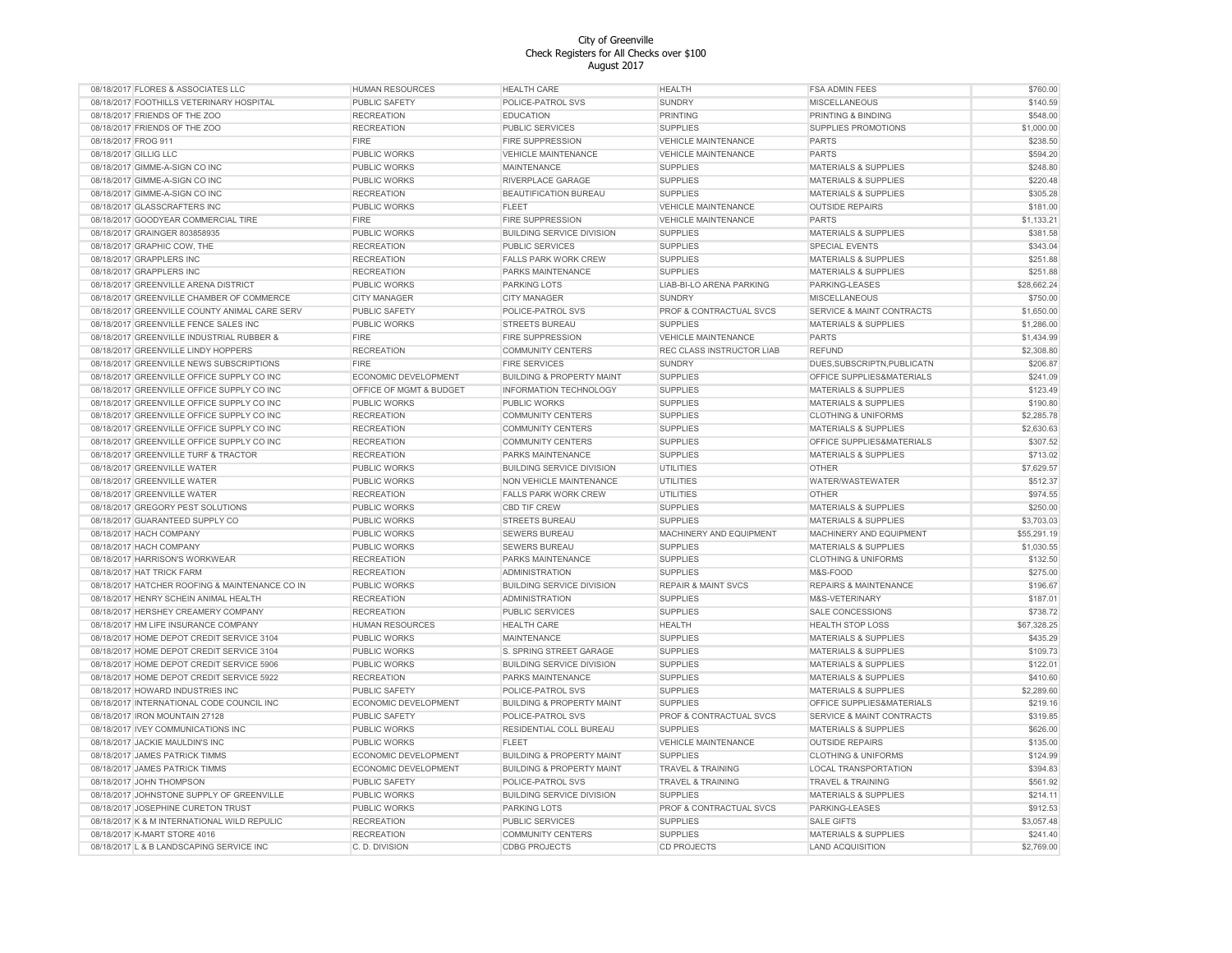| 08/18/2017 LANDSCAPERS SUPPLY                  | <b>RECREATION</b>         | PARKS MAINTENANCE                    | <b>SUPPLIES</b>                | <b>MATERIALS &amp; SUPPLIES</b> | \$817.85    |
|------------------------------------------------|---------------------------|--------------------------------------|--------------------------------|---------------------------------|-------------|
| 08/18/2017 LAWRENCE HARRIS                     | <b>RECREATION</b>         | <b>ADMINISTRATION</b>                | <b>RECREATION FEES</b>         | REC FEES-SUPER SUMMER           | \$338.00    |
| 08/18/2017 LEXISNEXIS 1239194                  | PUBLIC SAFETY             | POLICE-PATROL SVS                    | PROF & CONTRACTUAL SVCS        | PROFESSIONAL SERVICES           | \$318.00    |
| 08/18/2017 LEXISNEXIS 1403290                  | ECONOMIC DEVELOPMENT      | <b>BUILDING &amp; PROPERTY MAINT</b> | PROF & CONTRACTUAL SVCS        | PROFESSIONAL SERVICES           | \$156.35    |
| 08/18/2017 LINA                                | HUMAN RESOURCES           | <b>HEALTH CARE</b>                   | OTHER INSURANCE                | SHORT-TERM DISABILITY           | \$567.84    |
| 08/18/2017 LISA WELLS                          | <b>PUBLIC WORKS</b>       | STORMWATER MANAGEMENT                | <b>TRAVEL &amp; TRAINING</b>   | <b>TRAVEL &amp; TRAINING</b>    | \$798.79    |
| 08/18/2017 MARATHON STAFFING INC               | HUMAN RESOURCES           | <b>HUMAN RESOURCES</b>               | PROF & CONTRACTUAL SVCS        | TEMP PERSONNEL SVCS             | \$598.24    |
| 08/18/2017 MARATHON STAFFING INC               | PUBLIC SAFETY             | POLICE-DISPATCH BUREAU               | PROF & CONTRACTUAL SVCS        | TEMP PERSONNEL SVCS             | \$17,198.89 |
| 08/18/2017 MARATHON STAFFING INC               | PUBLIC WORKS              | <b>MAINTENANCE</b>                   | PROF & CONTRACTUAL SVCS        | TEMP PERSONNEL SVCS             | \$3,268.61  |
| 08/18/2017 MARIETTA TIRE SHOP INC AND          | <b>FIRE</b>               | FIRE SUPPRESSION                     | <b>SUPPLIES</b>                | <b>MATERIALS &amp; SUPPLIES</b> | \$235.19    |
| 08/18/2017 MASTER ELECTRONICS                  | PUBLIC WORKS              | <b>FLEET</b>                         | <b>VEHICLE MAINTENANCE</b>     | <b>OUTSIDE REPAIRS</b>          | \$200.00    |
| 08/18/2017 MATTHEW SMITH                       | MUNICIPAL COURT           | MUNICIPAL COURT                      | <b>TRAVEL &amp; TRAINING</b>   | <b>TRAVEL &amp; TRAINING</b>    | \$1,234.51  |
| 08/18/2017 MCALISTER'S DELI #1046              | C. D. DIVISION            | <b>CDBG PROJECTS</b>                 | <b>CD PROJECTS</b>             | PUBLIC SERVICES (GENERAL)       | \$171.06    |
| 08/18/2017 MED-TECH RESOURCE LLC               | PUBLIC SAFETY             | POLICE-PATROL SVS                    | <b>SUPPLIES</b>                | <b>MATERIALS &amp; SUPPLIES</b> | \$119.14    |
|                                                |                           |                                      |                                |                                 | \$60,568.20 |
| 08/18/2017 MELLOUL-BLAMEY CONSTRUCTION SC LTD  | NON DEPARTMENTAL          | CAPITAL PROJECTS                     | <b>CAPITAL PROJECTS</b>        | CONSTRUCTION                    |             |
| 08/18/2017 MERIAL LIMITED                      | <b>RECREATION</b>         | <b>ADMINISTRATION</b>                | <b>SUPPLIES</b>                | M&S-MEDICINE                    | \$154.26    |
| 08/18/2017 MERUS REFRESHMENT SERVICES INC      | <b>PUBLIC WORKS</b>       | PARKING ADMINISTRATION               | <b>SUPPLIES</b>                | <b>MATERIALS &amp; SUPPLIES</b> | \$119.94    |
| 08/18/2017 MICHAEL PITTS                       | <b>CITY ATTORNEY</b>      | <b>CITY ATTORNEY</b>                 | TRAVEL & TRAINING              | LOCAL TRANSPORTATION            | \$111.28    |
| 08/18/2017 MIKE WILLIMON TOWING & RECOVERY INC | PUBLIC SAFETY             | POLICE-PATROL SVS                    | <b>SUNDRY</b>                  | MISCELLANEOUS                   | \$405.00    |
| 08/18/2017 MIKE'S BODY SHOP                    | PUBLIC WORKS              | <b>FLEET</b>                         | <b>VEHICLE MAINTENANCE</b>     | <b>OUTSIDE REPAIRS</b>          | \$3,313.24  |
| 08/18/2017 MIKE'S BODY SHOP                    | <b>PUBLIC WORKS</b>       | VEHICLE MAINTENANCE                  | <b>VEHICLE MAINTENANCE</b>     | <b>OUTSIDE REPAIRS</b>          | \$1,180.00  |
| 08/18/2017 MINUTEMAN PRESS                     | OFFICE OF MGMT & BUDGET   | <b>ADMINISTRATION</b>                | <b>PRINTING</b>                | PRINTING & BINDING              | \$752.59    |
| 08/18/2017 MOORE MEDICAL CORP                  | <b>FIRE</b>               | <b>FIRE SUPPRESSION</b>              | <b>SUPPLIES</b>                | OTHER MEDICAL SUPPLIES          | \$445.95    |
| 08/18/2017 MOORE MEDICAL CORP                  | <b>HUMAN RESOURCES</b>    | <b>OCCUPATIONAL HEALTH</b>           | <b>SUPPLIES</b>                | <b>MATERIALS &amp; SUPPLIES</b> | \$353.83    |
| 08/18/2017 MOTOROLA SOLUTIONS INC              | <b>PUBLIC SAFETY</b>      | POLICE-DISPATCH BUREAU               | <b>REPAIR &amp; MAINT SVCS</b> | RADIO MAINTENANCE               | \$21,393.44 |
| 08/18/2017 MOTOROLA-PALMETTO 800               | <b>PUBLIC WORKS</b>       | <b>FIXED ROUTE</b>                   | <b>COMMUNICATIONS</b>          | <b>OTHER</b>                    | \$602.28    |
| 08/18/2017 NAPA AUTO PARTS                     | <b>FIRE</b>               | <b>FIRE SUPPRESSION</b>              | <b>VEHICLE MAINTENANCE</b>     | <b>PARTS</b>                    | \$662.84    |
| 08/18/2017 NAPA AUTO PARTS                     | <b>PUBLIC WORKS</b>       | <b>FLEET</b>                         | <b>SUPPLIES</b>                | MATERIALS & SUPPLIES            | \$501.61    |
| 08/18/2017 NAPA AUTO PARTS                     | PUBLIC WORKS              | <b>VEHICLE MAINTENANCE</b>           | <b>VEHICLE MAINTENANCE</b>     | <b>PARTS</b>                    | \$326.35    |
| 08/18/2017 NEW SOUTH CONSTRUCTION SUPPLY LLC   | PUBLIC WORKS              | <b>BUILDING SERVICE DIVISION</b>     | <b>SUPPLIES</b>                | MATERIALS & SUPPLIES            | \$133.40    |
| 08/18/2017 NEW SOUTH CONSTRUCTION SUPPLY LLC   | PUBLIC WORKS              | STREETS BUREAU                       | <b>SUPPLIES</b>                | MATERIALS & SUPPLIES            | \$1,336.66  |
| 08/18/2017 NEWEGG BUSINESS INC                 | OFFICE OF MGMT & BUDGET   | INFORMATION TECHNOLOGY               | <b>SUPPLIES</b>                | <b>MATERIALS &amp; SUPPLIES</b> | \$178.46    |
| 08/18/2017 NORTHERN TOOL & EQUIPMENT           | <b>FIRE</b>               | <b>FIRE SERVICES</b>                 | <b>SUPPLIES</b>                | <b>MATERIALS &amp; SUPPLIES</b> | \$217.33    |
| 08/18/2017 NORTHERN TOOL & EQUIPMENT           | <b>RECREATION</b>         | PARKS AND RECREATION                 | <b>SUPPLIES</b>                | <b>MATERIALS &amp; SUPPLIES</b> | \$809.58    |
| 08/18/2017 OFFICE DEPOT BSD                    | PUBLIC WORKS              | PARKING ADMINISTRATION               | <b>SUPPLIES</b>                | OFFICE SUPPLIES&MATERIALS       | \$215.29    |
| 08/18/2017 OMNILINK SYSTEMS INC                | <b>PUBLIC SAFETY</b>      | POLICE-PATROL SVS                    | PROF & CONTRACTUAL SVCS        | SERVICE & MAINT CONTRACTS       | \$618.75    |
| 08/18/2017 ONTARIO INVESTMENTS INC             | ECONOMIC DEVELOPMENT      | PLANNING AND ZONING                  | <b>PRINTING</b>                | <b>COPYING</b>                  | \$226.74    |
| 08/18/2017 ORANGUTAN OUTREACH INC              | <b>RECREATION</b>         | PUBLIC SERVICES                      | <b>SUNDRY</b>                  | RESEARCH CONSERVATION EXP       | \$5,500.00  |
| 08/18/2017 PALMETTO UTILITY PROTECTION INC     | PUBLIC WORKS              | <b>SEWERS BUREAU</b>                 | PROF & CONTRACTUAL SVCS        | PROFESSIONAL SERVICES           | \$1,002.68  |
|                                                |                           |                                      |                                |                                 |             |
| 08/18/2017 PANAGAKOS ASPHALT INC               | <b>PUBLIC WORKS</b>       | STREETS BUREAU                       | <b>SUPPLIES</b>                | <b>MATERIALS &amp; SUPPLIES</b> | \$924.34    |
| 08/18/2017 PECAN PIE PRODUCTIONS               | <b>RECREATION</b>         | PUBLIC SERVICES                      | <b>SUPPLIES</b>                | SUPPLIES PROMOTIONS             | \$233.33    |
| 08/18/2017 PEPSI-COLA BOTTLING CO              | PUBLIC INFORMATION/EVENTS | <b>EVENTS MANAGEMENT</b>             | <b>SUPPLIES</b>                | M&S-FOOD & BEVERAGE             | \$568.80    |
| 08/18/2017 PEPSI-COLA BOTTLING CO              | <b>RECREATION</b>         | PUBLIC SERVICES                      | <b>SUPPLIES</b>                | SALE CONCESSIONS                | \$654.92    |
| 08/18/2017 PHILLIPS INTERNATIONAL INC DBA      | <b>RECREATION</b>         | PUBLIC SERVICES                      | <b>SUPPLIES</b>                | <b>SALE GIFTS</b>               | \$983.79    |
| 08/18/2017 PIEDMONT NATURAL GAS CO             | <b>FIRE</b>               | <b>FIRE SERVICES</b>                 | UTILITIES                      | GAS                             | \$316.30    |
| 08/18/2017 PIEDMONT NATURAL GAS CO             | <b>PUBLIC WORKS</b>       | <b>FLEET</b>                         | UTILITIES                      | GAS                             | \$146.01    |
| 08/18/2017 PIEDMONT NATURAL GAS CO             | <b>PUBLIC WORKS</b>       | <b>PUBLIC WORKS</b>                  | UTILITIES                      | GAS                             | \$141.19    |
| 08/18/2017 PIEDMONT NATURAL GAS CO             | <b>RECREATION</b>         | PARKS AND RECREATION                 | <b>UTILITIES</b>               | GAS                             | \$213.57    |
| 08/18/2017 PRESORT PLUS INC                    | OFFICE OF MGMT & BUDGET   | PURCHASING                           | COMMUNICATIONS                 | POSTAGE                         | \$4,462.31  |
| 08/18/2017 PRESORT PLUS INC                    | <b>RECREATION</b>         | PUBLIC SERVICES                      | <b>PRINTING</b>                | PRINTING & BINDING              | \$835.71    |
| 08/18/2017 PRO CHEM INC                        | <b>PUBLIC WORKS</b>       | <b>TRAFFIC ENGINEERING</b>           | <b>SUPPLIES</b>                | M&S-SIGNS                       | \$542.97    |
| 08/18/2017 PSYCHEMEDICS CORPORATION            | <b>HUMAN RESOURCES</b>    | <b>OCCUPATIONAL HEALTH</b>           | PROF & CONTRACTUAL SVCS        | PROFESSIONAL SERVICES           | \$1,501.50  |
| 08/18/2017 PUBLIC SAFETY CENTER INC            | PUBLIC SAFETY             | POLICE-PATROL SVS                    | <b>SUPPLIES</b>                | <b>MATERIALS &amp; SUPPLIES</b> | \$358.00    |
| 08/18/2017 R E MICHEL COMPANY LLC              | PUBLIC WORKS              | <b>BUILDING SERVICE DIVISION</b>     | <b>SUPPLIES</b>                | <b>MATERIALS &amp; SUPPLIES</b> | \$117.05    |
| 08/18/2017 R J SHIRLEY INC                     | <b>RECREATION</b>         | TREE MAINTENANCE BUREAU              | PROF & CONTRACTUAL SVCS        | PROFESSIONAL SERVICES           | \$490.50    |
| 08/18/2017 R J THOMAS MFG CO INC               | <b>RECREATION</b>         | <b>COMMUNITY CENTERS</b>             | MACHINERY AND EQUIPMENT        | MACHINERY AND EQUIPMENT         | \$870.00    |
| 08/18/2017 R J THOMAS MFG CO INC               | <b>RECREATION</b>         | FALLS PARK WORK CREW                 | <b>SUPPLIES</b>                | <b>MATERIALS &amp; SUPPLIES</b> | \$542.00    |
| 08/18/2017 READ'S UNIFORMS INC                 | <b>FIRE</b>               | <b>FIRE SUPPRESSION</b>              | <b>SUPPLIES</b>                | <b>CLOTHING &amp; UNIFORMS</b>  | \$1,249.86  |
| 08/18/2017 RHODE ISLAND NOVELTY INC            | <b>RECREATION</b>         | <b>PUBLIC SERVICES</b>               | <b>SUPPLIES</b>                | OTHER BOO IN THE ZOO            | \$16,837.40 |
|                                                |                           |                                      |                                |                                 |             |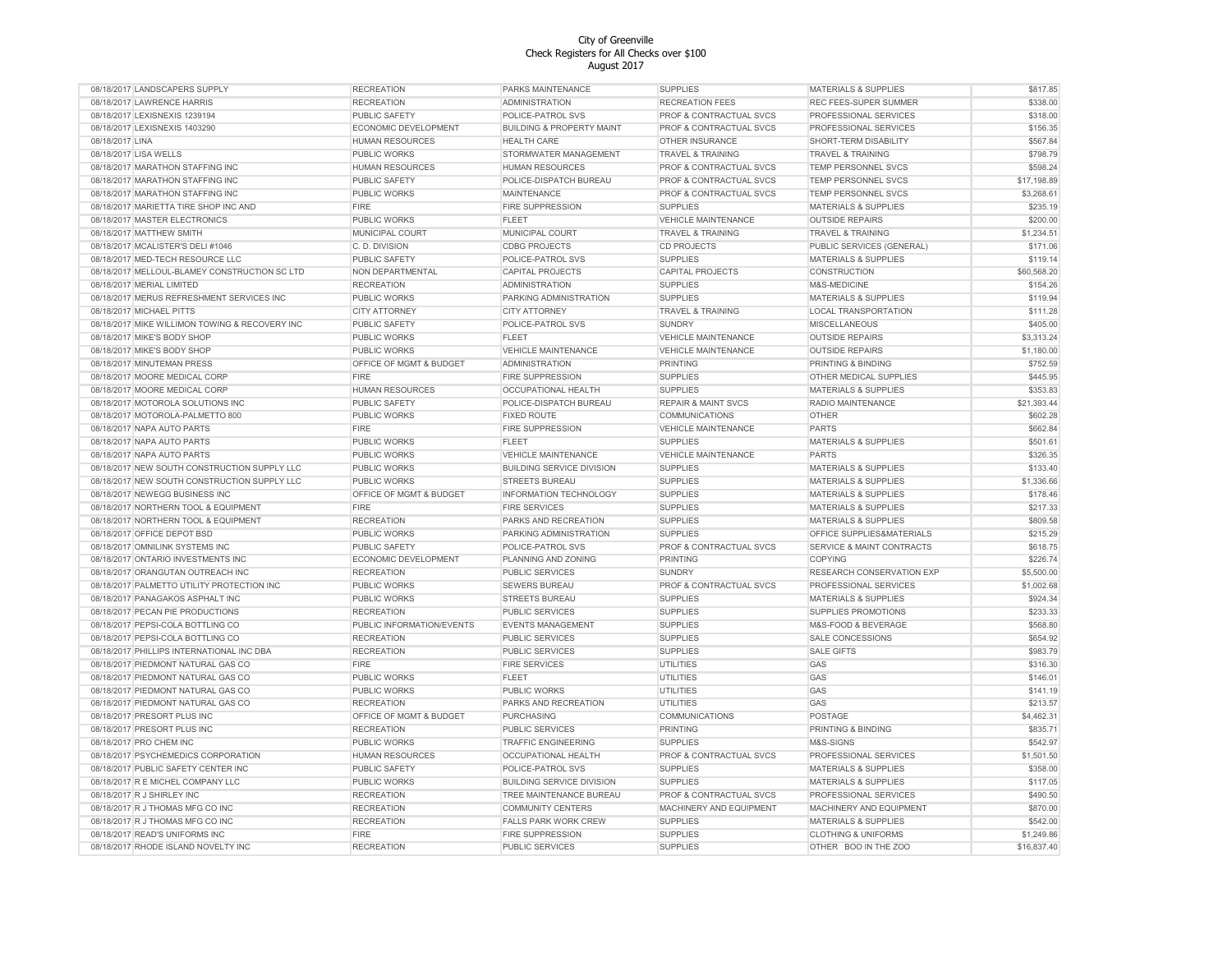| 08/18/2017 RILEY POPE & LANEY, LLC             | <b>CITY MANAGER</b>         | <b>CITY MANAGER</b>                  | PROF & CONTRACTUAL SVCS            | PROFESSIONAL SERVICES                | \$3,000.00  |
|------------------------------------------------|-----------------------------|--------------------------------------|------------------------------------|--------------------------------------|-------------|
| 08/18/2017 RIVERPLACE DEVELOPMENT II LLC       | PUBLIC WORKS                | RIVERPLACE GARAGE                    | <b>REPAIR &amp; MAINT SVCS</b>     | <b>REPAIRS &amp; MAINTENANCE</b>     | \$895.65    |
| 08/18/2017 ROCIC                               | PUBLIC SAFETY               | POLICE-PATROL SVS                    | PROF & CONTRACTUAL SVCS            | PROFESSIONAL SERVICES                | \$300.00    |
| 08/18/2017 ROGERS STEREO INC                   | PUBLIC SAFETY               | POLICE-PATROL SVS                    | <b>VEHICLE MAINTENANCE</b>         | POLICE CAR UPFITS                    | \$170.00    |
| 08/18/2017 RON TURLEY ASSOCIATES INC           | PUBLIC WORKS                | <b>FLEET</b>                         | PROF & CONTRACTUAL SVCS            | <b>SERVICE &amp; MAINT CONTRACTS</b> | \$1,600.00  |
| 08/18/2017 ROTARY CLUB OF GREENVILLE           | PUBLIC SAFETY               | POLICE-PATROL SVS                    | <b>SUNDRY</b>                      | DUES, SUBSCRIPTN, PUBLICATN          | \$854.00    |
| 08/18/2017 ROYAL RESORTWEAR LLC                | <b>RECREATION</b>           | PUBLIC SERVICES                      | <b>SUPPLIES</b>                    | <b>SALE GIFTS</b>                    | \$1,277.09  |
| 08/18/2017 S & ME, INC.                        | NON DEPARTMENTAL            | CAPITAL PROJECTS                     | <b>CAPITAL PROJECTS</b>            | PLANNING/DESIGN                      | \$1,734.00  |
| 08/18/2017 SAINT LOUIS ZOO                     | <b>RECREATION</b>           | <b>ADMINISTRATION</b>                | PROF & CONTRACTUAL SVCS            | PROFESSIONAL SERVICES                | \$204.00    |
| 08/18/2017 SALUDA CONSTRUCTION LLC             | NON DEPARTMENTAL            | CAPITAL PROJECTS                     | CAPITAL PROJECTS                   | CONSTRUCTION                         | \$92,445.39 |
| 08/18/2017 SALUDA RIVER PET FOOD CENTER INC    | PUBLIC SAFETY               | POLICE-PATROL SVS                    | <b>SUPPLIES</b>                    | <b>MATERIALS &amp; SUPPLIES</b>      | \$150.30    |
| 08/18/2017 SAM'S CLUB                          | <b>RECREATION</b>           | PUBLIC SERVICES                      | <b>SUPPLIES</b>                    | <b>SALE CONCESSIONS</b>              | \$297.43    |
| 08/18/2017 SARAH COOK                          | NON DEPARTMENTAL            | <b>MISC GRANTS</b>                   | TRAVEL & TRAINING                  | <b>TRAVEL &amp; TRAINING</b>         | \$447.90    |
| 08/18/2017 SHEALY ELECTRICAL WHOLESALERS INC   | PUBLIC WORKS                | <b>TRAFFIC ENGINEERING</b>           | <b>SUPPLIES</b>                    | M&S-SIGNALS                          | \$208.56    |
|                                                |                             |                                      |                                    |                                      |             |
| 08/18/2017 SIMPLEX-GRINNELL                    | <b>PUBLIC WORKS</b>         | <b>BUILDING SERVICE DIVISION</b>     | PROF & CONTRACTUAL SVCS            | SERVICE & MAINT CONTRACTS            | \$1,039.97  |
| 08/18/2017 SITE DESIGN INC                     | NON DEPARTMENTAL            | CAPITAL PROJECTS                     | <b>CAPITAL PROJECTS</b>            | PLANNING/DESIGN                      | \$450.00    |
| 08/18/2017 SITEONE LANDSCAPE SUPPLY LLC        | <b>RECREATION</b>           | PARKS MAINTENANCE                    | <b>SUPPLIES</b>                    | <b>MATERIALS &amp; SUPPLIES</b>      | \$568.21    |
| 08/18/2017 SMG                                 | NON DEPARTMENTAL            | NON DEPARTMENTAL                     | PROF & CONTRACTUAL SVCS            | MANAGEMENT FEES                      | \$13,115.67 |
| 08/18/2017 SNIDER FLEET SOLUTIONS              | PUBLIC WORKS                | <b>VEHICLE MAINTENANCE</b>           | VEHICLE MAINTENANCE                | <b>OUTSIDE REPAIRS</b>               | \$200.00    |
| 08/18/2017 SOUTHEASTERN DOCK & DOOR LLC        | PUBLIC WORKS                | <b>BUILDING SERVICE DIVISION</b>     | <b>REPAIR &amp; MAINT SVCS</b>     | <b>REPAIRS &amp; MAINTENANCE</b>     | \$125.00    |
| 08/18/2017 SOUTHEASTERN EMERGENCY EQUIPMENT CO | <b>FIRE</b>                 | FIRE SUPPRESSION                     | <b>SUPPLIES</b>                    | OTHER MEDICAL SUPPLIES               | \$822.55    |
| 08/18/2017 SOUTHEASTERN JANITORIAL OF SC LLC   | <b>FIRE</b>                 | <b>FIRE SERVICES</b>                 | PROF & CONTRACTUAL SVCS            | <b>SERVICE &amp; MAINT CONTRACTS</b> | \$300.00    |
| 08/18/2017 SOUTHEASTERN JANITORIAL OF SC LLC   | <b>PUBLIC WORKS</b>         | PARKING ADMINISTRATION               | PROF & CONTRACTUAL SVCS            | SERVICE & MAINT CONTRACTS            | \$480.00    |
| 08/18/2017 SOUTHEASTERN JANITORIAL OF SC LLC   | PUBLIC WORKS                | PARKING ADMINISTRATION               | <b>SUPPLIES</b>                    | <b>MATERIALS &amp; SUPPLIES</b>      | \$275.00    |
| 08/18/2017 SOUTHEASTERN PAPER GROUP            | PUBLIC WORKS                | <b>BUILDING SERVICE DIVISION</b>     | <b>SUPPLIES</b>                    | <b>JANITORIAL SUPPLIES</b>           | \$1,164.27  |
| 08/18/2017 SOUTHEASTERN PAPER GROUP            | <b>RECREATION</b>           | <b>COMMUNITY CENTERS</b>             | <b>SUPPLIES</b>                    | <b>JANITORIAL SUPPLIES</b>           | \$701.19    |
| 08/18/2017 SOUTHEASTERN PAPER GROUP            | <b>RECREATION</b>           | <b>FALLS PARK WORK CREW</b>          | <b>SUPPLIES</b>                    | <b>JANITORIAL SUPPLIES</b>           | \$297.01    |
| 08/18/2017 SOUTHERNSIDE COMMUNITY CENTER       | <b>RECREATION</b>           | <b>COMMUNITY CENTERS</b>             | PROF & CONTRACTUAL SVCS            | PROFESSIONAL SERVICES                | \$2,916.66  |
| 08/18/2017 SWANA                               | PUBLIC WORKS                | <b>FLEET</b>                         | <b>TRAVEL &amp; TRAINING</b>       | <b>TRAVEL &amp; TRAINING</b>         | \$212.00    |
| 08/18/2017 T2 SYSTEMS CANADA INC               | PUBLIC WORKS                | PARKING LOTS                         | <b>COMMUNICATIONS</b>              | WEST END PARK & RIDE                 | \$106.00    |
| 08/18/2017 TALENT MANAGEMENT SOLUTIONS         | PUBLIC INFORMATION/EVENTS   | <b>EVENTS MANAGEMENT</b>             | PROF & CONTRACTUAL SVCS            | TEMP PERSONNEL SVCS                  | \$839.69    |
| 08/18/2017 TALENT MANAGEMENT SOLUTIONS         | PUBLIC SAFETY               | POLICE-DISPATCH BUREAU               | PROF & CONTRACTUAL SVCS            | TEMP PERSONNEL SVCS                  | \$123.84    |
| 08/18/2017 TALENT MANAGEMENT SOLUTIONS         | <b>PUBLIC WORKS</b>         | <b>FIXED ROUTE</b>                   | PROF & CONTRACTUAL SVCS            | TEMP PERSONNEL SVCS                  | \$4,600.56  |
| 08/18/2017 TALENT MANAGEMENT SOLUTIONS         | <b>PUBLIC WORKS</b>         | <b>MAINTENANCE</b>                   | PROF & CONTRACTUAL SVCS            | TEMP PERSONNEL SVCS                  | \$693.20    |
| 08/18/2017 TALENT MANAGEMENT SOLUTIONS         | <b>PUBLIC WORKS</b>         | RESIDENTIAL COLL BUREAU              | PROF & CONTRACTUAL SVCS            | TEMP PERSONNEL SVCS                  | \$4,510.01  |
| 08/18/2017 TALENT MANAGEMENT SOLUTIONS         | <b>PUBLIC WORKS</b>         | STORM DRAINS BUREAU                  | PROF & CONTRACTUAL SVCS            | TEMP PERSONNEL SVCS                  | \$660.00    |
| 08/18/2017 TALENT MANAGEMENT SOLUTIONS         | PUBLIC WORKS                | <b>STREETS BUREAU</b>                | PROF & CONTRACTUAL SVCS            | <b>TEMP PERSONNEL SVCS</b>           | \$1,315.88  |
| 08/18/2017 TALENT MANAGEMENT SOLUTIONS         | <b>RECREATION</b>           | <b>ADMINISTRATION</b>                | <b>PROF &amp; CONTRACTUAL SVCS</b> | <b>TEMP PERSONNEL SVCS</b>           | \$628.40    |
| 08/18/2017 TALENT MANAGEMENT SOLUTIONS         |                             | PARKS MAINTENANCE                    | <b>PROF &amp; CONTRACTUAL SVCS</b> | <b>TEMP PERSONNEL SVCS</b>           | \$3,067.07  |
|                                                | <b>RECREATION</b>           |                                      |                                    |                                      |             |
| 08/18/2017 TALENT MANAGEMENT SOLUTIONS         | <b>RECREATION</b>           | PUBLIC SERVICES                      | <b>PROF &amp; CONTRACTUAL SVCS</b> | <b>TEMP PERSONNEL SVCS</b>           | \$551.80    |
| 08/18/2017 TALENT MANAGEMENT SOLUTIONS         | <b>RECREATION</b>           | TREE MAINTENANCE BUREAU              | PROF & CONTRACTUAL SVCS            | TEMP PERSONNEL SVCS                  | \$1,004.80  |
| 08/18/2017 TAYLOR ENTERPRISES INC              | PUBLIC WORKS                | <b>FIXED ROUTE</b>                   | <b>VEHICLE MAINTENANCE</b>         | <b>LUBRICANTS</b>                    | \$1,637.32  |
| 08/18/2017 TD CARD SERVICES                    | <b>CITY MANAGER</b>         | <b>CITY CLERK</b>                    | <b>SUNDRY</b>                      | DUES, SUBSCRIPTN, PUBLICATN          | \$200.00    |
| 08/18/2017 TD CARD SERVICES                    | <b>CITY MANAGER</b>         | <b>CITY CLERK</b>                    | <b>TRAVEL &amp; TRAINING</b>       | TRAVEL & TRAINING                    | \$150.00    |
| 08/18/2017 TD CARD SERVICES                    | ECONOMIC DEVELOPMENT        | <b>BUILDING &amp; PROPERTY MAINT</b> | <b>SUPPLIES</b>                    | <b>CLOTHING &amp; UNIFORMS</b>       | \$132.49    |
| 08/18/2017 TD CARD SERVICES                    | ECONOMIC DEVELOPMENT        | <b>BUILDING &amp; PROPERTY MAINT</b> | <b>SUPPLIES</b>                    | OFFICE SUPPLIES&MATERIALS            | \$495.00    |
| 08/18/2017 TD CARD SERVICES                    | ECONOMIC DEVELOPMENT        | <b>BUILDING &amp; PROPERTY MAINT</b> | <b>TRAVEL &amp; TRAINING</b>       | <b>TRAVEL &amp; TRAINING</b>         | \$937.54    |
| 08/18/2017 TD CARD SERVICES                    | ECONOMIC DEVELOPMENT        | ECONOMIC DEVELOPMENT                 | <b>SUNDRY</b>                      | DUES, SUBSCRIPTN, PUBLICATN          | \$100.00    |
| 08/18/2017 TD CARD SERVICES                    | <b>ECONOMIC DEVELOPMENT</b> | ECONOMIC DEVELOPMENT                 | <b>TRAVEL &amp; TRAINING</b>       | <b>TRAVEL &amp; TRAINING</b>         | \$400.00    |
| 08/18/2017 TD CARD SERVICES                    | <b>FIRE</b>                 | <b>FIRE SERVICES</b>                 | <b>SUNDRY</b>                      | <b>MISCELLANEOUS</b>                 | \$128.30    |
| 08/18/2017 TD CARD SERVICES                    | <b>FIRE</b>                 | <b>FIRE SUPPRESSION</b>              | <b>SUPPLIES</b>                    | <b>MATERIALS &amp; SUPPLIES</b>      | \$647.09    |
| 08/18/2017 TD CARD SERVICES                    | <b>HUMAN RESOURCES</b>      | <b>HUMAN RESOURCES</b>               | <b>TRAVEL &amp; TRAINING</b>       | <b>TRAVEL &amp; TRAINING</b>         | \$517.00    |
| 08/18/2017 TD CARD SERVICES                    | <b>HUMAN RESOURCES</b>      | <b>OCCUPATIONAL HEALTH</b>           | <b>TRAVEL &amp; TRAINING</b>       | <b>TRAVEL &amp; TRAINING</b>         | \$678.00    |
| 08/18/2017 TD CARD SERVICES                    | OFFICE OF MGMT & BUDGET     | <b>ACCOUNTING</b>                    | <b>TRAVEL &amp; TRAINING</b>       | <b>TRAVEL &amp; TRAINING</b>         | \$1,890.89  |
| 08/18/2017 TD CARD SERVICES                    | PUBLIC INFORMATION/EVENTS   | PUBLIC INFORMATION                   | <b>SUNDRY</b>                      | DUES, SUBSCRIPTN, PUBLICATN          | \$423.99    |
| 08/18/2017 TD CARD SERVICES                    | PUBLIC INFORMATION/EVENTS   | PUBLIC INFORMATION                   | <b>SUPPLIES</b>                    | MATERIALS & SUPPLIES                 | \$294.78    |
| 08/18/2017 TD CARD SERVICES                    | PUBLIC SAFETY               | POLICE-PATROL SVS                    | <b>SUNDRY</b>                      | DUES, SUBSCRIPTN, PUBLICATN          | \$375.00    |
| 08/18/2017 TD CARD SERVICES                    | <b>PUBLIC SAFETY</b>        | POLICE-PATROL SVS                    | <b>SUNDRY</b>                      | <b>MISCELLANEOUS</b>                 | \$306.67    |
| 08/18/2017 TD CARD SERVICES                    | PUBLIC SAFETY               | POLICE-PATROL SVS                    | <b>SUPPLIES</b>                    | <b>MATERIALS &amp; SUPPLIES</b>      | \$2,034.58  |
|                                                |                             |                                      |                                    |                                      |             |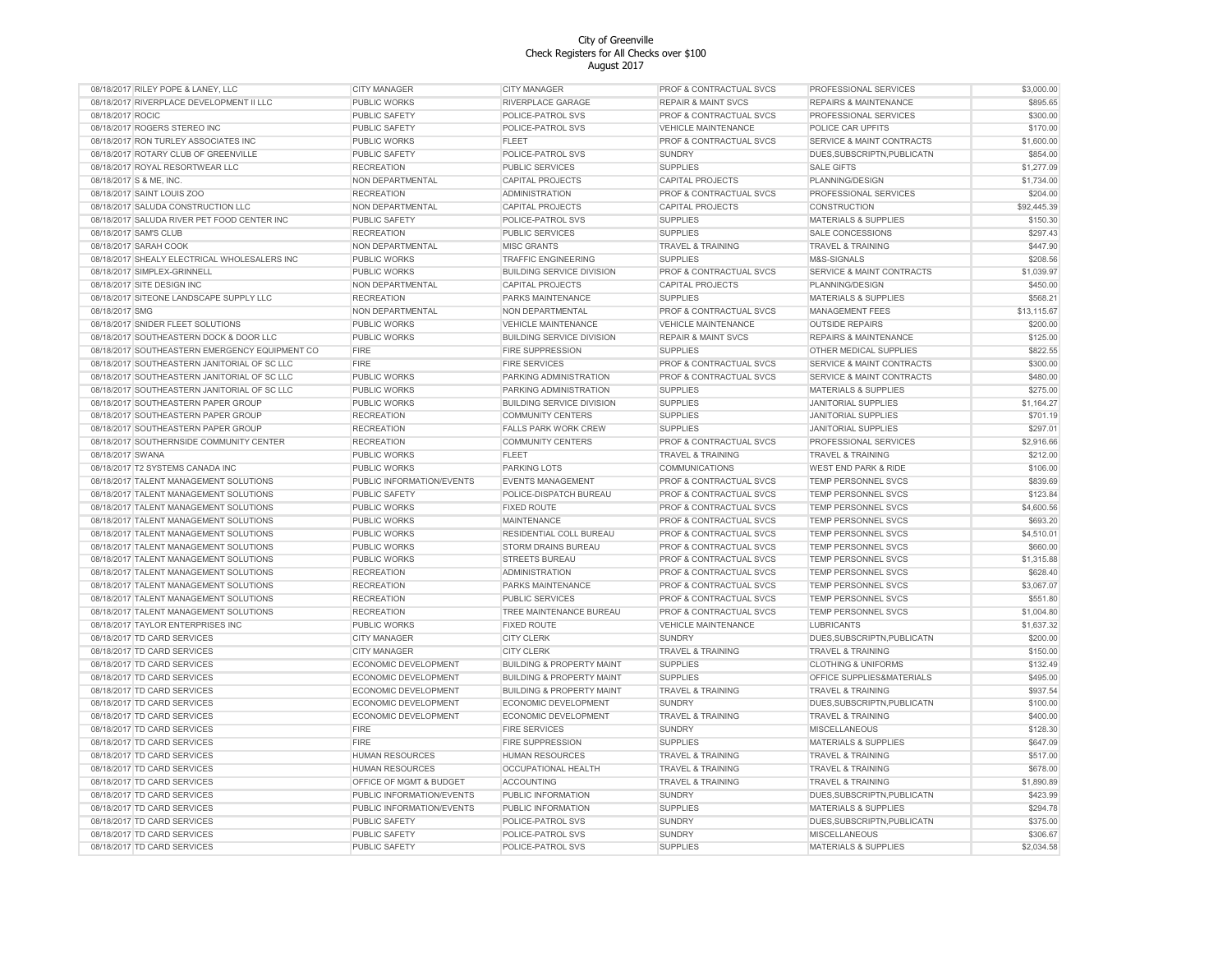| 08/18/2017 TD CARD SERVICES                                | <b>PUBLIC SAFETY</b>      | POLICE-PATROL SVS                    | TRAVEL & TRAINING                | <b>TRAVEL &amp; TRAINING</b>                                  | \$712.32    |
|------------------------------------------------------------|---------------------------|--------------------------------------|----------------------------------|---------------------------------------------------------------|-------------|
| 08/18/2017 TD CARD SERVICES                                | PUBLIC SAFETY             | POLICE-PATROL SVS                    | <b>VEHICLE MAINTENANCE</b>       | <b>FUEL CARD</b>                                              | \$188.18    |
| 08/18/2017 TD CARD SERVICES                                | PUBLIC SAFETY             | POLICE-PATROL SVS                    | <b>VEHICLE MAINTENANCE</b>       | POLICE CAR UPFITS                                             | \$200.08    |
| 08/18/2017 TD CARD SERVICES                                | PUBLIC WORKS              | <b>BUILDING SERVICE DIVISION</b>     | <b>SUPPLIES</b>                  | <b>MATERIALS &amp; SUPPLIES</b>                               | \$1,919.82  |
| 08/18/2017 TD CARD SERVICES                                | PUBLIC WORKS              | <b>BUILDING SERVICE DIVISION</b>     | <b>TRAVEL &amp; TRAINING</b>     | <b>TRAVEL &amp; TRAINING</b>                                  | \$1,065.00  |
| 08/18/2017 TD CARD SERVICES                                | PUBLIC WORKS              | PUBLIC WORKS                         | <b>SUNDRY</b>                    | DUES, SUBSCRIPTN, PUBLICATN                                   | \$257.00    |
| 08/18/2017 TD CARD SERVICES                                | PUBLIC WORKS              | PUBLIC WORKS                         | <b>SUNDRY</b>                    | <b>MISCELLANEOUS</b>                                          | \$341.16    |
| 08/18/2017 TD CARD SERVICES                                | PUBLIC WORKS              | PUBLIC WORKS                         | <b>SUPPLIES</b>                  | <b>MATERIALS &amp; SUPPLIES</b>                               | \$742.99    |
| 08/18/2017 TD CARD SERVICES                                | PUBLIC WORKS              | PUBLIC WORKS                         | TRAVEL & TRAINING                | <b>TRAVEL &amp; TRAINING</b>                                  | \$306.00    |
| 08/18/2017 TD CARD SERVICES                                | PUBLIC WORKS              | RESIDENTIAL COLL BUREAU              | <b>SUPPLIES</b>                  | <b>MATERIALS &amp; SUPPLIES</b>                               | \$150.00    |
| 08/18/2017 TD CARD SERVICES                                | PUBLIC WORKS              | STREETS BUREAU                       |                                  | <b>MISCELLANEOUS</b>                                          |             |
|                                                            |                           |                                      | <b>SUNDRY</b>                    |                                                               | \$176.79    |
| 08/18/2017 TEC UTILITIES SUPPLY INC                        | PUBLIC WORKS              | SEWERS BUREAU                        | <b>SUPPLIES</b>                  | <b>MATERIALS &amp; SUPPLIES</b>                               | \$339.77    |
| 08/18/2017 THE PETTING ZOO INC                             | <b>RECREATION</b>         | PUBLIC SERVICES                      | <b>SUPPLIES</b>                  | <b>SALE GIFTS</b>                                             | \$1,241.21  |
| 08/18/2017 THERMO KING OF GREENVILLE                       | PUBLIC WORKS              | <b>VEHICLE MAINTENANCE</b>           | <b>VEHICLE MAINTENANCE</b>       | <b>PARTS</b>                                                  | \$425.25    |
| 08/18/2017 THYSSENKRUPP ELEVATOR CORP                      | PUBLIC WORKS              | RICHARDSON STREET GARAGE             | <b>REPAIR &amp; MAINT SVCS</b>   | REPAIRS & MAINTENANCE                                         | \$350.00    |
| 08/18/2017 TOOL SHED INC, THE                              | PUBLIC WORKS              | <b>TRAFFIC ENGINEERING</b>           | <b>SUPPLIES</b>                  | <b>MATERIALS &amp; SUPPLIES</b>                               | \$142.78    |
| 08/18/2017 TOOL SHED INC, THE                              | <b>RECREATION</b>         | PARKS AND RECREATION                 | <b>SUPPLIES</b>                  | <b>MATERIALS &amp; SUPPLIES</b>                               | \$390.37    |
| 08/18/2017 TRANE                                           | <b>PUBLIC WORKS</b>       | S. SPRING STREET GARAGE              | <b>REPAIR &amp; MAINT SVCS</b>   | <b>REPAIRS &amp; MAINTENANCE</b>                              | \$478.00    |
| 08/18/2017 TRANSAFE INC                                    | PUBLIC SAFETY             | POLICE-PATROL SVS                    | <b>SUPPLIES</b>                  | <b>MATERIALS &amp; SUPPLIES</b>                               | \$14,469.82 |
| 08/18/2017 TRAVELERS REST FEED & SEED INC                  | <b>RECREATION</b>         | <b>ADMINISTRATION</b>                | <b>SUPPLIES</b>                  | M&S-FOOD                                                      | \$2,153.39  |
| 08/18/2017 TYCO INTEGRATED SECURITY LLC                    | PUBLIC WORKS              | CHURCH STREET GARAGE                 | PROF & CONTRACTUAL SVCS          | SERVICE & MAINT CONTRACTS                                     | \$4,269.47  |
| 08/18/2017 TYCO INTEGRATED SECURITY LLC                    | PUBLIC WORKS              | <b>COMMONS GARAGE</b>                | PROF & CONTRACTUAL SVCS          | SERVICE & MAINT CONTRACTS                                     | \$4,309.82  |
| 08/18/2017 TYCO INTEGRATED SECURITY LLC                    | PUBLIC WORKS              | LIBERTY SQUARE GARAGE                | PROF & CONTRACTUAL SVCS          | SERVICE & MAINT CONTRACTS                                     | \$4,885.63  |
| 08/18/2017 TYCO INTEGRATED SECURITY LLC                    | PUBLIC WORKS              | N LAURENS ST GARAGE                  | PROF & CONTRACTUAL SVCS          | <b>SERVICE &amp; MAINT CONTRACTS</b>                          | \$5,044.98  |
| 08/18/2017 TYCO INTEGRATED SECURITY LLC                    | PUBLIC WORKS              | PARKING ADMINISTRATION               | PROF & CONTRACTUAL SVCS          | <b>SERVICE &amp; MAINT CONTRACTS</b>                          | \$3,087.60  |
| 08/18/2017 TYCO INTEGRATED SECURITY LLC                    | PUBLIC WORKS              | POINSETT GARAGE                      | PROF & CONTRACTUAL SVCS          | <b>SERVICE &amp; MAINT CONTRACTS</b>                          | \$5,356.46  |
| 08/18/2017 TYCO INTEGRATED SECURITY LLC                    | PUBLIC WORKS              | RICHARDSON STREET GARAGE             | PROF & CONTRACTUAL SVCS          | <b>SERVICE &amp; MAINT CONTRACTS</b>                          | \$5,073.03  |
| 08/18/2017 TYCO INTEGRATED SECURITY LLC                    | PUBLIC WORKS              | RIVER STREET GARAGE                  | PROF & CONTRACTUAL SVCS          | <b>SERVICE &amp; MAINT CONTRACTS</b>                          | \$3,440.26  |
| 08/18/2017 TYCO INTEGRATED SECURITY LLC                    | PUBLIC WORKS              | RIVERPLACE GARAGE                    | PROF & CONTRACTUAL SVCS          | SERVICE & MAINT CONTRACTS                                     | \$6,820.92  |
| 08/18/2017 TYCO INTEGRATED SECURITY LLC                    | <b>PUBLIC WORKS</b>       | S. SPRING STREET GARAGE              | PROF & CONTRACTUAL SVCS          | SERVICE & MAINT CONTRACTS                                     | \$5,889.96  |
|                                                            | ECONOMIC DEVELOPMENT      | ECONOMIC DEVELOPMENT                 |                                  |                                                               | \$560.00    |
| 08/18/2017 ULI URBAN LAND INSTITUTE<br>08/18/2017 UNIFIRST | PUBLIC WORKS              | <b>VEHICLE MAINTENANCE</b>           | <b>SUNDRY</b><br><b>SUPPLIES</b> | DUES, SUBSCRIPTN, PUBLICATN<br><b>CLOTHING &amp; UNIFORMS</b> | \$252.43    |
|                                                            |                           |                                      |                                  |                                                               |             |
| 08/18/2017 UNITED CHEMICAL & SUPPLY CO INC                 | <b>FIRE</b>               | <b>FIRE SUPPRESSION</b>              | <b>SUPPLIES</b>                  | <b>JANITORIAL SUPPLIES</b>                                    | \$496.57    |
| 08/18/2017 UNITED CHEMICAL & SUPPLY CO INC                 | <b>RECREATION</b>         | BEAUTIFICATION BUREAU                | <b>SUPPLIES</b>                  | <b>MATERIALS &amp; SUPPLIES</b>                               | \$174.15    |
| 08/18/2017 UPSTATE FOREVER                                 | ECONOMIC DEVELOPMENT      | ECONOMIC DEVELOPMENT                 | <b>SUNDRY</b>                    | <b>MISCELLANEOUS</b>                                          | \$250.00    |
| 08/18/2017 UPSTATE MATERIALS INC                           | <b>RECREATION</b>         | PARKS MAINTENANCE                    | <b>SUPPLIES</b>                  | MATERIALS & SUPPLIES                                          | \$369.15    |
| 08/18/2017 VERIZON WIRELESS                                | ECONOMIC DEVELOPMENT      | <b>BUILDING &amp; PROPERTY MAINT</b> | <b>COMMUNICATIONS</b>            | <b>OTHER</b>                                                  | \$300.13    |
| 08/18/2017 VERIZON WIRELESS                                | ECONOMIC DEVELOPMENT      | ECONOMIC DEVELOPMENT                 | <b>COMMUNICATIONS</b>            | <b>OTHER</b>                                                  | \$139.41    |
| 08/18/2017 VERIZON WIRELESS                                | ECONOMIC DEVELOPMENT      | ECONOMIC DEVELOPMENT                 | <b>SUNDRY</b>                    | <b>MISCELLANEOUS</b>                                          | \$248.98    |
| 08/18/2017 VERIZON WIRELESS                                | <b>FIRE</b>               | <b>FIRE</b>                          | <b>COMMUNICATIONS</b>            | <b>OTHER</b>                                                  | \$4,882.58  |
| 08/18/2017 VERIZON WIRELESS                                | OFFICE OF MGMT & BUDGET   | INFORMATION TECHNOLOGY               | <b>COMMUNICATIONS</b>            | TELECOMMUNICATIONS/WIRELE                                     | \$931.58    |
| 08/18/2017 VERIZON WIRELESS                                | OFFICE OF MGMT & BUDGET   | <b>REVENUE</b>                       | <b>COMMUNICATIONS</b>            | <b>OTHER</b>                                                  | \$114.21    |
| 08/18/2017 VERIZON WIRELESS                                | PUBLIC INFORMATION/EVENTS | <b>EVENTS MANAGEMENT</b>             | <b>COMMUNICATIONS</b>            | <b>OTHER</b>                                                  | \$382.75    |
| 08/18/2017 VERIZON WIRELESS                                | PUBLIC INFORMATION/EVENTS | <b>SPECIAL EVENTS</b>                | <b>COMMUNICATIONS</b>            | <b>OTHER</b>                                                  | \$107.53    |
| 08/18/2017 VERIZON WIRELESS                                | PUBLIC SAFETY             | POLICE-PATROL SVS                    | <b>COMMUNICATIONS</b>            | <b>OTHER</b>                                                  | \$8,341.57  |
| 08/18/2017 VERIZON WIRELESS                                | PUBLIC WORKS              | <b>BUILDING SERVICE DIVISION</b>     | <b>COMMUNICATIONS</b>            | <b>OTHER</b>                                                  | \$286.98    |
| 08/18/2017 VERIZON WIRELESS                                | PUBLIC WORKS              | <b>CONSTRUCTION &amp; INSPECTION</b> | COMMUNICATIONS                   | OTHER                                                         | \$425.26    |
| 08/18/2017 VERIZON WIRELESS                                | PUBLIC WORKS              | <b>ENGINEERING</b>                   | <b>COMMUNICATIONS</b>            | OTHER                                                         | \$238.16    |
| 08/18/2017 VERIZON WIRELESS                                | PUBLIC WORKS              | <b>FLEET</b>                         | <b>COMMUNICATIONS</b>            | <b>OTHER</b>                                                  | \$330.70    |
| 08/18/2017 VERIZON WIRELESS                                | PUBLIC WORKS              | PARKING ADMINISTRATION               | <b>COMMUNICATIONS</b>            | <b>OTHER</b>                                                  | \$888.45    |
| 08/18/2017 VERIZON WIRELESS                                | PUBLIC WORKS              | PUBLIC WORKS                         | <b>COMMUNICATIONS</b>            | <b>OTHER</b>                                                  | \$273.69    |
| 08/18/2017 VERIZON WIRELESS                                | PUBLIC WORKS              | RESIDENTIAL COLL BUREAU              | <b>COMMUNICATIONS</b>            | <b>OTHER</b>                                                  | \$540.13    |
|                                                            |                           |                                      |                                  |                                                               |             |
| 08/18/2017 VERIZON WIRELESS                                | PUBLIC WORKS              | <b>SEWERS BUREAU</b>                 | COMMUNICATIONS                   | OTHER                                                         | \$687.41    |
| 08/18/2017 VERIZON WIRELESS                                | PUBLIC WORKS              | STORM DRAINS BUREAU                  | COMMUNICATIONS                   | <b>OTHER</b>                                                  | \$412.81    |
| 08/18/2017 VERIZON WIRELESS                                | PUBLIC WORKS              | STORMWATER MANAGEMENT                | <b>COMMUNICATIONS</b>            | <b>TELEPHONE</b>                                              | \$436.74    |
| 08/18/2017 VERIZON WIRELESS                                | PUBLIC WORKS              | STREETS BUREAU                       | <b>COMMUNICATIONS</b>            | OTHER                                                         | \$474.55    |
| 08/18/2017 VERIZON WIRELESS                                | PUBLIC WORKS              | <b>VEHICLE MAINTENANCE</b>           | <b>COMMUNICATIONS</b>            | CELLULAR PHONE SERVICE                                        | \$567.83    |
| 08/18/2017 VERIZON WIRELESS                                | <b>RECREATION</b>         | PARKS MAINTENANCE                    | <b>COMMUNICATIONS</b>            | <b>OTHER</b>                                                  | \$1.254.25  |
| 08/18/2017 VIRGINIA STROUD                                 | C. D. DIVISION            | <b>CDBG PROJECTS</b>                 | <b>TRAVEL &amp; TRAINING</b>     | <b>TRAVEL &amp; TRAINING</b>                                  | \$533.28    |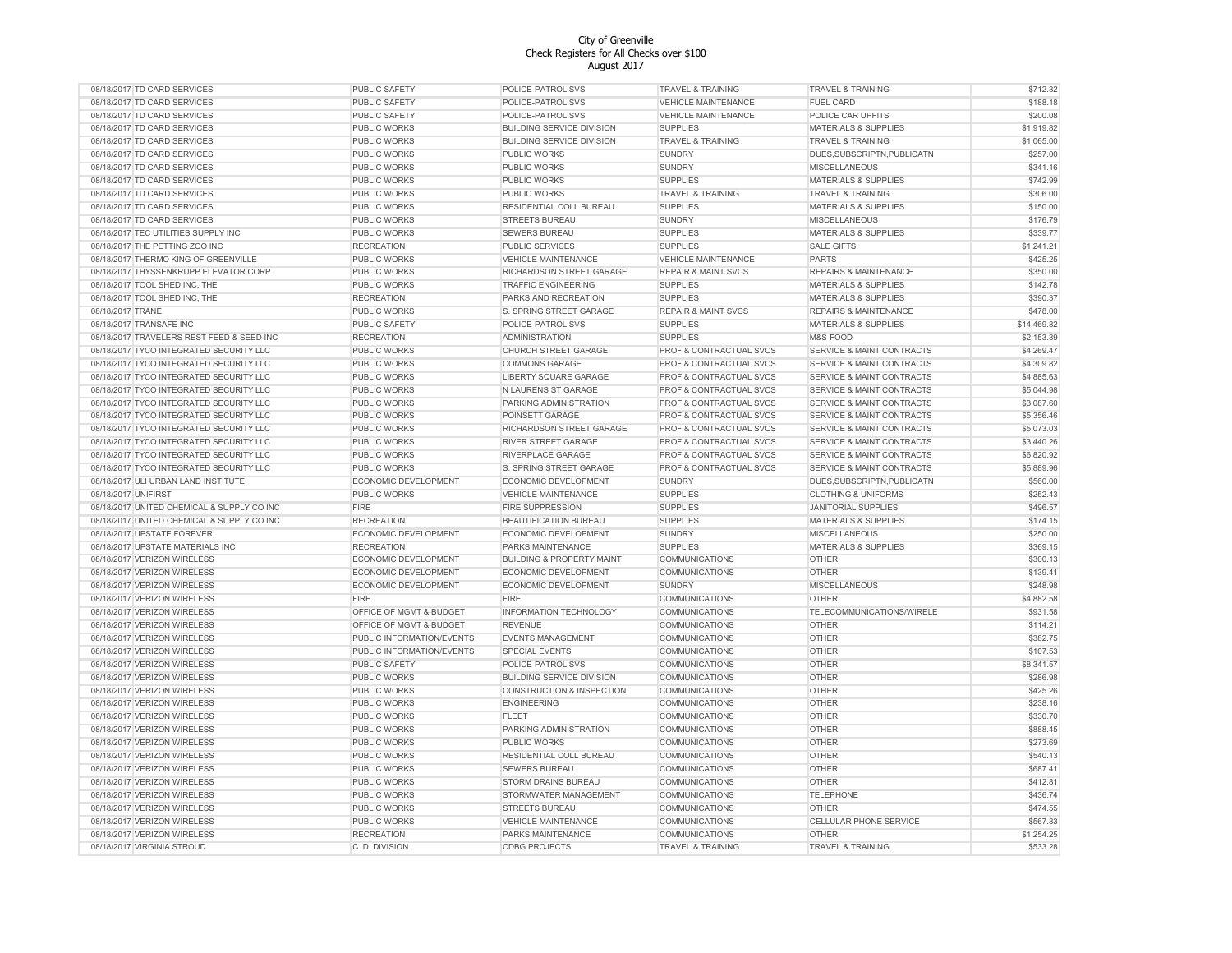| 08/18/2017 VISITGREENVILLESC                   | OFFICE OF MGMT & BUDGET   | <b>REVENUE</b>                   | PROF & CONTRACTUAL SVCS            | <b>HOSPITALITY TAX</b>               | \$60,000.00 |
|------------------------------------------------|---------------------------|----------------------------------|------------------------------------|--------------------------------------|-------------|
| 08/18/2017 VULCAN SAFETY SHOES                 | <b>FIRE</b>               | <b>FIRE SUPPRESSION</b>          | <b>SUPPLIES</b>                    | <b>CLOTHING &amp; UNIFORMS</b>       | \$248.55    |
| 08/18/2017 VULCAN SAFETY SHOES                 | PUBLIC WORKS              | CONSTRUCTION & INSPECTION        | <b>SUPPLIES</b>                    | <b>CLOTHING &amp; UNIFORMS</b>       | \$113.41    |
| 08/18/2017 W E D STONE HOLDINGS LLC            | PUBLIC WORKS              | PARKING ADMINISTRATION           | PROF & CONTRACTUAL SVCS            | <b>RENTAL EXPENSE</b>                | \$4,618.02  |
| 08/18/2017 W N WATSON-WEST TIRE & AUTOMOTIVE   | <b>FIRE</b>               | <b>FIRE SUPPRESSION</b>          | <b>VEHICLE MAINTENANCE</b>         | <b>OUTSIDE REPAIRS</b>               | \$1,444.26  |
| 08/18/2017 WAYNE OWENS                         | PUBLIC WORKS              | STREETS BUREAU                   | <b>SUPPLIES</b>                    | MATERIALS & SUPPLIES                 | \$1,907.89  |
| 08/18/2017 WEDGY'S PIZZA DELIVERY              | <b>RECREATION</b>         | <b>EDUCATION</b>                 | <b>SUPPLIES</b>                    | SUPPLIES ZOO CAMP                    | \$165.96    |
| 08/18/2017 WELLS FARGO & CO                    | <b>RECREATION</b>         | <b>FALLS PARK WORK CREW</b>      | PROF & CONTRACTUAL SVCS            | PROFESSIONAL SERVICES                | \$100.00    |
| 08/18/2017 WILL & KRIS AMUSEMENTS              | PUBLIC INFORMATION/EVENTS | <b>EVENTS MANAGEMENT</b>         | PROF & CONTRACTUAL SVCS            | <b>SHOW MANAGEMENT EXP</b>           | \$1,362.90  |
| 08/18/2017 WILLIAMS FIRE APPARATUS             | <b>FIRE</b>               | <b>FIRE SUPPRESSION</b>          | <b>VEHICLE MAINTENANCE</b>         | <b>PARTS</b>                         | \$239.87    |
|                                                |                           |                                  |                                    |                                      |             |
| 08/18/2017 WORKMAN ASSOCIATES LLC              | C. D. DIVISION            | <b>CDBG PROJECTS</b>             | <b>CD PROJECTS</b>                 | PUBLIC INFORMATION                   | \$485.00    |
| 08/18/2017 WP LAW INC                          | <b>RECREATION</b>         | <b>FALLS PARK WORK CREW</b>      | <b>SUPPLIES</b>                    | <b>MATERIALS &amp; SUPPLIES</b>      | \$273.99    |
| 08/18/2017 WURTH USA INC                       | <b>RECREATION</b>         | PARKS AND RECREATION             | <b>SUPPLIES</b>                    | MATERIALS & SUPPLIES                 | \$719.53    |
| 08/18/2017 ZOO CONSERVATION OUTREACH GROUP     | <b>RECREATION</b>         | <b>PUBLIC SERVICES</b>           | <b>SUNDRY</b>                      | RESEARCH CONSERVATION EXP            | \$6,000.00  |
| 08/18/2017 ZOOLOGICAL SOCIETY OF LONDON        | <b>RECREATION</b>         | <b>PUBLIC SERVICES</b>           | <b>SUNDRY</b>                      | <b>RESEARCH CONSERVATION EXP</b>     | \$4,000.00  |
| 08/25/2017 A SERVICES GROUP LLC                | <b>RECREATION</b>         | <b>ADMINISTRATION</b>            | PROF & CONTRACTUAL SVCS            | <b>SERVICE &amp; MAINT CONTRACTS</b> | \$1,389.15  |
| 08/25/2017 AAA FASTENER AND SUPPLY LLC         | <b>RECREATION</b>         | TREE MAINTENANCE BUREAU          | <b>SUPPLIES</b>                    | <b>MATERIALS &amp; SUPPLIES</b>      | \$190.10    |
| 08/25/2017 ADT SECURITY SERVICES               | <b>RECREATION</b>         | <b>ADMINISTRATION</b>            | <b>PROF &amp; CONTRACTUAL SVCS</b> | <b>SERVICE &amp; MAINT CONTRACTS</b> | \$219.27    |
| 08/25/2017 ADT SECURITY SERVICES               | <b>RECREATION</b>         | <b>EDUCATION</b>                 | <b>PROF &amp; CONTRACTUAL SVCS</b> | SERVICE & MAINT CONTRACTS            | \$180.75    |
| 08/25/2017 ADT SECURITY SERVICES               | <b>RECREATION</b>         | PUBLIC SERVICES                  | PROF & CONTRACTUAL SVCS            | SERVICE & MAINT CONTRACTS            | \$219.27    |
| 08/25/2017 ADVANCE AUTO PARTS                  | PUBLIC WORKS              | VEHICLE MAINTENANCE              | <b>VEHICLE MAINTENANCE</b>         | <b>PARTS</b>                         | \$115.29    |
| 08/25/2017 AFLAC                               | OFFICE OF MGMT & BUDGET   | NON DEPARTMENTAL                 | PR-WH                              | INSURANCE-CANCER                     | \$11,823.58 |
| 08/25/2017 ALAN JOHNSON                        | <b>CITY MANAGER</b>       | <b>DONATIONS</b>                 | CONTRIBUTIONS/DONATIONS            | K9 PROGRAM                           | \$263.28    |
| 08/25/2017 ALFREDO CRUZ                        | MUNICIPAL COURT           | MUNICIPAL COURT                  | <b>COURT LIABILITY</b>             | COURT-RESTITUTION                    | \$100.00    |
|                                                |                           |                                  |                                    |                                      |             |
| 08/25/2017 ALFREDO SANCHEZ CRUZ                | MUNICIPAL COURT           | MUNICIPAL COURT                  | <b>COURT LIABILITY</b>             | COURT-RESTITUTION                    | \$200.00    |
| 08/25/2017 ALICIA WILSON                       | MUNICIPAL COURT           | MUNICIPAL COURT                  | <b>COURT LIABILITY</b>             | COURT-RESTITUTION                    | \$375.00    |
| 08/25/2017 AMANDA EATON                        | PUBLIC WORKS              | STORMWATER MANAGEMENT            | TRAVEL & TRAINING                  | <b>TRAVEL &amp; TRAINING</b>         | \$201.24    |
| 08/25/2017 AMPLIFII MARKETING SOLUTIONS INC    | <b>RECREATION</b>         | <b>PUBLIC SERVICES</b>           | <b>SUPPLIES</b>                    | <b>CLOTHING &amp; UNIFORMS</b>       | \$155.36    |
| 08/25/2017 ANIMAL EMERGENCY CLINIC             | <b>RECREATION</b>         | <b>ADMINISTRATION</b>            | PROF & CONTRACTUAL SVCS            | PROFESSIONAL SERVICES                | \$167.99    |
| 08/25/2017 ANNE M HEITZEG                      | MUNICIPAL COURT           | MUNICIPAL COURT                  | <b>COURT LIABILITY</b>             | COURT-RESTITUTION                    | \$200.00    |
| 08/25/2017 ANTHONY KING                        | MUNICIPAL COURT           | MUNICIPAL COURT                  | <b>COURT LIABILITY</b>             | <b>COURT-REFUNDS</b>                 | \$810.00    |
| 08/25/2017 APCO INTERNATIONAL INC              | PUBLIC SAFETY             | POLICE-PATROL SVS                | <b>SUPPLIES</b>                    | <b>MATERIALS &amp; SUPPLIES</b>      | \$1,014.36  |
| 08/25/2017 AT & T MOBILITY                     | OFFICE OF MGMT & BUDGET   | INFORMATION TECHNOLOGY           | <b>COMMUNICATIONS</b>              | TELECOMMUNICATIONS/WIRELE            | \$542.86    |
| 08/25/2017 BATTERY SPECIALISTS INC             | <b>PUBLIC WORKS</b>       | <b>VEHICLE MAINTENANCE</b>       | <b>VEHICLE MAINTENANCE</b>         | <b>PARTS</b>                         | \$639.19    |
| 08/25/2017 BELLACINO'S PIZZA & GRINDERS        | PUBLIC WORKS              | RESIDENTIAL COLL BUREAU          | <b>SUNDRY</b>                      | <b>MISCELLANEOUS</b>                 | \$153.03    |
| 08/25/2017 BENNIE CHEEK                        | MUNICIPAL COURT           | MUNICIPAL COURT                  | <b>COURT LIABILITY</b>             | COURT-RESTITUTION                    | \$100.00    |
| 08/25/2017 BENSON FORD INC                     | PUBLIC WORKS              | <b>VEHICLE MAINTENANCE</b>       | <b>VEHICLE MAINTENANCE</b>         | <b>PARTS</b>                         | \$345.81    |
| 08/25/2017 BI-LO                               | MUNICIPAL COURT           | MUNICIPAL COURT                  | <b>COURT LIABILITY</b>             | COURT-RESTITUTION                    | \$300.00    |
| 08/25/2017 BLINDS AMERICA                      | PUBLIC WORKS              | <b>BUILDING SERVICE DIVISION</b> | <b>REPAIR &amp; MAINT SVCS</b>     | <b>REPAIRS &amp; MAINTENANCE</b>     | \$12,775.00 |
|                                                |                           |                                  |                                    |                                      |             |
| 08/25/2017 BUY BUY BABY                        | MUNICIPAL COURT           | MUNICIPAL COURT                  | <b>COURT LIABILITY</b>             | COURT-RESTITUTION                    | \$175.00    |
| 08/25/2017 C O G RETIREE INSURANCE             | <b>HUMAN RESOURCES</b>    | <b>HEALTH CARE</b>               | OTHER INSURANCE                    | HEALTH MEDICARE SUPPL                | \$15,012.10 |
| 08/25/2017 CANCER SURVIVORS PARK ALLIANCE      | NON DEPARTMENTAL          | <b>CAPITAL PROJECTS</b>          | <b>CAPITAL PROJECTS</b>            | CONSTRUCTION                         | \$70,000.00 |
| 08/25/2017 CARLTON PALMER                      | PUBLIC SAFETY             | POLICE-PATROL SVS                | <b>TRAVEL &amp; TRAINING</b>       | <b>TRAVEL &amp; TRAINING</b>         | \$150.00    |
| 08/25/2017 CAROLINA HOSE & HYDRAULICS INC      | PUBLIC WORKS              | <b>FLEET</b>                     | <b>VEHICLE MAINTENANCE</b>         | <b>OUTSIDE REPAIRS</b>               | \$759.88    |
| 08/25/2017 CAROLINAS PARKING ASSOCIATION       | OFFICE OF MGMT & BUDGET   | <b>ADMINISTRATION</b>            | <b>TRAVEL &amp; TRAINING</b>       | <b>TRAVEL &amp; TRAINING</b>         | \$275.00    |
| 08/25/2017 CASON COMPANIES CAROLINA MULCH PLUS | <b>RECREATION</b>         | <b>FALLS PARK WORK CREW</b>      | <b>SUPPLIES</b>                    | MATERIALS & SUPPLIES                 | \$2,148.57  |
| 08/25/2017 CDW/G                               | PUBLIC INFORMATION/EVENTS | <b>EVENTS MANAGEMENT</b>         | <b>SUNDRY</b>                      | MISCELLANEOUS                        | \$263.47    |
| 08/25/2017 CHARTER COMMUNICATIONS              | OFFICE OF MGMT & BUDGET   | INFORMATION TECHNOLOGY           | COMMUNICATIONS                     | TELECOMMUNICATIONS/WIRELE            | \$119.46    |
| 08/25/2017 CHARTER COMMUNICATIONS              | PUBLIC SAFETY             | POLICE-PATROL SVS                | COMMUNICATIONS                     | <b>OTHER</b>                         | \$299.79    |
| 08/25/2017 CHARTER COMMUNICATIONS              | PUBLIC WORKS              | <b>BUILDING SERVICE DIVISION</b> | COMMUNICATIONS                     | <b>OTHER</b>                         | \$154.58    |
| 08/25/2017 CHARTER COMMUNICATIONS              | <b>RECREATION</b>         | <b>COMMUNITY CENTERS</b>         | <b>COMMUNICATIONS</b>              | CABLE TELEVISION/INTERNET            | \$524.88    |
| 08/25/2017 CHEMTEK INC                         | PUBLIC WORKS              | STREETS BUREAU                   | <b>SUPPLIES</b>                    | <b>MATERIALS &amp; SUPPLIES</b>      | \$1,479.10  |
|                                                |                           |                                  |                                    |                                      |             |
| 08/25/2017 CHILDREN'S MUSEUM OF THE UPSTATE    | <b>RECREATION</b>         | PUBLIC SERVICES                  | <b>SUNDRY</b>                      | RESEARCH CONSERVATION EXP            | \$200.00    |
| 08/25/2017 CHRISTOPHER TRUCKS INC              | PUBLIC WORKS              | <b>TROLLEY</b>                   | VEHICLE MAINTENANCE                | <b>PARTS</b>                         | \$153.51    |
| 08/25/2017 CINTAS                              | PUBLIC WORKS              | <b>FLEET</b>                     | <b>SUPPLIES</b>                    | <b>CLOTHING &amp; UNIFORMS</b>       | \$381.40    |
| 08/25/2017 CINTAS FIRE PROTECTION 636525       | PUBLIC WORKS              | <b>BUILDING SERVICE DIVISION</b> | PROF & CONTRACTUAL SVCS            | <b>SERVICE &amp; MAINT CONTRACTS</b> | \$122.34    |
| 08/25/2017 CITGO CORNER MART                   | MUNICIPAL COURT           | MUNICIPAL COURT                  | <b>COURT LIABILITY</b>             | COURT-RESTITUTION                    | \$163.00    |
| 08/25/2017 CITY WELDING SERVICE                | PUBLIC WORKS              | <b>FLEET</b>                     | <b>SUPPLIES</b>                    | <b>MATERIALS &amp; SUPPLIES</b>      | \$124.50    |
| 08/25/2017 CLERK OF COURT -SPARTANBURG         | OFFICE OF MGMT & BUDGET   | NON DEPARTMENTAL                 | PR-WH                              | <b>GARNISHMENTS</b>                  | \$767.63    |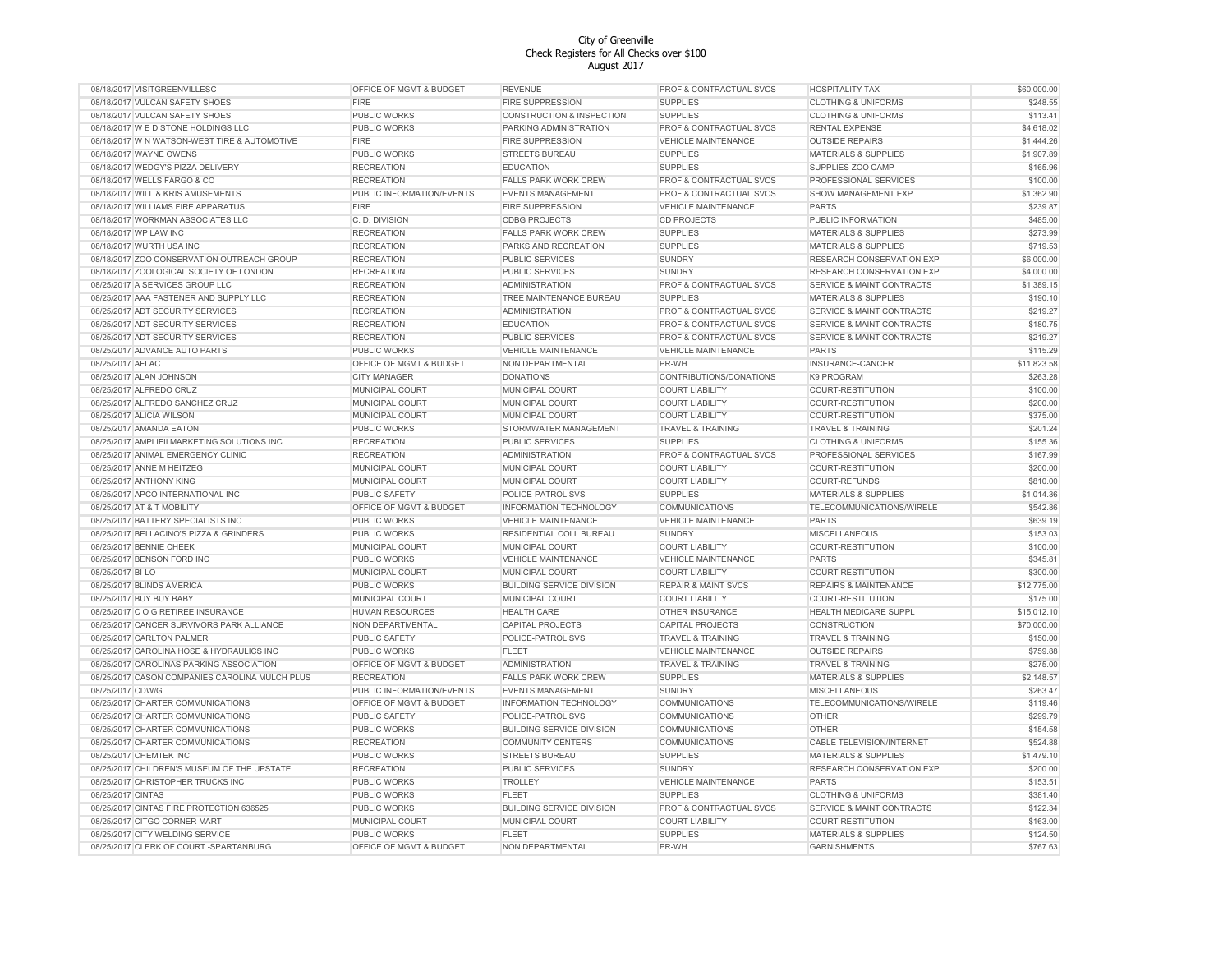| 08/25/2017 CLERK OF COURT AIKEN                | OFFICE OF MGMT & BUDGET   | NON DEPARTMENTAL                 | PR-WH                              | <b>GARNISHMENTS</b>                  | \$289.80     |
|------------------------------------------------|---------------------------|----------------------------------|------------------------------------|--------------------------------------|--------------|
| 08/25/2017 CLERK OF COURT ANDERSON             | OFFICE OF MGMT & BUDGET   | NON DEPARTMENTAL                 | PR-WH                              | <b>GARNISHMENTS</b>                  | \$353.28     |
| 08/25/2017 CLERK OF COURT PICKENS COUNTY       | OFFICE OF MGMT & BUDGET   | NON DEPARTMENTAL                 | PR-WH                              | <b>GARNISHMENTS</b>                  | \$304.34     |
| 08/25/2017 CLERK OF COURT ROCK HILL            | OFFICE OF MGMT & BUDGET   | NON DEPARTMENTAL                 | PR-WH                              | <b>GARNISHMENTS</b>                  | \$253.26     |
| 08/25/2017 CLINE HOSE & HYDRAULICS LLC         | PUBLIC WORKS              | <b>VEHICLE MAINTENANCE</b>       | <b>VEHICLE MAINTENANCE</b>         | <b>PARTS</b>                         | \$238.49     |
| 08/25/2017 COMMERCE CLUB                       | CITY MANAGER              | <b>CITY MANAGER</b>              | <b>SUNDRY</b>                      | <b>MISCELLANEOUS</b>                 | \$143.00     |
| 08/25/2017 COMMUNICATION SERVICE CENTER INC    | PUBLIC WORKS              | RESIDENTIAL COLL BUREAU          | <b>SUPPLIES</b>                    | <b>MATERIALS &amp; SUPPLIES</b>      | \$378.42     |
| 08/25/2017 COMMUNICATION SERVICE CENTER INC    | <b>PUBLIC WORKS</b>       | <b>SEWERS BUREAU</b>             | <b>SUPPLIES</b>                    | <b>MATERIALS &amp; SUPPLIES</b>      | \$200.34     |
| 08/25/2017 COMMUNICATION SERVICE CENTER INC    | PUBLIC WORKS              | STORM DRAINS BUREAU              | <b>SUPPLIES</b>                    | <b>MATERIALS &amp; SUPPLIES</b>      | \$178.08     |
| 08/25/2017 COMMUNICATION SERVICE CENTER INC    | PUBLIC WORKS              | STREETS BUREAU                   | <b>SUPPLIES</b>                    | <b>MATERIALS &amp; SUPPLIES</b>      | \$311.64     |
| 08/25/2017 COMMUNICATION SERVICE CENTER INC    | PUBLIC WORKS              | TROLLEY                          | <b>VEHICLE MAINTENANCE</b>         | <b>PARTS</b>                         | \$400.00     |
| 08/25/2017 CONSOLIDATED ELECTRICAL DISTRIBTORS | <b>PUBLIC WORKS</b>       | <b>BUILDING SERVICE DIVISION</b> | <b>SUPPLIES</b>                    | <b>MATERIALS &amp; SUPPLIES</b>      | \$271.36     |
| 08/25/2017 CORBIN TURF & ORNAMENTAL SUPPLY INC | <b>RECREATION</b>         | <b>FALLS PARK WORK CREW</b>      | <b>SUPPLIES</b>                    | <b>MATERIALS &amp; SUPPLIES</b>      | \$185.50     |
| 08/25/2017 COREY NELMS                         |                           | MUNICIPAL COURT                  | <b>COURT LIABILITY</b>             | COURT-RESTITUTION                    | \$250.00     |
|                                                | MUNICIPAL COURT           |                                  |                                    |                                      |              |
| 08/25/2017 CUMMINS ATLANTIC                    | PUBLIC WORKS              | <b>FLEET</b>                     | <b>VEHICLE MAINTENANCE</b>         | <b>OUTSIDE REPAIRS</b>               | \$2,182.10   |
| 08/25/2017 CYNTHIA FRAZIER                     | MUNICIPAL COURT           | MUNICIPAL COURT                  | <b>COURT LIABILITY</b>             | COURT-RESTITUTION                    | \$200.00     |
| 08/25/2017 D. MORGAN YOUNG                     | MUNICIPAL COURT           | MUNICIPAL COURT                  | <b>COURT LIABILITY</b>             | COURT-RESTITUTION                    | \$100.00     |
| 08/25/2017 DALE DRIVER                         | MUNICIPAL COURT           | MUNICIPAL COURT                  | COURT LIAB-CLAIMS/JUDGMNT          | LEC-CONFISCATED MONIES               | \$500.00     |
| 08/25/2017 DECA                                | PUBLIC SAFETY             | POLICE-DISPATCH BUREAU           | PROF & CONTRACTUAL SVCS            | <b>EQUIPMENT RENTAL</b>              | \$10,000.00  |
| 08/25/2017 DECA                                | PUBLIC SAFETY             | POLICE-PATROL SVS                | <b>SUNDRY</b>                      | MISCELLANEOUS                        | \$1,279.00   |
| 08/25/2017 DELL MARKETING LP                   | NON DEPARTMENTAL          | CAPITAL PROJECTS                 | <b>CAPITAL PROJECTS</b>            | <b>EQUIPMENT</b>                     | \$109,567.37 |
| 08/25/2017 DEPARTMENT OF JUVENILE JUSTICE      | PUBLIC SAFETY             | POLICE-PATROL SVS                | PROF & CONTRACTUAL SVCS            | PROFESSIONAL SERVICES                | \$300.00     |
| 08/25/2017 DEVORGGIO JONES                     | MUNICIPAL COURT           | MUNICIPAL COURT                  | COURT LIAB-CLAIMS/JUDGMNT          | LEC-CONFISCATED MONIES               | \$1,420.00   |
| 08/25/2017 DISYS SOLUTIONS INC                 | OFFICE OF MGMT & BUDGET   | <b>INFORMATION TECHNOLOGY</b>    | PROF & CONTRACTUAL SVCS            | SERVICE & MAINT CONTRACTS            | \$2,438.00   |
| 08/25/2017 DUKE ENERGY                         | PUBLIC WORKS              | <b>TRAFFIC ENGINEERING</b>       | UTILITIES                          | <b>ELECTRICITY</b>                   | \$1,571.14   |
| 08/25/2017 DUKE ENERGY                         | <b>RECREATION</b>         | <b>COMMUNITY CENTERS</b>         | <b>UTILITIES</b>                   | <b>ELECTRICITY</b>                   | \$859.11     |
| 08/25/2017 DUKE ENERGY                         | <b>RECREATION</b>         | PARKS MAINTENANCE                | <b>UTILITIES</b>                   | ELECTRICITY                          | \$274.27     |
| 08/25/2017 ECHOLS OIL COMPANY INC              | PUBLIC WORKS              | <b>FIXED ROUTE</b>               | <b>VEHICLE MAINTENANCE</b>         | <b>LUBRICANTS</b>                    | \$240.88     |
| 08/25/2017 ECHOLS OIL COMPANY INC              | PUBLIC WORKS              | <b>FLEET</b>                     | <b>VEHICLE MAINTENANCE</b>         | <b>FUEL</b>                          | \$29,566.73  |
| 08/25/2017 ECHOLS OIL COMPANY INC              | PUBLIC WORKS              | <b>FLEET</b>                     | <b>VEHICLE MAINTENANCE</b>         | <b>PARTS</b>                         | \$377.79     |
| 08/25/2017 EDWARD JONES                        | OFFICE OF MGMT & BUDGET   | <b>REVENUE</b>                   | <b>BUSINESS LIC &amp; PERMITS</b>  | <b>BUSINESS LIC-SERVICE</b>          | \$626.96     |
| 08/25/2017 EMPLOYMENT SCREENING RESOURCES      | <b>HUMAN RESOURCES</b>    | <b>HUMAN RESOURCES</b>           | PROF & CONTRACTUAL SVCS            | PROFESSIONAL SERVICES                | \$487.25     |
| 08/25/2017 ENVIRO-MASTER SERVICES OF GREENVILL | <b>RECREATION</b>         | <b>ADMINISTRATION</b>            | PROF & CONTRACTUAL SVCS            | <b>SERVICE &amp; MAINT CONTRACTS</b> | \$198.00     |
| 08/25/2017 FAMILY CT OF THE 13TH CIRCUIT       | OFFICE OF MGMT & BUDGET   | NON DEPARTMENTAL                 | PR-WH                              | <b>GARNISHMENTS</b>                  | \$3,744.39   |
| 08/25/2017 FEDERAL EXPRESS CORP                | ECONOMIC DEVELOPMENT      | ECONOMIC DEVELOPMENT             | SUNDRY                             | MISCELLANEOUS                        | \$101.67     |
| 08/25/2017 FEDERAL EXPRESS CORP                | <b>RECREATION</b>         | <b>ADMINISTRATION</b>            | <b>COMMUNICATIONS</b>              | POSTAGE                              | \$237.45     |
| 08/25/2017 FGP INTERNATIONAL                   | <b>HUMAN RESOURCES</b>    | <b>HUMAN RESOURCES</b>           | PROF & CONTRACTUAL SVCS            | <b>TEMP PERSONNEL SVCS</b>           | \$589.01     |
| 08/25/2017 FGP INTERNATIONAL                   | OFFICE OF MGMT & BUDGET   | PURCHASING                       | PROF & CONTRACTUAL SVCS            | TEMP PERSONNEL SVCS                  | \$915.46     |
| 08/25/2017 FLASHBAY INC                        | COUNCIL                   | <b>CITY COUNCIL</b>              | <b>SUNDRY</b>                      | <b>MISCELLANEOUS</b>                 | \$565.00     |
|                                                |                           | NON DEPARTMENTAL                 | PR-WH                              | <b>GARNISHMENTS</b>                  | \$362.65     |
| 08/25/2017 FLSDU                               | OFFICE OF MGMT & BUDGET   |                                  |                                    |                                      |              |
| 08/25/2017 FORTILINE                           | <b>PUBLIC WORKS</b>       | SEWERS BUREAU                    | <b>SUPPLIES</b><br><b>SUPPLIES</b> | <b>MATERIALS &amp; SUPPLIES</b>      | \$959.38     |
| 08/25/2017 GEO. H. PENNELL COMPANY             | <b>RECREATION</b>         | PARKS AND RECREATION             |                                    | <b>MATERIALS &amp; SUPPLIES</b>      | \$234.23     |
| 08/25/2017 GERALD R DOTY                       | MUNICIPAL COURT           | MUNICIPAL COURT                  | <b>COURT LIABILITY</b>             | <b>COURT-RESTITUTION</b>             | \$200.00     |
| 08/25/2017 GFOASC                              | OFFICE OF MGMT & BUDGET   | <b>ADMINISTRATION</b>            | TRAVEL & TRAINING                  | TRAVEL & TRAINING                    | \$270.00     |
| 08/25/2017 GILLIG LLC                          | PUBLIC WORKS              | <b>VEHICLE MAINTENANCE</b>       | <b>VEHICLE MAINTENANCE</b>         | <b>PARTS</b>                         | \$2,397.70   |
| 08/25/2017 GLASSCRAFTERS INC                   | PUBLIC WORKS              | <b>FLEET</b>                     | <b>VEHICLE MAINTENANCE</b>         | <b>OUTSIDE REPAIRS</b>               | \$564.92     |
| 08/25/2017 GLENN FREDERICK WOOTEN              | PUBLIC INFORMATION/EVENTS | <b>EVENTS MANAGEMENT</b>         | PROF & CONTRACTUAL SVCS            | PROFESSIONAL SERVICES                | \$400.00     |
| 08/25/2017 GRAINGER 803858935                  | PUBLIC WORKS              | <b>FLEET</b>                     | <b>SUPPLIES</b>                    | <b>MATERIALS &amp; SUPPLIES</b>      | \$593.48     |
| 08/25/2017 GRAPHIC COW, THE                    | <b>RECREATION</b>         | <b>PUBLIC SERVICES</b>           | <b>SUPPLIES</b>                    | <b>SPECIAL EVENTS</b>                | \$268.52     |
| 08/25/2017 GREENVILLE COUNTY                   | <b>PUBLIC SAFETY</b>      | POLICE-PATROL SVS                | PROF & CONTRACTUAL SVCS            | PROFESSIONAL SERVICES                | \$7,602.76   |
| 08/25/2017 GREENVILLE COUNTY SOLID WASTE       | PUBLIC WORKS              | GARBAGE DISPOSAL BUREAU          | PROF & CONTRACTUAL SVCS            | <b>DISPOSAL CHARGES</b>              | \$17,908.17  |
| 08/25/2017 GREENVILLE NEWS                     | OFFICE OF MGMT & BUDGET   | PURCHASING                       | PROF & CONTRACTUAL SVCS            | ADVERTISING EXPENSE                  | \$402.60     |
| 08/25/2017 GREENVILLE OFFICE SUPPLY CO INC     | MUNICIPAL COURT           | MUNICIPAL COURT                  | <b>SUPPLIES</b>                    | <b>MATERIALS &amp; SUPPLIES</b>      | \$103.27     |
| 08/25/2017 GREENVILLE OFFICE SUPPLY CO INC     | OFFICE OF MGMT & BUDGET   | <b>REVENUE</b>                   | <b>SUPPLIES</b>                    | OFFICE SUPPLIES&MATERIALS            | \$506.68     |
| 08/25/2017 GREENVILLE TECH COLLEGE             | FIRE                      | <b>FIRE SUPPRESSION</b>          | <b>SUPPLIES</b>                    | <b>MATERIALS &amp; SUPPLIES</b>      | \$1,363.81   |
| 08/25/2017 GREENVILLE WATER                    | <b>PUBLIC WORKS</b>       | <b>BUILDING SERVICE DIVISION</b> | UTILITIES                          | OTHER                                | \$1,089.13   |
| 08/25/2017 GREGORY PEST SOLUTIONS              | PUBLIC WORKS              | <b>BUILDING SERVICE DIVISION</b> | PROF & CONTRACTUAL SVCS            | SERVICE & MAINT CONTRACTS            | \$336.50     |
| 08/25/2017 GUARANTEED SUPPLY CO                | <b>PUBLIC WORKS</b>       | <b>STREETS BUREAU</b>            | <b>SUPPLIES</b>                    | <b>MATERIALS &amp; SUPPLIES</b>      | \$308.46     |
| 08/25/2017 HALEY THIERS                        | MUNICIPAL COURT           | MUNICIPAL COURT                  | <b>COURT LIABILITY</b>             | COURT-RESTITUTION                    | \$248.00     |
|                                                |                           |                                  |                                    |                                      |              |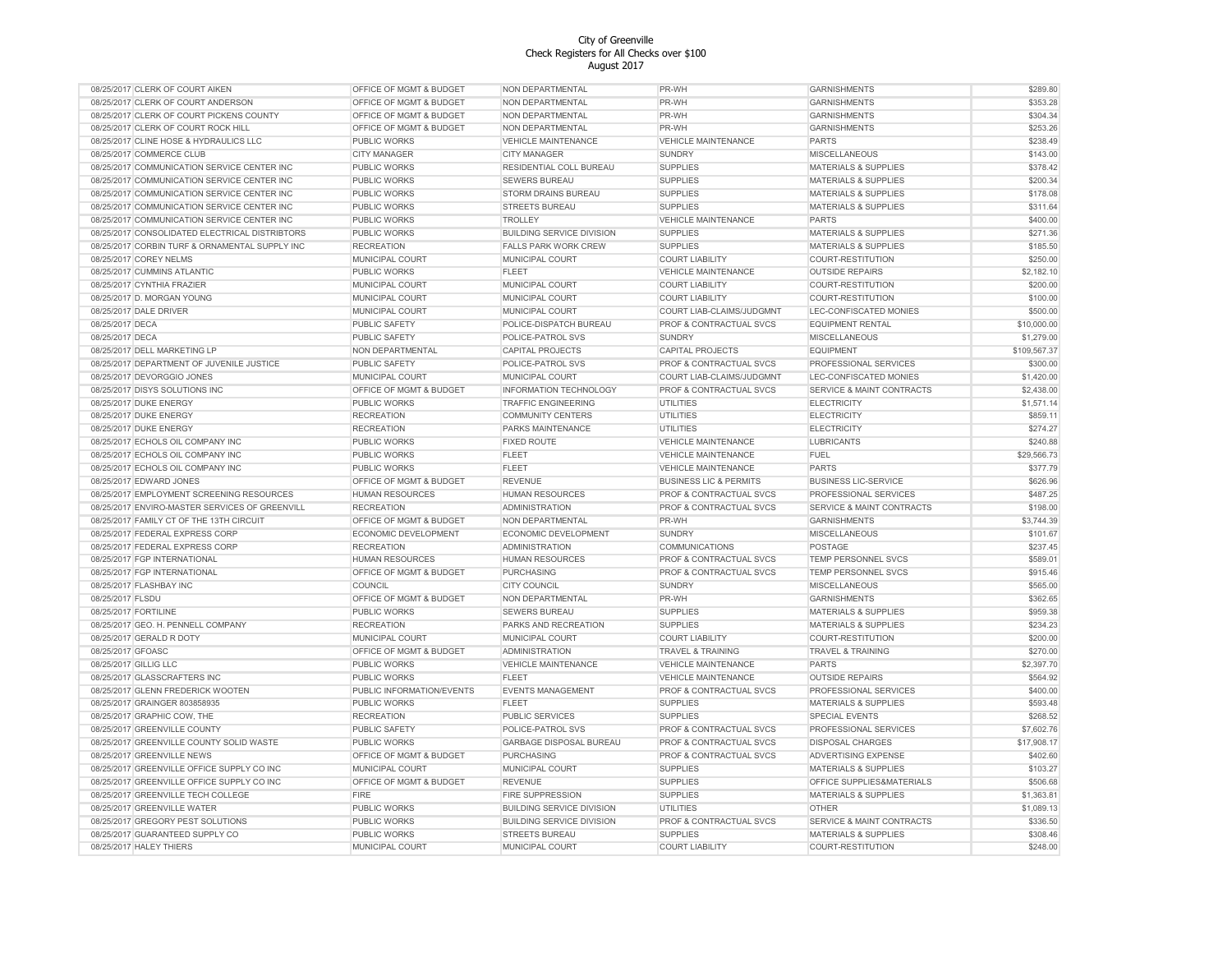| 08/25/2017 HALL SIGNS INC                     | <b>PUBLIC WORKS</b>       | <b>TRAFFIC ENGINEERING</b>       | <b>SUPPLIES</b>                | M&S-SIGNS                            | \$1,427.88  |
|-----------------------------------------------|---------------------------|----------------------------------|--------------------------------|--------------------------------------|-------------|
| 08/25/2017 HANS RUDOLPH INC                   | <b>HUMAN RESOURCES</b>    | OCCUPATIONAL HEALTH              | PROF & CONTRACTUAL SVCS        | PROFESSIONAL SERVICES                | \$139.43    |
| 08/25/2017 HAYNSWORTH SINKLER BOYD PA         | <b>CITY ATTORNEY</b>      | <b>CITY ATTORNEY</b>             | PROF & CONTRACTUAL SVCS        | PROFESSIONAL SERVICES                | \$1,050.00  |
| 08/25/2017 HD SUPPLY CONSTRUCTION - WHITE CAP | PUBLIC WORKS              | <b>STREETS BUREAU</b>            | <b>SUPPLIES</b>                | <b>MATERIALS &amp; SUPPLIES</b>      | \$258.41    |
| 08/25/2017 HD SUPPLY WATERWORKS LTD           | PUBLIC WORKS              | STORM DRAINS BUREAU              | <b>SUPPLIES</b>                | <b>CONSTRUCTION &amp; REPAIR</b>     | \$2,250.85  |
| 08/25/2017 HENRY SCHEIN ANIMAL HEALTH         | <b>RECREATION</b>         | <b>ADMINISTRATION</b>            | <b>SUPPLIES</b>                | M&S-MEDICINE                         | \$231.37    |
| 08/25/2017 HERSHEY CREAMERY COMPANY           | <b>RECREATION</b>         | <b>PUBLIC SERVICES</b>           | <b>SUPPLIES</b>                | <b>SALE CONCESSIONS</b>              | \$241.76    |
| 08/25/2017 HESC                               | OFFICE OF MGMT & BUDGET   | NON DEPARTMENTAL                 | PR-WH                          | <b>GARNISHMENTS</b>                  | \$178.06    |
| 08/25/2017 HILLS MACHINERY COMP LLC           | PUBLIC WORKS              | <b>FLEET</b>                     | <b>VEHICLE MAINTENANCE</b>     | <b>OUTSIDE REPAIRS</b>               | \$5,920.54  |
| 08/25/2017 HOME DEPOT CREDIT SERVICE 4123     | PUBLIC WORKS              | STREETS BUREAU                   | <b>SUPPLIES</b>                | <b>MATERIALS &amp; SUPPLIES</b>      | \$388.12    |
| 08/25/2017 HOME DEPOT CREDIT SERVICE 5906     | PUBLIC WORKS              | <b>BUILDING SERVICE DIVISION</b> | <b>SUPPLIES</b>                | <b>MATERIALS &amp; SUPPLIES</b>      | \$599.83    |
| 08/25/2017 HOME DEPOT CREDIT SERVICE 5922     | <b>RECREATION</b>         | <b>FALLS PARK WORK CREW</b>      | <b>SUPPLIES</b>                | <b>MATERIALS &amp; SUPPLIES</b>      | \$257.15    |
| 08/25/2017 HOME DEPOT CREDIT SERVICE 5922     | <b>RECREATION</b>         | PARKS MAINTENANCE                | <b>SUPPLIES</b>                | <b>MATERIALS &amp; SUPPLIES</b>      | \$118.34    |
| 08/25/2017 HOME DEPOT CREDIT SERVICE 9599     | <b>CITY MANAGER</b>       | <b>DONATIONS</b>                 | CONTRIBUTIONS/DONATIONS        | K9 PROGRAM                           | \$199.33    |
|                                               |                           |                                  |                                |                                      |             |
| 08/25/2017 HUNTER HARDWICK                    | MUNICIPAL COURT           | MUNICIPAL COURT                  | <b>COURT LIABILITY</b>         | COURT-RESTITUTION                    | \$100.00    |
| 08/25/2017 HYDRAULIC ONSITE EQUIPMENT REPAIR  | <b>PUBLIC WORKS</b>       | <b>FLEET</b>                     | <b>VEHICLE MAINTENANCE</b>     | <b>OUTSIDE REPAIRS</b>               | \$756.47    |
| 08/25/2017 INEECE ABRAHAM                     | MUNICIPAL COURT           | MUNICIPAL COURT                  | COURT LIAB-CLAIMS/JUDGMNT      | LEC-CONFISCATED MONIES               | \$103.00    |
| 08/25/2017 INNOVA DISC GOLF                   | <b>RECREATION</b>         | PARKS MAINTENANCE                | <b>REPAIR &amp; MAINT SVCS</b> | <b>REPAIRS &amp; MAINTENANCE</b>     | \$406.45    |
| 08/25/2017 INTERNAL REVENUE SERVICE           | OFFICE OF MGMT & BUDGET   | NON DEPARTMENTAL                 | PR-WH                          | <b>GARNISHMENTS</b>                  | \$202.50    |
| 08/25/2017 IRON MOUNTAIN 27128                | MUNICIPAL COURT           | MUNICIPAL COURT                  | PROF & CONTRACTUAL SVCS        | PROFESSIONAL SERVICES                | \$102.85    |
| 08/25/2017 IRON MOUNTAIN 27129                | OFFICE OF MGMT & BUDGET   | INFORMATION TECHNOLOGY           | PROF & CONTRACTUAL SVCS        | SERVICE & MAINT CONTRACTS            | \$436.94    |
| 08/25/2017 IVEY COMMUNICATIONS INC            | NON DEPARTMENTAL          | <b>CAPITAL PROJECTS</b>          | CAPITAL PROJECTS               | <b>EQUIPMENT</b>                     | \$920.50    |
| 08/25/2017 J W VAUGHAN CO                     | <b>PUBLIC WORKS</b>       | <b>VEHICLE MAINTENANCE</b>       | <b>VEHICLE MAINTENANCE</b>     | <b>PARTS</b>                         | \$226.10    |
| 08/25/2017 JACQUELINE S DICKERT               | MUNICIPAL COURT           | MUNICIPAL COURT                  | <b>COURT LIABILITY</b>         | COURT-RESTITUTION                    | \$250.00    |
| 08/25/2017 JAQUELINE S DICKERT                | MUNICIPAL COURT           | MUNICIPAL COURT                  | <b>COURT LIABILITY</b>         | COURT-RESTITUTION                    | \$125.00    |
| 08/25/2017 JEFF BULLOCK                       | <b>RECREATION</b>         | <b>ADMINISTRATION</b>            | <b>SUPPLIES</b>                | M&S-GROUNDS                          | \$400.00    |
| 08/25/2017 JOHNSTONE SUPPLY OF GREENVILLE     | PUBLIC WORKS              | <b>BUILDING SERVICE DIVISION</b> | <b>SUPPLIES</b>                | <b>MATERIALS &amp; SUPPLIES</b>      | \$141.83    |
| 08/25/2017 K & M INTERNATIONAL WILD REPULIC   | <b>RECREATION</b>         | PUBLIC SERVICES                  | <b>SUPPLIES</b>                | <b>SALE GIFTS</b>                    | \$628.95    |
| 08/25/2017 KAREN K CRAWFORD                   | OFFICE OF MGMT & BUDGET   | <b>ACCOUNTING</b>                | <b>TRAVEL &amp; TRAINING</b>   | <b>TRAVEL &amp; TRAINING</b>         | \$100.58    |
| 08/25/2017 KEITH BISHOP                       | PUBLIC WORKS              | <b>SEWERS BUREAU</b>             | <b>TRAVEL &amp; TRAINING</b>   | <b>TRAVEL &amp; TRAINING</b>         | \$295.00    |
| 08/25/2017 KEVIN LINDER                       | MUNICIPAL COURT           | MUNICIPAL COURT                  | COURT LIAB-CLAIMS/JUDGMNT      | LEC-CONFISCATED MONIES               | \$800.00    |
| 08/25/2017 KEVIN WHITAKER CHEVROLET INC       | PUBLIC WORKS              | <b>FLEET</b>                     | <b>VEHICLE MAINTENANCE</b>     | <b>OUTSIDE REPAIRS</b>               | \$618.50    |
| 08/25/2017 KING ASPHALT INC                   | <b>PUBLIC WORKS</b>       | <b>SEWERS BUREAU</b>             | <b>SUPPLIES</b>                | <b>MATERIALS &amp; SUPPLIES</b>      | \$1,077.75  |
| 08/25/2017 KING ASPHALT INC                   | <b>PUBLIC WORKS</b>       | <b>STREETS BUREAU</b>            | <b>SUPPLIES</b>                | <b>MATERIALS &amp; SUPPLIES</b>      | \$1,322.58  |
| 08/25/2017 KRISTINA JUNKER                    | OFFICE OF MGMT & BUDGET   | <b>ADMINISTRATION</b>            | <b>TRAVEL &amp; TRAINING</b>   | <b>TRAVEL &amp; TRAINING</b>         | \$107.54    |
| 08/25/2017 LA'BRYAN S SMITH                   | MUNICIPAL COURT           | MUNICIPAL COURT                  | COURT LIAB-CLAIMS/JUDGMNT      | LEC-CONFISCATED MONIES               | \$575.00    |
| 08/25/2017 LANDSCAPERS SUPPLY                 | PUBLIC WORKS              | <b>SEWERS BUREAU</b>             | <b>SUPPLIES</b>                | <b>MATERIALS &amp; SUPPLIES</b>      | \$359.10    |
| 08/25/2017 LANDSCAPERS SUPPLY                 | <b>RECREATION</b>         | <b>FALLS PARK WORK CREW</b>      | <b>SUPPLIES</b>                | <b>MATERIALS &amp; SUPPLIES</b>      | \$192.35    |
| 08/25/2017 LARRY CLEVENSTINE                  | <b>RECREATION</b>         | <b>COMMUNITY CENTERS</b>         | REC CLASS INSTRUCTOR LIAB      | <b>REFUND</b>                        | \$1,607.20  |
| 08/25/2017 LAWMEN'S SAFETY SUPPLY             | PUBLIC SAFETY             | POLICE-PATROL SVS                | <b>SUNDRY</b>                  | <b>MISCELLANEOUS</b>                 | \$439.32    |
| 08/25/2017 LESLIES POOL SUPPLIES              | <b>RECREATION</b>         | <b>FALLS PARK WORK CREW</b>      | <b>REPAIR &amp; MAINT SVCS</b> | <b>REPAIRS &amp; MAINTENANCE</b>     | \$803.94    |
| 08/25/2017 LEVEL 3 COMMUNICATIONS LLC         | OFFICE OF MGMT & BUDGET   | INFORMATION TECHNOLOGY           | <b>COMMUNICATIONS</b>          | TELECOMMUNICATIONS/WIRELE            | \$1,144.48  |
| 08/25/2017 LIFT-U DIVISIION OF HOGAN MFG INC  | PUBLIC WORKS              | <b>VEHICLE MAINTENANCE</b>       | <b>VEHICLE MAINTENANCE</b>     | <b>PARTS</b>                         | \$752.70    |
| 08/25/2017 MAGIC ICE USA INC                  | NON DEPARTMENTAL          | <b>HOSPITALITY TAX</b>           | PROF & CONTRACTUAL SVCS        | PROFESSIONAL SERVICES                | \$23,750.00 |
|                                               |                           |                                  | PROF & CONTRACTUAL SVCS        | <b>TEMP PERSONNEL SVCS</b>           |             |
| 08/25/2017 MARATHON STAFFING INC              | PUBLIC INFORMATION/EVENTS | <b>EVENTS MANAGEMENT</b>         |                                |                                      | \$817.66    |
| 08/25/2017 MARATHON STAFFING INC              | PUBLIC SAFETY             | POLICE-DISPATCH BUREAU           | PROF & CONTRACTUAL SVCS        | <b>TEMP PERSONNEL SVCS</b>           | \$8,250.22  |
| 08/25/2017 MARATHON STAFFING INC              | PUBLIC WORKS              | MAINTENANCE                      | PROF & CONTRACTUAL SVCS        | TEMP PERSONNEL SVCS                  | \$2,023.98  |
| 08/25/2017 MARICRUZ ZUNIGA CASTILLO           | MUNICIPAL COURT           | MUNICIPAL COURT                  | <b>COURT LIABILITY</b>         | COURT-REFUNDS                        | \$228.00    |
| 08/25/2017 MATTHEW MORRIS                     | PUBLIC WORKS              | SEWERS BUREAU                    | <b>TRAVEL &amp; TRAINING</b>   | <b>TRAVEL &amp; TRAINING</b>         | \$253.33    |
| 08/25/2017 MATTHEW MORRIS                     | PUBLIC WORKS              | STORM DRAINS BUREAU              | <b>TRAVEL &amp; TRAINING</b>   | TRAVEL & TRAINING                    | \$253.33    |
| 08/25/2017 MATTHEW MORRIS                     | PUBLIC WORKS              | STREETS BUREAU                   | TRAVEL & TRAINING              | <b>TRAVEL &amp; TRAINING</b>         | \$253.34    |
| 08/25/2017 MICHAEL PANASKO                    | ECONOMIC DEVELOPMENT      | ECONOMIC DEVELOPMENT             | TRAVEL & TRAINING              | <b>TRAVEL &amp; TRAINING</b>         | \$276.50    |
| 08/25/2017 MIKE'S BODY SHOP                   | PUBLIC WORKS              | <b>FLEET</b>                     | <b>VEHICLE MAINTENANCE</b>     | <b>OUTSIDE REPAIRS</b>               | \$1,156.66  |
| 08/25/2017 NAATH INC (SUBWAY #1227)           | OFFICE OF MGMT & BUDGET   | <b>REVENUE</b>                   | <b>PERMITS</b>                 | <b>ENCROACHMENT PERMITS</b>          | \$150.00    |
| 08/25/2017 NAPA AUTO PARTS                    | <b>PUBLIC WORKS</b>       | <b>STREETS BUREAU</b>            | <b>SUPPLIES</b>                | MATERIALS & SUPPLIES                 | \$273.48    |
| 08/25/2017 NAPA AUTO PARTS                    | <b>PUBLIC WORKS</b>       | <b>VEHICLE MAINTENANCE</b>       | <b>VEHICLE MAINTENANCE</b>     | <b>PARTS</b>                         | \$181.94    |
| 08/25/2017 NETWRIX CORPORATION                | OFFICE OF MGMT & BUDGET   | <b>INFORMATION TECHNOLOGY</b>    | PROF & CONTRACTUAL SVCS        | <b>SERVICE &amp; MAINT CONTRACTS</b> | \$2,398.00  |
| 08/25/2017 NEW FLYER PARTS                    | PUBLIC WORKS              | <b>VEHICLE MAINTENANCE</b>       | <b>VEHICLE MAINTENANCE</b>     | <b>PARTS</b>                         | \$1,042.73  |
| 08/25/2017 NORTHERN SAFETY CO INC             | <b>RECREATION</b>         | RIGHTS-OF-WAY                    | <b>SUPPLIES</b>                | <b>MATERIALS &amp; SUPPLIES</b>      | \$217.08    |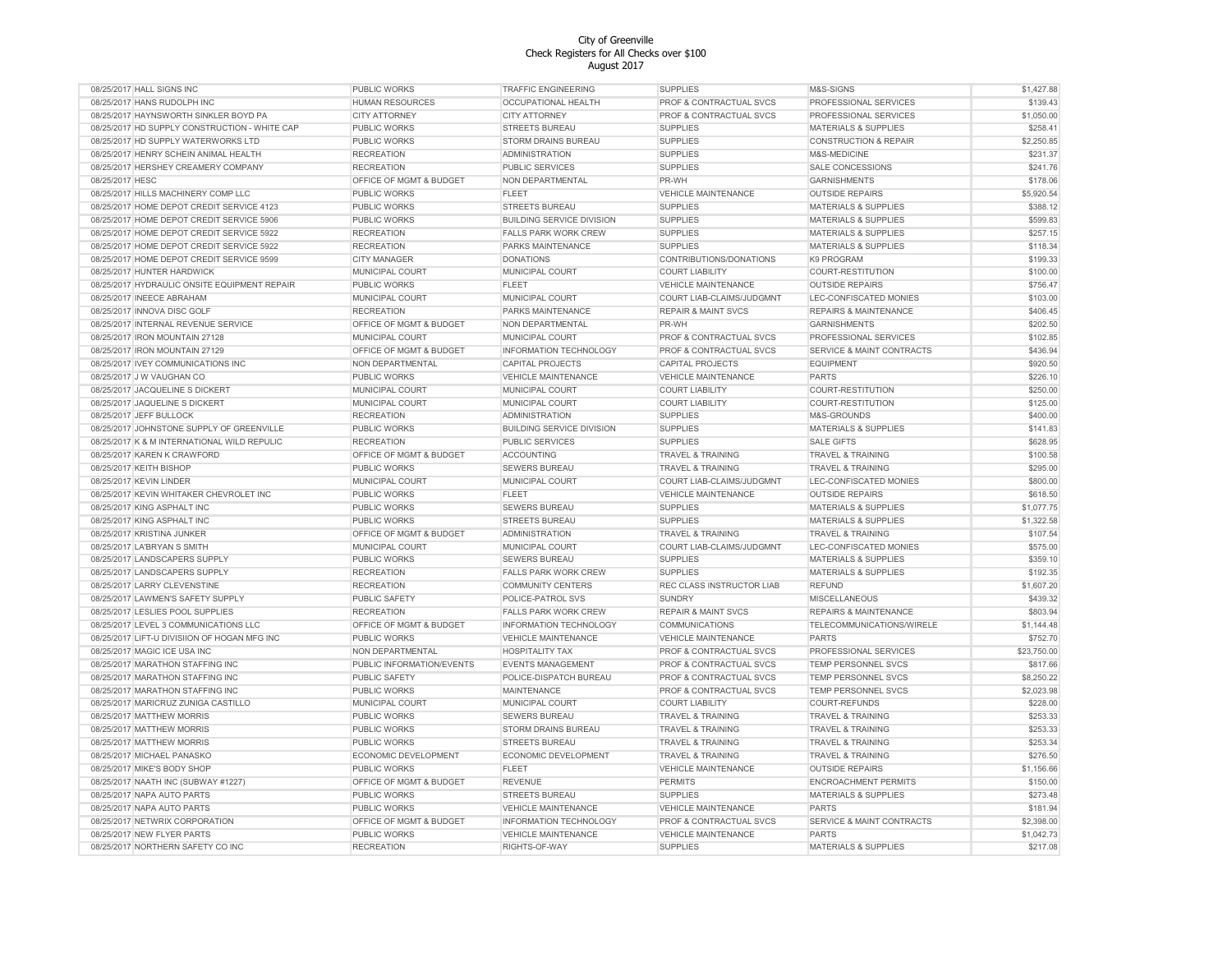|                                                          |                           | August 2017                      |                                           |                                                            |                      |
|----------------------------------------------------------|---------------------------|----------------------------------|-------------------------------------------|------------------------------------------------------------|----------------------|
| 08/25/2017 NORTHERN SAFETY CO INC                        | <b>RECREATION</b>         | TREE MAINTENANCE BUREAU          | <b>SUPPLIES</b>                           | <b>MATERIALS &amp; SUPPLIES</b>                            | \$216.94             |
| 08/25/2017 NORTHERN TOOL & EQUIPMENT                     | PUBLIC WORKS              | <b>FLEET</b>                     | <b>SUPPLIES</b>                           | <b>MATERIALS &amp; SUPPLIES</b>                            | \$358.87             |
| 08/25/2017 NORTHERN TOOL & EQUIPMENT                     | PUBLIC WORKS              | <b>FLEET</b>                     | <b>VEHICLE MAINTENANCE</b>                | <b>PARTS</b>                                               | \$1,330.07           |
| 08/25/2017 O'REILLY AUTO PARTS                           | PUBLIC WORKS              | <b>FLEET</b>                     | VEHICLE MAINTENANCE                       | <b>PARTS</b>                                               | \$316.76             |
| 08/25/2017 OFFICE DEPOT BSD                              | PUBLIC WORKS              | <b>RECYCLING</b>                 | <b>SUPPLIES</b>                           | <b>MATERIALS &amp; SUPPLIES</b>                            | \$100.12             |
| 08/25/2017 OGLETREE DEAKINS NASH SMOAK & STEWA           | <b>HUMAN RESOURCES</b>    | <b>HUMAN RESOURCES</b>           | <b>PROF &amp; CONTRACTUAL SVCS</b>        | PROFESSIONAL SERVICES                                      | \$400.00             |
| 08/25/2017 PANAGAKOS ASPHALT INC                         | PUBLIC WORKS              | <b>STREETS BUREAU</b>            | <b>SUPPLIES</b>                           | <b>MATERIALS &amp; SUPPLIES</b>                            | \$447.72             |
| 08/25/2017 PEPSI-COLA BOTTLING CO                        | <b>RECREATION</b>         | <b>PUBLIC SERVICES</b>           | <b>SUPPLIES</b>                           | <b>SALE CONCESSIONS</b>                                    | \$691.15             |
| 08/25/2017 PRESORT PLUS INC                              | OFFICE OF MGMT & BUDGET   | PURCHASING                       | <b>COMMUNICATIONS</b>                     | POSTAGE                                                    | \$282.44             |
| 08/25/2017 PUBLIC SAFETY CORPORATION                     | <b>PUBLIC SAFETY</b>      | POLICE-PATROL SVS                | PROF & CONTRACTUAL SVCS                   | SERVICE & MAINT CONTRACTS                                  | \$4,200.00           |
| 08/25/2017 PUBLIX                                        | MUNICIPAL COURT           | MUNICIPAL COURT                  | <b>COURT LIABILITY</b>                    | COURT-RESTITUTION                                          | \$238.31             |
| 08/25/2017 REHRIG PACIFIC COMPANY                        | PUBLIC WORKS              | <b>RECYCLING</b>                 | MIS PROJECTS                              | NEW TECHNOLOGY EQUIPMENT                                   | \$17,108.40          |
| 08/25/2017 RENEE SIMON                                   | MUNICIPAL COURT           | MUNICIPAL COURT                  | <b>COURT LIABILITY</b>                    | COURT-RESTITUTION                                          | \$204.00             |
| 08/25/2017 REPUBLIC SERVICES                             | PUBLIC WORKS              | <b>GARBAGE DISPOSAL BUREAU</b>   | PROF & CONTRACTUAL SVCS                   | <b>HAULING COSTS</b>                                       | \$35,776.62          |
| 08/25/2017 RICHARD CAVANAGH                              | MUNICIPAL COURT           | MUNICIPAL COURT                  | COURT LIAB-CLAIMS/JUDGMNT                 | LEC-CONFISCATED MONIES                                     | \$200.00             |
| 08/25/2017 ROB PLITT                                     | PUBLIC WORKS              | <b>TRAFFIC ENGINEERING</b>       | <b>TRAVEL &amp; TRAINING</b>              | TRAVEL & TRAINING                                          | \$112.35             |
| 08/25/2017 ROBERT SEIGEL                                 | MUNICIPAL COURT           | MUNICIPAL COURT                  | COURT LIABILITY                           | <b>COURT-RESTITUTION</b>                                   | \$180.00             |
| 08/25/2017 ROGERS STEREO INC                             | <b>PUBLIC WORKS</b>       | <b>FLEET</b>                     | <b>VEHICLE MAINTENANCE</b>                | <b>OUTSIDE REPAIRS</b>                                     | \$570.00             |
| 08/25/2017 S C DEPARTMENT OF CORRECTIONS                 | <b>RECREATION</b>         | PARKS MAINTENANCE                | PROF & CONTRACTUAL SVCS                   | TEMP PERSONNEL SVCS                                        | \$1,794.00           |
| 08/25/2017 S C DEPARTMENT OF REVENUE                     | OFFICE OF MGMT & BUDGET   | NON DEPARTMENTAL                 | PR-WH                                     | <b>GARNISHMENTS</b>                                        | \$486.47             |
| 08/25/2017 S C FIRE ACADEMY                              | FIRE                      | FIRE SUPPRESSION                 | <b>TRAVEL &amp; TRAINING</b>              | <b>TRAVEL &amp; TRAINING</b>                               | \$240.00             |
| 08/25/2017 S C RETIREMENT SYSTEM                         | OFFICE OF MGMT & BUDGET   | NON DEPARTMENTAL                 | PR-WH                                     | <b>RETIREMENT SVS PURCHASE</b>                             | \$780.58             |
| 08/25/2017 SAFETY KLEEN                                  | PUBLIC WORKS              | NON VEHICLE MAINTENANCE          | PROF & CONTRACTUAL SVCS                   | SERVICE & MAINT CONTRACTS                                  | \$3,800.82           |
| 08/25/2017 SAFETY PRODUCTS INC                           | PUBLIC WORKS              | <b>SEWERS BUREAU</b>             | <b>SUPPLIES</b>                           | <b>MATERIALS &amp; SUPPLIES</b>                            | \$613.86             |
| 08/25/2017 SC DHEC - BUREAU OF WATER                     | <b>RECREATION</b>         | <b>FALLS PARK WORK CREW</b>      | <b>PROF &amp; CONTRACTUAL SVCS</b>        | SERVICE & MAINT CONTRACTS                                  | \$100.00             |
| 08/25/2017 SC RESTAURANT AND LODGING ASSOC               | NON DEPARTMENTAL          | ACCOMMODATION TAX                | PROF & CONTRACTUAL SVCS                   | SPECIAL PROJECTS                                           | \$30,000.00          |
| 08/25/2017 SEAMON WHITESIDE AND ASSOCIATES INC           | NON DEPARTMENTAL          | <b>CAPITAL PROJECTS</b>          | <b>CAPITAL PROJECTS</b>                   | PLANNING/DESIGN                                            | \$1,568.20           |
| 08/25/2017 SELINA CIPOLLA                                | MUNICIPAL COURT           | MUNICIPAL COURT                  | <b>COURT LIABILITY</b>                    | COURT-RESTITUTION                                          | \$250.00             |
| 08/25/2017 SHARON SMITH                                  | MUNICIPAL COURT           | MUNICIPAL COURT                  | COURT LIABILITY                           | COURT-RESTITUTION                                          | \$296.00             |
| 08/25/2017 SIMPLEX-GRINNELL                              | PUBLIC WORKS              | <b>BUILDING SERVICE DIVISION</b> | <b>PROF &amp; CONTRACTUAL SVCS</b>        | <b>SERVICE &amp; MAINT CONTRACTS</b>                       | \$797.07             |
| 08/25/2017 SNIDER FLEET SOLUTIONS                        | PUBLIC WORKS              | <b>FLEET</b>                     | <b>VEHICLE MAINTENANCE</b>                | <b>OUTSIDE REPAIRS</b>                                     | \$200.00             |
| 08/25/2017 SNIDER FLEET SOLUTIONS                        | PUBLIC WORKS              | <b>TROLLEY</b>                   | <b>VEHICLE MAINTENANCE</b>                | <b>OUTSIDE REPAIRS</b>                                     | \$100.00             |
| 08/25/2017 SNIDER FLEET SOLUTIONS                        | PUBLIC WORKS              | <b>VEHICLE MAINTENANCE</b>       | <b>VEHICLE MAINTENANCE</b>                | <b>OUTSIDE REPAIRS</b>                                     | \$550.00             |
| 08/25/2017 SOUTH CAROLINA GOVERNOR'S SCHOOL              | PUBLIC INFORMATION/EVENTS | <b>EVENTS MANAGEMENT</b>         | PROF & CONTRACTUAL SVCS                   | SHOW MANAGEMENT EXP                                        | \$1,450.00           |
| 08/25/2017 SOUTHEASTERN DOCK & DOOR LLC                  | <b>PUBLIC WORKS</b>       | <b>BUILDING SERVICE DIVISION</b> | <b>REPAIR &amp; MAINT SVCS</b>            | <b>REPAIRS &amp; MAINTENANCE</b>                           | \$150.00             |
| 08/25/2017 SOUTHEASTERN JANITORIAL OF SC LLC             | <b>FIRE</b>               | <b>FIRE SERVICES</b>             | PROF & CONTRACTUAL SVCS                   | <b>SERVICE &amp; MAINT CONTRACTS</b>                       | \$749.77             |
| 08/25/2017 SOUTHEASTERN JANITORIAL OF SC LLC             | MUNICIPAL COURT           | <b>MUNICIPAL COURT</b>           | PROF & CONTRACTUAL SVCS                   | <b>SERVICE &amp; MAINT CONTRACTS</b>                       | \$1,400.02           |
| 08/25/2017 SOUTHEASTERN JANITORIAL OF SC LLC             | PUBLIC WORKS              | <b>BUILDING SERVICE DIVISION</b> | PROF & CONTRACTUAL SVCS                   | SERVICE & MAINT CONTRACTS                                  | \$5,998.17           |
| 08/25/2017 SOUTHEASTERN JANITORIAL OF SC LLC             | PUBLIC WORKS              | <b>FLEET</b>                     | PROF & CONTRACTUAL SVCS                   | SERVICE & MAINT CONTRACTS                                  | \$364.26             |
| 08/25/2017 SOUTHEASTERN JANITORIAL OF SC LLC             | PUBLIC WORKS              | PUBLIC WORKS                     | <b>PROF &amp; CONTRACTUAL SVCS</b>        | SERVICE & MAINT CONTRACTS                                  | \$160.39             |
| 08/25/2017 SOUTHEASTERN JANITORIAL OF SC LLC             | PUBLIC WORKS              | RESIDENTIAL COLL BUREAU          | PROF & CONTRACTUAL SVCS                   | MAINTENANCE CONTRACTS                                      | \$160.39             |
| 08/25/2017 SOUTHEASTERN JANITORIAL OF SC LLC             | PUBLIC WORKS              | <b>SEWERS BUREAU</b>             | PROF & CONTRACTUAL SVCS                   | MAINTENANCE CONTRACTS                                      | \$160.39             |
| 08/25/2017 SOUTHEASTERN JANITORIAL OF SC LLC             | PUBLIC WORKS              | STORM DRAINS BUREAU              | PROF & CONTRACTUAL SVCS                   | SERVICE & MAINT CONTRACTS                                  | \$160.39             |
| 08/25/2017 SOUTHEASTERN JANITORIAL OF SC LLC             | PUBLIC WORKS              | <b>STREETS BUREAU</b>            | PROF & CONTRACTUAL SVCS                   | <b>SERVICE &amp; MAINT CONTRACTS</b>                       | \$160.39             |
| 08/25/2017 SOUTHEASTERN JANITORIAL OF SC LLC             | PUBLIC WORKS              | <b>TRAFFIC ENGINEERING</b>       | PROF & CONTRACTUAL SVCS                   | SERVICE & MAINT CONTRACTS                                  | \$347.83             |
| 08/25/2017 SOUTHEASTERN PAPER GROUP                      | <b>RECREATION</b>         | <b>FALLS PARK WORK CREW</b>      | <b>SUPPLIES</b>                           | JANITORIAL SUPPLIES                                        | \$912.40             |
| 08/25/2017 SPECIALTY VEHICLES                            | PUBLIC WORKS              | <b>TROLLEY</b>                   | <b>VEHICLE MAINTENANCE</b>                | <b>PARTS</b>                                               | \$155.29             |
| 08/25/2017 SPRING SERVICE GREENVILLE                     | PUBLIC WORKS              | <b>FLEET</b>                     | <b>VEHICLE MAINTENANCE</b>                | <b>OUTSIDE REPAIRS</b>                                     | \$786.97             |
| 08/25/2017 STACEY OWENS                                  | PUBLIC SAFETY             | POLICE-PATROL SVS                | <b>TRAVEL &amp; TRAINING</b>              | <b>TRAVEL &amp; TRAINING</b>                               | \$350.00             |
|                                                          |                           |                                  |                                           |                                                            |                      |
| 08/25/2017 STACIE L BLANKS                               | MUNICIPAL COURT           | MUNICIPAL COURT                  | <b>COURT LIABILITY</b>                    | COURT-RESTITUTION                                          | \$200.00             |
| 08/25/2017 STACY KUZMICK<br>08/25/2017 STAPLES ADVANTAGE | <b>RECREATION</b>         | <b>ADMINISTRATION</b>            | <b>RECREATION FEES</b><br><b>SUPPLIES</b> | REC FEE PICNIC SHELTERS<br><b>MATERIALS &amp; SUPPLIES</b> | \$150.00<br>\$255.94 |
|                                                          | PUBLIC WORKS              | PUBLIC WORKS                     |                                           |                                                            |                      |
| 08/25/2017 SUMMIT MEDIA LLC                              | PUBLIC WORKS              | <b>RECYCLING</b>                 | PROF & CONTRACTUAL SVCS                   | <b>ADVERTISING EXPENSE</b>                                 | \$1,000.00           |
| 08/25/2017 SUPERION LLC                                  | OFFICE OF MGMT & BUDGET   | <b>INFORMATION TECHNOLOGY</b>    | <b>PROF &amp; CONTRACTUAL SVCS</b>        | SERVICE & MAINT CONTRACTS                                  | \$14,451.72          |
| 08/25/2017 SUPPLYWORKS                                   | PUBLIC WORKS              | <b>VEHICLE MAINTENANCE</b>       | <b>SUPPLIES</b>                           | <b>MATERIALS &amp; SUPPLIES</b>                            | \$1,047.07           |
| 08/25/2017 SYNTERRA CORP                                 | PUBLIC WORKS              | STORMWATER MANAGEMENT            | <b>PROF &amp; CONTRACTUAL SVCS</b>        | PROFESSIONAL SERVICES                                      | \$3,300.00           |
| 08/25/2017 TALENT MANAGEMENT SOLUTIONS                   | PUBLIC INFORMATION/EVENTS | <b>EVENTS MANAGEMENT</b>         | PROF & CONTRACTUAL SVCS                   | <b>TEMP PERSONNEL SVCS</b>                                 | \$693.25             |
| 08/25/2017 TALENT MANAGEMENT SOLUTIONS                   | <b>PUBLIC SAFETY</b>      | POLICE-DISPATCH BUREAU           | PROF & CONTRACTUAL SVCS                   | TEMP PERSONNEL SVCS                                        | \$707.04             |
| 08/25/2017 TALENT MANAGEMENT SOLUTIONS                   | PUBLIC WORKS              | <b>FIXED ROUTE</b>               | PROF & CONTRACTUAL SVCS                   | TEMP PERSONNEL SVCS                                        | \$5,633.41           |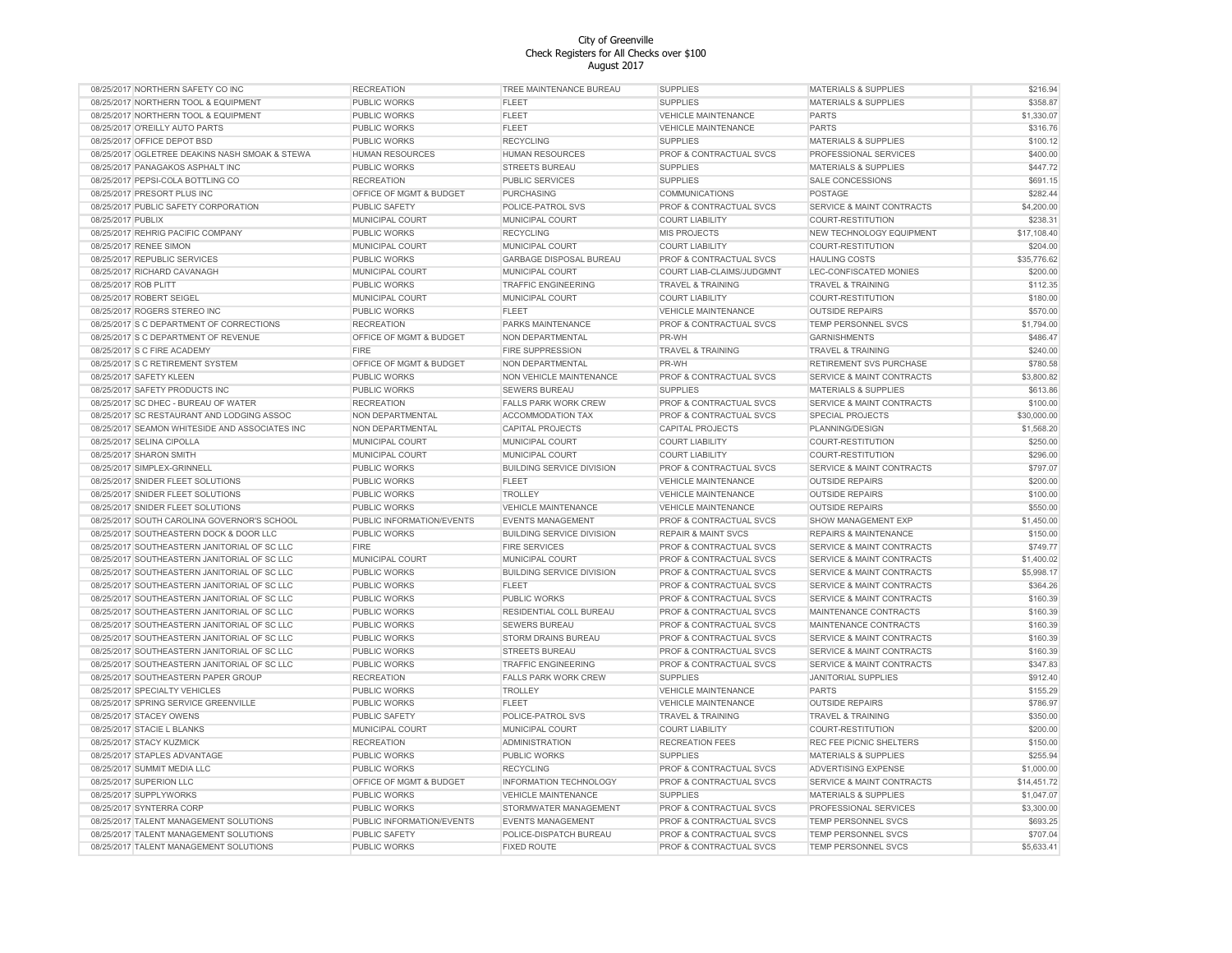| 08/25/2017 TALENT MANAGEMENT SOLUTIONS     | PUBLIC WORKS            | RESIDENTIAL COLL BUREAU          | PROF & CONTRACTUAL SVCS      | TEMP PERSONNEL SVCS                  | \$4,570.59  |
|--------------------------------------------|-------------------------|----------------------------------|------------------------------|--------------------------------------|-------------|
| 08/25/2017 TALENT MANAGEMENT SOLUTIONS     | PUBLIC WORKS            | STORM DRAINS BUREAU              | PROF & CONTRACTUAL SVCS      | <b>TEMP PERSONNEL SVCS</b>           | \$618.75    |
| 08/25/2017 TALENT MANAGEMENT SOLUTIONS     | PUBLIC WORKS            | <b>STREETS BUREAU</b>            | PROF & CONTRACTUAL SVCS      | <b>TEMP PERSONNEL SVCS</b>           | \$1,332.38  |
| 08/25/2017 TALENT MANAGEMENT SOLUTIONS     | <b>RECREATION</b>       | <b>ADMINISTRATION</b>            | PROF & CONTRACTUAL SVCS      | TEMP PERSONNEL SVCS                  | \$628.40    |
| 08/25/2017 TALENT MANAGEMENT SOLUTIONS     | <b>RECREATION</b>       | PARKS MAINTENANCE                | PROF & CONTRACTUAL SVCS      | <b>TEMP PERSONNEL SVCS</b>           | \$2,759.28  |
| 08/25/2017 TALENT MANAGEMENT SOLUTIONS     | <b>RECREATION</b>       | <b>PUBLIC SERVICES</b>           | PROF & CONTRACTUAL SVCS      | TEMP PERSONNEL SVCS                  | \$526.88    |
| 08/25/2017 TALENT MANAGEMENT SOLUTIONS     | <b>RECREATION</b>       | TREE MAINTENANCE BUREAU          | PROF & CONTRACTUAL SVCS      | <b>TEMP PERSONNEL SVCS</b>           | \$1,224.60  |
| 08/25/2017 TD CARD SERVICES                | C. D. DIVISION          | <b>CDBG PROJECTS</b>             | <b>CD PROJECTS</b>           | PUBLIC FACILITIES & IMPRO            | \$1,714.86  |
| 08/25/2017 TD CARD SERVICES                | C. D. DIVISION          | <b>CDBG PROJECTS</b>             | <b>TRAVEL &amp; TRAINING</b> | <b>TRAVEL &amp; TRAINING</b>         | \$200.00    |
| 08/25/2017 TD CARD SERVICES                | COUNCIL                 | <b>CITY COUNCIL</b>              | <b>COMMUNICATIONS</b>        | <b>OTHER</b>                         | \$210.60    |
| 08/25/2017 TD CARD SERVICES                | COUNCIL                 | <b>CITY COUNCIL</b>              | <b>TRAVEL &amp; TRAINING</b> | <b>TRAVEL &amp; TRAINING</b>         | \$1,468.78  |
| 08/25/2017 TD CARD SERVICES                | <b>FIRE</b>             | <b>FIRE</b>                      | <b>TRAVEL &amp; TRAINING</b> | <b>TRAVEL &amp; TRAINING</b>         | \$1,033.40  |
| 08/25/2017 TD CARD SERVICES                | <b>FIRE</b>             | <b>FIRE SERVICES</b>             |                              | <b>MISCELLANEOUS</b>                 | \$268.26    |
|                                            | <b>FIRE</b>             | <b>FIRE SERVICES</b>             | SUNDRY                       | OFFICE SUPPLIES&MATERIALS            | \$220.92    |
| 08/25/2017 TD CARD SERVICES                |                         |                                  | <b>SUPPLIES</b>              |                                      |             |
| 08/25/2017 TD CARD SERVICES                | <b>FIRE</b>             | <b>FIRE SERVICES</b>             | <b>TRAVEL &amp; TRAINING</b> | <b>TRAVEL &amp; TRAINING</b>         | \$1,650.15  |
| 08/25/2017 TD CARD SERVICES                | <b>FIRE</b>             | FIRE SUPPRESSION                 | <b>VEHICLE MAINTENANCE</b>   | <b>PARTS</b>                         | \$825.81    |
| 08/25/2017 TD CARD SERVICES                | <b>MAYOR</b>            | <b>MAYOR</b>                     | SUNDRY                       | MISCELLANEOUS                        | \$112.92    |
| 08/25/2017 TD CARD SERVICES                | <b>MAYOR</b>            | <b>MAYOR</b>                     | TRAVEL & TRAINING            | <b>TRAVEL &amp; TRAINING</b>         | \$1,036.76  |
| 08/25/2017 TD CARD SERVICES                | OFFICE OF MGMT & BUDGET | <b>REVENUE</b>                   | <b>SUPPLIES</b>              | OFFICE SUPPLIES&MATERIALS            | \$277.13    |
| 08/25/2017 TD CARD SERVICES                | <b>PUBLIC WORKS</b>     | FLEET                            | <b>SUPPLIES</b>              | MATERIALS & SUPPLIES                 | \$119.46    |
| 08/25/2017 TD CARD SERVICES                | <b>PUBLIC WORKS</b>     | <b>FLEET</b>                     | <b>VEHICLE MAINTENANCE</b>   | <b>FUEL</b>                          | \$141.57    |
| 08/25/2017 TD CARD SERVICES                | PUBLIC WORKS            | PARKING ADMINISTRATION           | <b>SUNDRY</b>                | <b>MISCELLANEOUS</b>                 | \$265.86    |
| 08/25/2017 TD CARD SERVICES                | PUBLIC WORKS            | PARKING ADMINISTRATION           | <b>SUPPLIES</b>              | <b>MATERIALS &amp; SUPPLIES</b>      | \$614.77    |
| 08/25/2017 TD CARD SERVICES                | PUBLIC WORKS            | RESIDENTIAL COLL BUREAU          | <b>SUPPLIES</b>              | <b>MATERIALS &amp; SUPPLIES</b>      | \$1,062.34  |
| 08/25/2017 TD CARD SERVICES                | PUBLIC WORKS            | RICHARDSON STREET GARAGE         | <b>SUPPLIES</b>              | <b>MATERIALS &amp; SUPPLIES</b>      | \$116.90    |
| 08/25/2017 TD CARD SERVICES                | PUBLIC WORKS            | STORMWATER MANAGEMENT            | SUNDRY                       | DUES, SUBSCRIPTN, PUBLICATN          | \$610.00    |
| 08/25/2017 TD CARD SERVICES                | PUBLIC WORKS            | STORMWATER MANAGEMENT            | <b>SUNDRY</b>                | <b>MISCELLANEOUS</b>                 | \$237.40    |
| 08/25/2017 TD CARD SERVICES                | PUBLIC WORKS            | STORMWATER MANAGEMENT            | <b>TRAVEL &amp; TRAINING</b> | <b>TRAVEL &amp; TRAINING</b>         | \$356.08    |
| 08/25/2017 TD CARD SERVICES                | <b>RECREATION</b>       | <b>ADMINISTRATION</b>            | <b>SUPPLIES</b>              | <b>CLOTHING &amp; UNIFORMS</b>       | \$169.56    |
| 08/25/2017 TD CARD SERVICES                | <b>RECREATION</b>       | <b>ADMINISTRATION</b>            | <b>TRAVEL &amp; TRAINING</b> | <b>TRAVEL &amp; TRAINING</b>         | \$270.00    |
| 08/25/2017 TD CARD SERVICES                | <b>RECREATION</b>       | <b>EDUCATION</b>                 | SUNDRY                       | RESTRD DONATION EXPENSE              | \$1,316.38  |
| 08/25/2017 TD CARD SERVICES                | <b>RECREATION</b>       | <b>EDUCATION</b>                 | <b>SUPPLIES</b>              | ZOO TOTS                             | \$166.42    |
|                                            |                         |                                  |                              |                                      |             |
| 08/25/2017 TD CARD SERVICES                | <b>RECREATION</b>       | PARKS AND RECREATION             | <b>SUPPLIES</b>              | MATERIALS & SUPPLIES                 | \$124.28    |
| 08/25/2017 TD CARD SERVICES                | <b>RECREATION</b>       | PARKS AND RECREATION             | <b>TRAVEL &amp; TRAINING</b> | <b>TRAVEL &amp; TRAINING</b>         | \$815.34    |
| 08/25/2017 TD CARD SERVICES                | <b>RECREATION</b>       | PUBLIC SERVICES                  | SUNDRY                       | <b>RESEARCH ENRICHMENT EXP</b>       | \$951.37    |
| 08/25/2017 TD CARD SERVICES                | <b>RECREATION</b>       | <b>PUBLIC SERVICES</b>           | <b>SUPPLIES</b>              | OFFICE SUPPLIES&MATERIALS            | \$235.08    |
| 08/25/2017 TD CARD SERVICES                | <b>RECREATION</b>       | <b>PUBLIC SERVICES</b>           | <b>TRAVEL &amp; TRAINING</b> | <b>TRAVEL &amp; TRAINING</b>         | \$236.30    |
| 08/25/2017 TEC UTILITIES SUPPLY INC        | PUBLIC WORKS            | <b>SEWERS BUREAU</b>             | <b>SUPPLIES</b>              | <b>MATERIALS &amp; SUPPLIES</b>      | \$527.98    |
| 08/25/2017 TERRACON CONSULTANTS INC        | NON DEPARTMENTAL        | <b>CAPITAL PROJECTS</b>          | <b>CAPITAL PROJECTS</b>      | CONSTRUCTION                         | \$3,500.00  |
| 08/25/2017 TERRACON CONSULTANTS INC        | NON DEPARTMENTAL        | <b>CAPITAL PROJECTS</b>          | <b>CAPITAL PROJECTS</b>      | PLANNING/DESIGN                      | \$21,887.50 |
| 08/25/2017 THE GRASS MASTER                | <b>RECREATION</b>       | <b>BEAUTIFICATION BUREAU</b>     | PROF & CONTRACTUAL SVCS      | <b>SERVICE &amp; MAINT CONTRACTS</b> | \$162.50    |
| 08/25/2017 THOMSON REUTERS - WEST          | <b>CITY ATTORNEY</b>    | <b>CITY ATTORNEY</b>             | <b>SUNDRY</b>                | DUES, SUBSCRIPTN, PUBLICATN          | \$2,172.22  |
| 08/25/2017 TIMOTHY WHITE                   | MUNICIPAL COURT         | MUNICIPAL COURT                  | <b>COURT LIABILITY</b>       | COURT-RESTITUTION                    | \$100.00    |
| 08/25/2017 TKEETA DAVID                    | MUNICIPAL COURT         | MUNICIPAL COURT                  | COURT LIAB-CLAIMS/JUDGMNT    | LEC-CONFISCATED MONIES               | \$187.00    |
| 08/25/2017 TMS SOUTH INC                   | PUBLIC WORKS            | <b>BUILDING SERVICE DIVISION</b> | <b>SUPPLIES</b>              | <b>MATERIALS &amp; SUPPLIES</b>      | \$215.86    |
| 08/25/2017 TRAVELERS REST FEED & SEED INC  | <b>RECREATION</b>       | <b>ADMINISTRATION</b>            | <b>SUPPLIES</b>              | M&S-FOOD                             | \$169.60    |
| 08/25/2017 TRUCKPRO LLC                    | PUBLIC WORKS            | <b>VEHICLE MAINTENANCE</b>       | <b>VEHICLE MAINTENANCE</b>   | <b>PARTS</b>                         | \$304.41    |
| 08/25/2017 TUCKER MATERIALS INC            | PUBLIC WORKS            | <b>BUILDING SERVICE DIVISION</b> | <b>SUPPLIES</b>              | <b>MATERIALS &amp; SUPPLIES</b>      | \$349.82    |
| 08/25/2017 TYCO INTEGRATED SECURITY LLC    | PUBLIC WORKS            | NON VEHICLE MAINTENANCE          | PROF & CONTRACTUAL SVCS      | <b>SERVICE &amp; MAINT CONTRACTS</b> | \$225.03    |
| 08/25/2017 TYCO INTEGRATED SECURITY LLC    | PUBLIC WORKS            | <b>TRAFFIC ENGINEERING</b>       | SUNDRY                       | MISCELLANEOUS                        | \$239.66    |
| 08/25/2017 UNIFIRST                        | PUBLIC WORKS            | <b>VEHICLE MAINTENANCE</b>       | <b>SUPPLIES</b>              | <b>CLOTHING &amp; UNIFORMS</b>       | \$504.86    |
| 08/25/2017 UNITED WAY OF GREENVILLE COUNTY | OFFICE OF MGMT & BUDGET |                                  | PR-WH                        | <b>UNITED WAY</b>                    | \$1,790.54  |
|                                            |                         | NON DEPARTMENTAL                 |                              |                                      |             |
| 08/25/2017 UPPER SAVANNAH CARE SERVICES    | C.D. DIVISION           | <b>HOPWA</b>                     | <b>CD PROJECTS</b>           | ADMIN - UPPER SAVANN CARE            | \$124.06    |
| 08/25/2017 UPPER SAVANNAH CARE SERVICES    | C. D. DIVISION          | <b>HOPWA</b>                     | <b>CD PROJECTS</b>           | S-T RENT, MORT, UTIL UP SAV          | \$480.52    |
| 08/25/2017 UPPER SAVANNAH CARE SERVICES    | C. D. DIVISION          | <b>HOPWA</b>                     | <b>CD PROJECTS</b>           | SUPPORTIVE SVC-UPPER SAVA            | \$3,350.86  |
| 08/25/2017 UPPER SAVANNAH CARE SERVICES    | C. D. DIVISION          | <b>HOPWA</b>                     | <b>CD PROJECTS</b>           | TENANT RENT ASSIST-SAVANN            | \$688.58    |
| 08/25/2017 VICKY MCCLAIN                   | MUNICIPAL COURT         | MUNICIPAL COURT                  | <b>COURT LIABILITY</b>       | COURT-RESTITUTION                    | \$100.00    |
| 08/25/2017 VULCAN MATERIALS                | PUBLIC WORKS            | <b>STREETS BUREAU</b>            | <b>SUPPLIES</b>              | <b>MATERIALS &amp; SUPPLIES</b>      | \$2,056.91  |
| 08/25/2017 VULCAN SAFETY SHOES             | <b>FIRE</b>             | <b>FIRE SUPPRESSION</b>          | <b>SUPPLIES</b>              | <b>CLOTHING &amp; UNIFORMS</b>       | \$115.00    |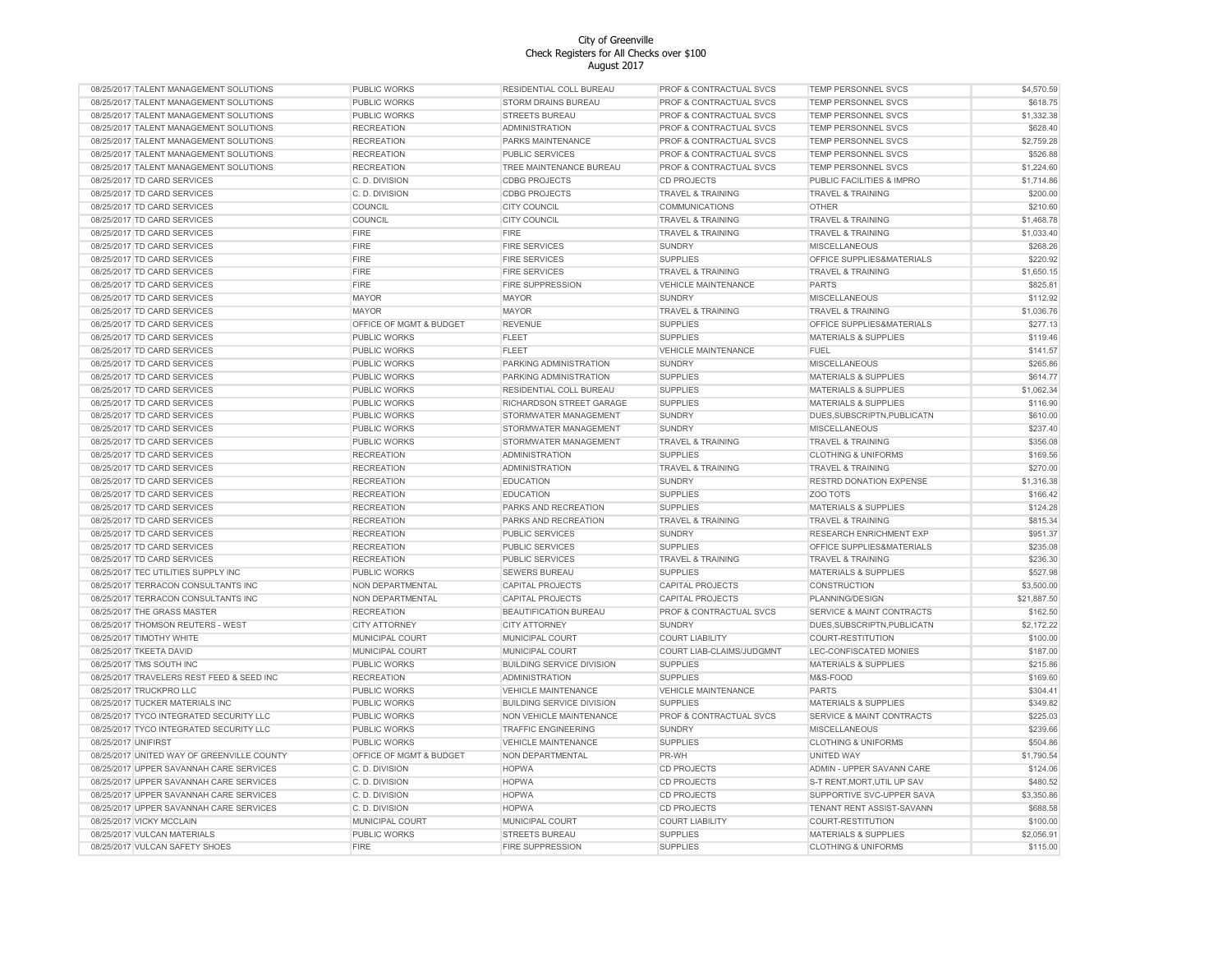| 08/25/2017 WALMART COMMUNITY/RFCSLLC           | <b>RECREATION</b>         | PARKS AND RECREATION                 | <b>SUPPLIES</b>                | OFFICE SUPPLIES&MATERIALS        | \$112.31    |
|------------------------------------------------|---------------------------|--------------------------------------|--------------------------------|----------------------------------|-------------|
| 08/25/2017 WALMART COMMUNITY/RFCSLLC           | <b>RECREATION</b>         | RIGHTS-OF-WAY                        | <b>SUPPLIES</b>                | <b>MATERIALS &amp; SUPPLIES</b>  | \$102.19    |
| 08/25/2017 WAYNE OWENS                         | PUBLIC WORKS              | STORM DRAINS BUREAU                  | <b>SUPPLIES</b>                | <b>MATERIALS &amp; SUPPLIES</b>  | \$1,908.00  |
| 08/25/2017 WELLS FARGO INSURANCE SERVICE USA   | <b>HUMAN RESOURCES</b>    | <b>HUMAN RESOURCES</b>               | PROF & CONTRACTUAL SVCS        | PROFESSIONAL SERVICES            | \$6,000.00  |
| 08/25/2017 WHITE HORSE PACKAGING CO            | <b>RECREATION</b>         | <b>ADMINISTRATION</b>                | <b>SUPPLIES</b>                | <b>JANITORIAL SUPPLIES</b>       | \$141.09    |
| 08/25/2017 WILL & KRIS AMUSEMENTS              | PUBLIC INFORMATION/EVENTS | <b>EVENTS MANAGEMENT</b>             | PROF & CONTRACTUAL SVCS        | SHOW MANAGEMENT EXP              | \$501.90    |
| 08/25/2017 WILLIAM LITTLE                      | MUNICIPAL COURT           | MUNICIPAL COURT                      | <b>COURT LIABILITY</b>         | COURT-RESTITUTION                | \$160.00    |
| 08/25/2017 WOOLPERT INC                        | NON DEPARTMENTAL          | CAPITAL PROJECTS                     | CAPITAL PROJECTS               | CONSTRUCTION                     | \$7,409.76  |
| 08/25/2017 WYOMING CHILD SUPPORT ENFORCEMENT   | OFFICE OF MGMT & BUDGET   | NON DEPARTMENTAL                     | PR-WH                          | <b>GARNISHMENTS</b>              | \$154.61    |
| 08/25/2017 ZEP INC                             | <b>RECREATION</b>         |                                      | <b>SUPPLIES</b>                | <b>JANITORIAL SUPPLIES</b>       | \$332.29    |
|                                                |                           | ADMINISTRATION                       | PROF & CONTRACTUAL SVCS        |                                  |             |
| 08/31/2017 ADT SECURITY SERVICES               | <b>RECREATION</b>         | <b>COMMUNITY CENTERS</b>             |                                | PROFESSIONAL SERVICES            | \$180.78    |
| 08/31/2017 AIKEN BROTHERS OF THE UPSTATE       | <b>RECREATION</b>         | PARKS AND RECREATION                 | <b>REPAIR &amp; MAINT SVCS</b> | REPAIRS & MAINTENANCE            | \$792.16    |
| 08/31/2017 APCO INTERNATIONAL INC              | <b>PUBLIC SAFETY</b>      | POLICE-PATROL SVS                    | <b>TRAVEL &amp; TRAINING</b>   | <b>TRAVEL &amp; TRAINING</b>     | \$1,257.00  |
| 08/31/2017 ARC3 GASES INC                      | <b>RECREATION</b>         | PARKS AND RECREATION                 | <b>REPAIR &amp; MAINT SVCS</b> | <b>REPAIRS &amp; MAINTENANCE</b> | \$121.90    |
| 08/31/2017 ASSA ABLOY ENTRANCE SYSTEMS GREENVI | <b>FIRE</b>               | <b>FIRE SUPPRESSION</b>              | <b>REPAIR &amp; MAINT SVCS</b> | <b>REPAIRS &amp; MAINTENANCE</b> | \$1,353.95  |
| 08/31/2017 AT & T MOBILITY                     | <b>PUBLIC SAFETY</b>      | POLICE-PATROL SVS                    | <b>COMMUNICATIONS</b>          | <b>OTHER</b>                     | \$159.96    |
| 08/31/2017 ATLANTIC COAST ELECTRIC SUPPLY LLC  | <b>RECREATION</b>         | TREE MAINTENANCE BUREAU              | <b>SUPPLIES</b>                | <b>MATERIALS &amp; SUPPLIES</b>  | \$471.39    |
| 08/31/2017 B & H SALES                         | <b>PUBLIC WORKS</b>       | <b>STREETS BUREAU</b>                | MACHINERY AND EQUIPMENT        | MACHINERY AND EQUIPMENT          | \$12,860.00 |
| 08/31/2017 BLANCHARD MACHINERY CO              | PUBLIC WORKS              | STORM DRAINS BUREAU                  | <b>SUPPLIES</b>                | <b>CONSTRUCTION &amp; REPAIR</b> | \$2,356.99  |
| 08/31/2017 BOOT BARN                           | PUBLIC WORKS              | <b>BUILDING SERVICE DIVISION</b>     | <b>SUPPLIES</b>                | <b>CLOTHING &amp; UNIFORMS</b>   | \$181.99    |
| 08/31/2017 BOOT BARN                           | PUBLIC WORKS              | <b>CBD TIF CREW</b>                  | <b>SUPPLIES</b>                | <b>CLOTHING &amp; UNIFORMS</b>   | \$180.19    |
| 08/31/2017 BOOT BARN                           | PUBLIC WORKS              | <b>ENGINEERING</b>                   | <b>SUPPLIES</b>                | <b>CLOTHING &amp; UNIFORMS</b>   | \$621.65    |
| 08/31/2017 BOOT BARN                           | PUBLIC WORKS              | FLEET                                | <b>SUPPLIES</b>                | <b>CLOTHING &amp; UNIFORMS</b>   | \$860.40    |
| 08/31/2017 BOOT BARN                           | PUBLIC WORKS              | <b>RECYCLING</b>                     | <b>SUPPLIES</b>                | <b>CLOTHING &amp; UNIFORMS</b>   | \$310.82    |
| 08/31/2017 BOOT BARN                           | PUBLIC WORKS              | RESIDENTIAL COLL BUREAU              | <b>SUPPLIES</b>                | <b>CLOTHING &amp; UNIFORMS</b>   | \$1,409.95  |
| 08/31/2017 BOOT BARN                           | PUBLIC WORKS              | <b>SEWERS BUREAU</b>                 | <b>SUPPLIES</b>                | <b>CLOTHING &amp; UNIFORMS</b>   | \$1,204.53  |
| 08/31/2017 BOOT BARN                           | PUBLIC WORKS              | <b>STORM DRAINS BUREAU</b>           | <b>SUPPLIES</b>                | <b>CLOTHING &amp; UNIFORMS</b>   | \$1,263.11  |
|                                                |                           |                                      |                                |                                  |             |
| 08/31/2017 BOOT BARN                           | PUBLIC WORKS              | STORMWATER MANAGEMENT                | <b>SUPPLIES</b>                | <b>CLOTHING &amp; UNIFORMS</b>   | \$292.80    |
| 08/31/2017 BOOT BARN                           | PUBLIC WORKS              | STREETS BUREAU                       | <b>SUPPLIES</b>                | <b>CLOTHING &amp; UNIFORMS</b>   | \$835.15    |
| 08/31/2017 BOOT BARN                           | PUBLIC WORKS              | <b>TRAFFIC ENGINEERING</b>           | <b>SUPPLIES</b>                | <b>CLOTHING &amp; UNIFORMS</b>   | \$689.22    |
| 08/31/2017 BRANDSTICKITY                       | <b>RECREATION</b>         | <b>FALLS PARK WORK CREW</b>          | <b>SUPPLIES</b>                | <b>CLOTHING &amp; UNIFORMS</b>   | \$143.10    |
| 08/31/2017 BURDETTE ENGINEERING, INC.          | PUBLIC WORKS              | UTILITY UNDERGROUNDING FU            | <b>SUNDRY</b>                  | UNDERGROUNDING COMMERCIAL        | \$2,727.50  |
| 08/31/2017 CAMDON TOMLINSON                    | PUBLIC INFORMATION/EVENTS | <b>EVENTS MANAGEMENT</b>             | PROF & CONTRACTUAL SVCS        | PROFESSIONAL SERVICES            | \$400.00    |
| 08/31/2017 CAREERTRACK                         | <b>RECREATION</b>         | PARKS MAINTENANCE                    | <b>TRAVEL &amp; TRAINING</b>   | <b>TRAVEL &amp; TRAINING</b>     | \$298.00    |
| 08/31/2017 CAROLINA CONCRETE COMPANY INC       | PUBLIC WORKS              | <b>STREETS BUREAU</b>                | <b>SUPPLIES</b>                | MATERIALS & SUPPLIES             | \$13,853.71 |
| 08/31/2017 CENTER FOR PUBLIC SAFETY EXCELLENCE | <b>FIRE</b>               | <b>FIRE SERVICES</b>                 | <b>TRAVEL &amp; TRAINING</b>   | <b>TRAVEL &amp; TRAINING</b>     | \$400.00    |
| 08/31/2017 CENTERPLATE                         | CITY MANAGER              | <b>CITY MANAGER</b>                  | <b>SUNDRY</b>                  | <b>MISCELLANEOUS</b>             | \$384.92    |
| 08/31/2017 CHEM-AQUA INC                       | <b>PUBLIC WORKS</b>       | <b>BUILDING SERVICE DIVISION</b>     | PROF & CONTRACTUAL SVCS        | SERVICE & MAINT CONTRACTS        | \$295.74    |
| 08/31/2017 CHRISTOPHER SALTERS                 | ECONOMIC DEVELOPMENT      | <b>BUILDING &amp; PROPERTY MAINT</b> | <b>TRAVEL &amp; TRAINING</b>   | LOCAL TRANSPORTATION             | \$337.59    |
| 08/31/2017 CLINE HOSE & HYDRAULICS LLC         | <b>PUBLIC WORKS</b>       | <b>VEHICLE MAINTENANCE</b>           | <b>VEHICLE MAINTENANCE</b>     | <b>PARTS</b>                     | \$106.69    |
| 08/31/2017 COMMUNICATION SERVICE CENTER INC    | <b>PUBLIC SAFETY</b>      | POLICE-DISPATCH BUREAU               | <b>REPAIR &amp; MAINT SVCS</b> | RADIO MAINTENANCE                | \$3,240.00  |
| 08/31/2017 COMMUNICATION SERVICE CENTER INC    | <b>PUBLIC WORKS</b>       | PARKING ADMINISTRATION               | PROF & CONTRACTUAL SVCS        | SERVICE & MAINT CONTRACTS        | \$133.56    |
| 08/31/2017 CONSOLIDATED ELECTRICAL DISTRIBTORS | PUBLIC WORKS              | <b>BUILDING SERVICE DIVISION</b>     | <b>SUPPLIES</b>                | <b>MATERIALS &amp; SUPPLIES</b>  | \$354.04    |
| 08/31/2017 CONTINENTAL ENGINES                 | <b>FIRE</b>               | <b>FIRE SUPPRESSION</b>              | <b>REPAIR &amp; MAINT SVCS</b> | <b>REPAIRS &amp; MAINTENANCE</b> | \$240.00    |
| 08/31/2017 CORBIN TURF & ORNAMENTAL SUPPLY INC |                           | BEAUTIFICATION BUREAU                | <b>SUPPLIES</b>                | MATERIALS & SUPPLIES             | \$9,848.61  |
|                                                | <b>RECREATION</b>         |                                      |                                |                                  |             |
| 08/31/2017 CORBIN TURF & ORNAMENTAL SUPPLY INC | <b>RECREATION</b>         | PARKS MAINTENANCE                    | <b>SUPPLIES</b>                | <b>MATERIALS &amp; SUPPLIES</b>  | \$4,583.97  |
| 08/31/2017 CORBIN TURF & ORNAMENTAL SUPPLY INC | <b>RECREATION</b>         | RIGHTS-OF-WAY                        | <b>SUPPLIES</b>                | <b>MATERIALS &amp; SUPPLIES</b>  | \$4,738.20  |
| 08/31/2017 COWART AWARDS INC                   | <b>RECREATION</b>         | <b>COMMUNITY CENTERS</b>             | SUNDRY                         | <b>AWARDS</b>                    | \$504.03    |
| 08/31/2017 DELL MARKETING LP                   | OFFICE OF MGMT & BUDGET   | INFORMATION TECHNOLOGY               | MIS PROJECTS                   | PCS/UPGRADES                     | \$364.63    |
| 08/31/2017 DELL MARKETING LP                   | PUBLIC INFORMATION/EVENTS | <b>SPECIAL EVENTS</b>                | <b>SUPPLIES</b>                | MATERIALS & SUPPLIES             | \$1,477.67  |
| 08/31/2017 DESIGNLAB INC                       | <b>FIRE</b>               | <b>FIRE SERVICES</b>                 | <b>SUPPLIES</b>                | <b>CLOTHING &amp; UNIFORMS</b>   | \$119.57    |
| 08/31/2017 DESIGNLAB INC                       | PUBLIC SAFETY             | POLICE-PATROL SVS                    | <b>SUPPLIES</b>                | <b>CLOTHING &amp; UNIFORMS</b>   | \$2,740.56  |
| 08/31/2017 DISYS SOLUTIONS INC                 | NON DEPARTMENTAL          | <b>CAPITAL PROJECTS</b>              | <b>CAPITAL PROJECTS</b>        | <b>EQUIPMENT</b>                 | \$3,082.48  |
| 08/31/2017 DIXIE RUBBER & PLASTICS INC         | <b>FIRE</b>               | <b>FIRE SUPPRESSION</b>              | <b>VEHICLE MAINTENANCE</b>     | <b>PARTS</b>                     | \$114.48    |
| 08/31/2017 DUKE ENERGY                         | C. D. DIVISION            | <b>CDBG PROJECTS</b>                 | <b>CD PROJECTS</b>             | PUBLIC SERVICES (GENERAL)        | \$297.85    |
| 08/31/2017 DUKE ENERGY                         | PUBLIC WORKS              | <b>BUILDING SERVICE DIVISION</b>     | <b>UTILITIES</b>               | <b>ELECTRICITY</b>               | \$2,883.50  |
| 08/31/2017 DUKE ENERGY                         | PUBLIC WORKS              | <b>SEWERS BUREAU</b>                 | <b>UTILITIES</b>               | <b>ELECTRICITY</b>               | \$547.81    |
| 08/31/2017 DUKE ENERGY                         | <b>PUBLIC WORKS</b>       | <b>TRAFFIC ENGINEERING</b>           | UTILITIES                      | <b>ELECTRICITY</b>               | \$1,007.78  |
| 08/31/2017 DUKE ENERGY                         | <b>RECREATION</b>         | PARKS MAINTENANCE                    | <b>UTILITIES</b>               | <b>ELECTRICITY</b>               | \$3,575.23  |
|                                                |                           |                                      |                                |                                  |             |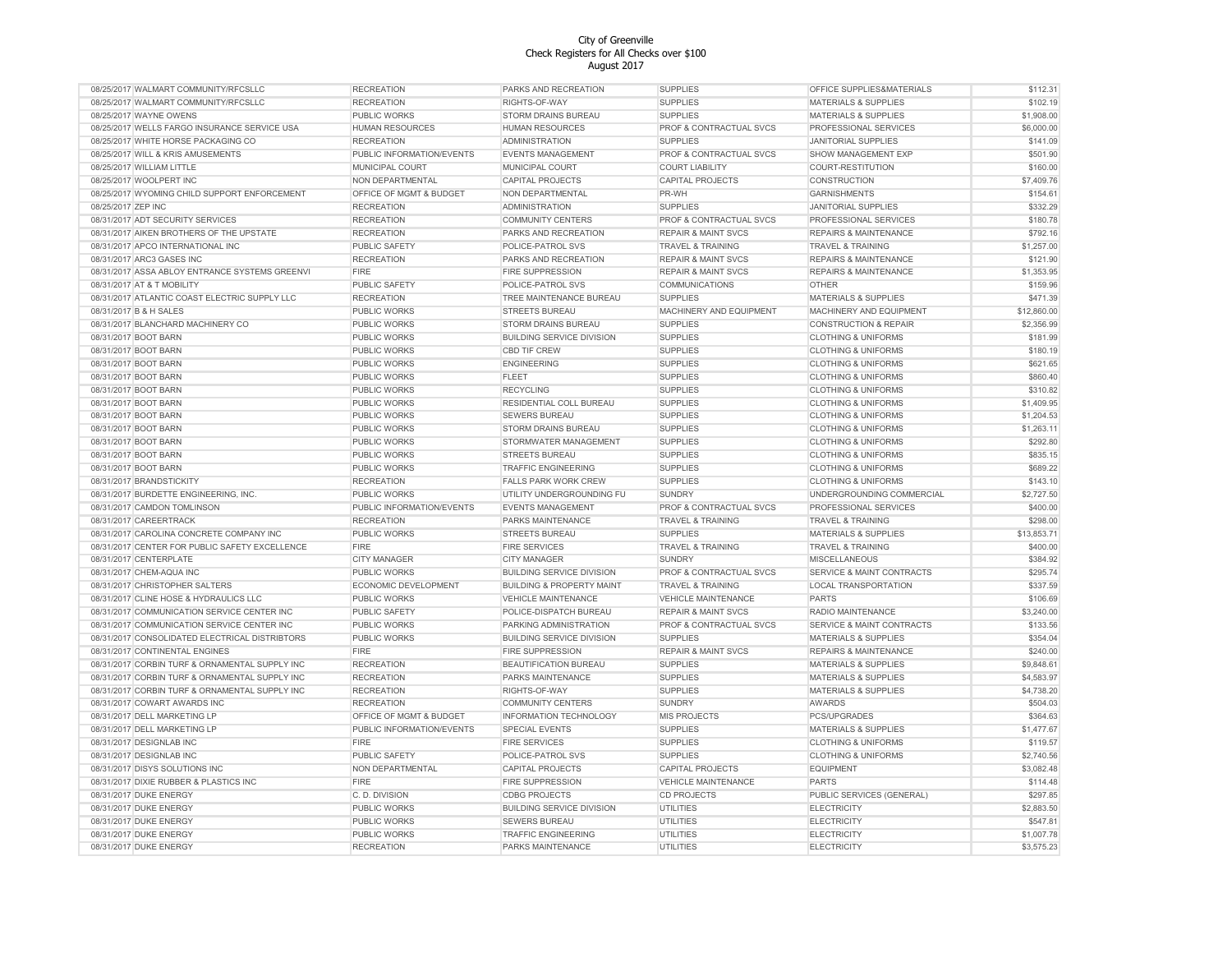| 08/31/2017 DUKE ENERGY CORP                    | <b>PUBLIC WORKS</b>       | <b>TRAFFIC ENGINEERING</b>           | <b>SUPPLIES</b>                    | M&S-SIGNALS                          | \$6,018.46  |
|------------------------------------------------|---------------------------|--------------------------------------|------------------------------------|--------------------------------------|-------------|
| 08/31/2017 ECHOLS OIL COMPANY INC              | PUBLIC WORKS              | <b>FLEET</b>                         | <b>VEHICLE MAINTENANCE</b>         | <b>FUEL</b>                          | \$15,028.00 |
| 08/31/2017 ELECTRIC CITY PRINTING COMPANY      | PUBLIC SAFETY             | POLICE-PATROL SVS                    | <b>PRINTING</b>                    | PRINTING & BINDING                   | \$409.96    |
| 08/31/2017 ELEVATOR INSPECTION LLC             | PUBLIC WORKS              | <b>BUILDING SERVICE DIVISION</b>     | PROF & CONTRACTUAL SVCS            | SERVICE & MAINT CONTRACTS            | \$380.00    |
| 08/31/2017 ENVIRONMENTAL LABORATORIES INC      | <b>PUBLIC WORKS</b>       | <b>VEHICLE MAINTENANCE</b>           | PROF & CONTRACTUAL SVCS            | SERVICE & MAINT CONTRACTS            | \$537.10    |
| 08/31/2017 FAIRWAY FORD INC                    | <b>FIRE</b>               | <b>FIRE SUPPRESSION</b>              | <b>VEHICLE MAINTENANCE</b>         | <b>PARTS</b>                         | \$526.36    |
| 08/31/2017 FAIRWAY OUTDOOR ADVERTISING LLC     | PUBLIC WORKS              | <b>RECYCLING</b>                     | <b>PRINTING</b>                    | PRINTING & BINDING                   | \$1,350.00  |
| 08/31/2017 FGP INTERNATIONAL                   | HUMAN RESOURCES           | HUMAN RESOURCES                      | PROF & CONTRACTUAL SVCS            | TEMP PERSONNEL SVCS                  | \$694.50    |
| 08/31/2017 FIRST TEAM SPORTS CENTER            | <b>RECREATION</b>         | <b>COMMUNITY CENTERS</b>             | <b>SUPPLIES</b>                    | <b>MATERIALS &amp; SUPPLIES</b>      | \$1,101.87  |
|                                                |                           |                                      |                                    |                                      |             |
| 08/31/2017 FISHER SCIENTIFIC COMPANY LLC       | PUBLIC SAFETY             | POLICE-PATROL SVS                    | MACHINERY AND EQUIPMENT            | MACHINERY AND EQUIPMENT              | \$59,394.29 |
| 08/31/2017 FOOTHILLS VETERINARY HOSPITAL       | <b>PUBLIC SAFETY</b>      | POLICE-PATROL SVS                    | <b>SUPPLIES</b>                    | <b>MATERIALS &amp; SUPPLIES</b>      | \$370.04    |
| 08/31/2017 FROG 911                            | <b>FIRE</b>               | FIRE SUPPRESSION                     | <b>VEHICLE MAINTENANCE</b>         | <b>PARTS</b>                         | \$212.00    |
| 08/31/2017 FUEL LLC                            | ECONOMIC DEVELOPMENT      | ECONOMIC DEVELOPMENT                 | PROF & CONTRACTUAL SVCS            | PROFESSIONAL SERVICES                | \$3,037.00  |
| 08/31/2017 GAASC                               | OFFICE OF MGMT & BUDGET   | GIS                                  | <b>TRAVEL &amp; TRAINING</b>       | <b>TRAVEL &amp; TRAINING</b>         | \$155.10    |
| 08/31/2017 GCR TIRE CENTERS                    | <b>PUBLIC WORKS</b>       | <b>FIXED ROUTE</b>                   | <b>VEHICLE MAINTENANCE</b>         | <b>TIRES AND TUBES</b>               | \$994.00    |
| 08/31/2017 GEORGE COLEMAN FORD INC             | <b>PUBLIC WORKS</b>       | VEHICLE MAINTENANCE                  | VEHICLE MAINTENANCE                | <b>PARTS</b>                         | \$418.86    |
| 08/31/2017 GILLIG LLC                          | PUBLIC WORKS              | <b>VEHICLE MAINTENANCE</b>           | <b>VEHICLE MAINTENANCE</b>         | <b>PARTS</b>                         | \$108.99    |
| 08/31/2017 GIMME-A-SIGN CO INC                 | <b>CITY MANAGER</b>       | <b>DONATIONS</b>                     | CONTRIBUTIONS/DONATIONS            | DOWNTOWN SIDESTREET SIGNS            | \$367.93    |
| 08/31/2017 GIMME-A-SIGN CO INC                 | <b>RECREATION</b>         | PARKS AND RECREATION                 | <b>PRINTING</b>                    | PRINTING & BINDING                   | \$101.76    |
| 08/31/2017 GRAINGER 803858620                  | <b>PUBLIC WORKS</b>       | <b>VEHICLE MAINTENANCE</b>           | <b>SUPPLIES</b>                    | <b>MATERIALS &amp; SUPPLIES</b>      | \$590.40    |
| 08/31/2017 GREENVILLE CHINESE CULTURE ASSOC    | PUBLIC INFORMATION/EVENTS | <b>EVENTS MANAGEMENT</b>             | <b>LIABILITIES</b>                 | <b>EVENT TIPS</b>                    | \$151.00    |
| 08/31/2017 GREENVILLE COUNTY                   | MUNICIPAL COURT           | MUNICIPAL COURT                      | PROF & CONTRACTUAL SVCS            | PROFESSIONAL SERVICES                | \$21,848.51 |
| 08/31/2017 GREENVILLE OFFICE SUPPLY CO INC     | <b>HUMAN RESOURCES</b>    | <b>HUMAN RESOURCES</b>               | <b>SUPPLIES</b>                    | <b>MATERIALS &amp; SUPPLIES</b>      | \$340.08    |
| 08/31/2017 GREENVILLE OFFICE SUPPLY CO INC     | <b>RECREATION</b>         | <b>COMMUNITY CENTERS</b>             | <b>SUPPLIES</b>                    | OFFICE SUPPLIES&MATERIALS            | \$225.45    |
|                                                |                           |                                      |                                    |                                      |             |
| 08/31/2017 GREENVILLE OFFICE SUPPLY CO INC     | <b>RECREATION</b>         | PARKS AND RECREATION                 | <b>SUPPLIES</b>                    | OFFICE SUPPLIES&MATERIALS            | \$762.31    |
| 08/31/2017 HALL SIGNS INC                      | <b>PUBLIC WORKS</b>       | BROAD STREET GARAGE                  | <b>SUPPLIES</b>                    | MATERIALS & SUPPLIES                 | \$179.10    |
| 08/31/2017 HANDI CLEAN PRODUCTS                | <b>FIRE</b>               | FIRE SUPPRESSION                     | <b>SUPPLIES</b>                    | <b>JANITORIAL SUPPLIES</b>           | \$895.91    |
| 08/31/2017 HENRY SCHEIN INC MEDICAL DIVISION   | PUBLIC SAFETY             | POLICE-PATROL SVS                    | <b>SUPPLIES</b>                    | <b>MATERIALS &amp; SUPPLIES</b>      | \$531.91    |
| 08/31/2017 HOME DEPOT CREDIT SERVICE 3104      | PUBLIC WORKS              | <b>BROAD STREET GARAGE</b>           | <b>SUPPLIES</b>                    | <b>MATERIALS &amp; SUPPLIES</b>      | \$128.97    |
| 08/31/2017 HOME DEPOT CREDIT SERVICE 5906      | PUBLIC WORKS              | <b>BUILDING SERVICE DIVISION</b>     | <b>SUPPLIES</b>                    | <b>MATERIALS &amp; SUPPLIES</b>      | \$200.13    |
| 08/31/2017 HOME DEPOT CREDIT SERVICE 5922      | <b>RECREATION</b>         | <b>FALLS PARK WORK CREW</b>          | <b>SUPPLIES</b>                    | <b>MATERIALS &amp; SUPPLIES</b>      | \$417.78    |
| 08/31/2017 INFECTIOUS DISEASES LABORATORY      | <b>RECREATION</b>         | <b>ADMINISTRATION</b>                | PROF & CONTRACTUAL SVCS            | PROFESSIONAL SERVICES                | \$200.00    |
| 08/31/2017 INTERNATIONAL CODE COUNCIL INC      | <b>PUBLIC WORKS</b>       | <b>BUILDING SERVICE DIVISION</b>     | <b>SUPPLIES</b>                    | <b>MATERIALS &amp; SUPPLIES</b>      | \$736.90    |
| 08/31/2017 INTERSTATE TRANSPORTATION EQUI      | <b>RECREATION</b>         | PARKS AND RECREATION                 | <b>VEHICLES</b>                    | <b>VEHICLE</b>                       | \$98,287.00 |
| 08/31/2017 IPROMOTEU                           | PUBLIC SAFETY             | POLICE-PATROL SVS                    | <b>SUPPLIES</b>                    | <b>MATERIALS &amp; SUPPLIES</b>      | \$582.89    |
| 08/31/2017 IVEY COMMUNICATIONS INC             | NON DEPARTMENTAL          | <b>CAPITAL PROJECTS</b>              | <b>CAPITAL PROJECTS</b>            | <b>EQUIPMENT</b>                     | \$1.521.17  |
| 08/31/2017 J & R FENCE                         | <b>RECREATION</b>         | <b>COMMUNITY CENTERS</b>             | <b>MACHINERY AND EQUIPMENT</b>     | MACHINERY AND EQUIPMENT              | \$1,198.00  |
| 08/31/2017 J W VAUGHAN CO                      | PUBLIC WORKS              | <b>BUILDING SERVICE DIVISION</b>     | <b>PROF &amp; CONTRACTUAL SVCS</b> | <b>SERVICE &amp; MAINT CONTRACTS</b> | \$1,690.19  |
| 08/31/2017 JASON RAMPEY                        | PUBLIC SAFETY             | POLICE-PATROL SVS                    | <b>SUNDRY</b>                      | <b>MISCELLANEOUS</b>                 | \$672.47    |
|                                                |                           |                                      |                                    | <b>LOCAL TRANSPORTATION</b>          | \$172.81    |
| 08/31/2017 JEFFREY A BOWMAN                    | OFFICE OF MGMT & BUDGET   | <b>REVENUE</b>                       | <b>TRAVEL &amp; TRAINING</b>       |                                      |             |
| 08/31/2017 JOHN BRYSON                         | ECONOMIC DEVELOPMENT      | <b>BUILDING &amp; PROPERTY MAINT</b> | TRAVEL & TRAINING                  | <b>LOCAL TRANSPORTATION</b>          | \$386.27    |
| 08/31/2017 JOHNSTONE SUPPLY OF GREENVILLE      | <b>FIRE</b>               | <b>FIRE SUPPRESSION</b>              | <b>REPAIR &amp; MAINT SVCS</b>     | <b>REPAIRS &amp; MAINTENANCE</b>     | \$208.23    |
| 08/31/2017 KW BEVERAGE                         | PUBLIC INFORMATION/EVENTS | <b>EVENTS MANAGEMENT</b>             | <b>SUPPLIES</b>                    | M&S-FOOD & BEVERAGE                  | \$4,822.20  |
| 08/31/2017 L & B LANDSCAPING SERVICE INC       | C. D. DIVISION            | <b>CDBG PROJECTS</b>                 | <b>CD PROJECTS</b>                 | <b>LAND ACQUISITION</b>              | \$2,769.00  |
| 08/31/2017 LANDSCAPERS SUPPLY                  | <b>RECREATION</b>         | PARKS AND RECREATION                 | <b>REPAIR &amp; MAINT SVCS</b>     | <b>REPAIRS &amp; MAINTENANCE</b>     | \$267.02    |
| 08/31/2017 LANDSCAPERS SUPPLY                  | <b>RECREATION</b>         | PARKS MAINTENANCE                    | <b>SUPPLIES</b>                    | <b>MATERIALS &amp; SUPPLIES</b>      | \$150.35    |
| 08/31/2017 LARK & ASSOCIATES POLYGRAPH SERVICE | HUMAN RESOURCES           | <b>HUMAN RESOURCES</b>               | PROF & CONTRACTUAL SVCS            | PROFESSIONAL SERVICES                | \$180.00    |
| 08/31/2017 LARKIN'S CATERING & EVENTS          | PUBLIC INFORMATION/EVENTS | <b>EVENTS MANAGEMENT</b>             | PROF & CONTRACTUAL SVCS            | <b>SHOW MANAGEMENT EXP</b>           | \$3,198.00  |
| 08/31/2017 LAW OFFICE OF SCOTT D BERGTHOLD PLL | <b>CITY ATTORNEY</b>      | <b>CITY ATTORNEY</b>                 | PROF & CONTRACTUAL SVCS            | PROFESSIONAL SERVICES                | \$1,539.56  |
| 08/31/2017 LEONARD BUILDINGS & TRUCK ACCESSORI | <b>PUBLIC WORKS</b>       | RESIDENTIAL COLL BUREAU              | <b>SUPPLIES</b>                    | <b>MATERIALS &amp; SUPPLIES</b>      | \$650.00    |
| 08/31/2017 LEONARD BUILDINGS & TRUCK ACCESSORI | <b>PUBLIC WORKS</b>       | <b>SEWERS BUREAU</b>                 | <b>SUPPLIES</b>                    | <b>MATERIALS &amp; SUPPLIES</b>      | \$650.00    |
| 08/31/2017 LEONARD BUILDINGS & TRUCK ACCESSORI | PUBLIC WORKS              | STORM DRAINS BUREAU                  | <b>SUPPLIES</b>                    | <b>MATERIALS &amp; SUPPLIES</b>      | \$650.00    |
| 08/31/2017 LEONARD BUILDINGS & TRUCK ACCESSORI | PUBLIC WORKS              | STREETS BUREAU                       | <b>SUPPLIES</b>                    | <b>MATERIALS &amp; SUPPLIES</b>      | \$650.00    |
| 08/31/2017 LINA                                | HUMAN RESOURCES           | <b>HEALTH CARE</b>                   | OTHER INSURANCE                    | LIFE INSURANCE                       | \$17,217.90 |
|                                                |                           |                                      |                                    |                                      |             |
| 08/31/2017 LINA                                | <b>HUMAN RESOURCES</b>    | <b>HEALTH CARE</b>                   | OTHER INSURANCE                    | <b>LONG TERM DISABILITY</b>          | \$7,052.38  |
| 08/31/2017 LOWES                               | <b>FIRE</b>               | FIRE SUPPRESSION                     | <b>SUPPLIES</b>                    | <b>MATERIALS &amp; SUPPLIES</b>      | \$350.70    |
| 08/31/2017 LOWES                               | <b>RECREATION</b>         | PARKS AND RECREATION                 | <b>SUPPLIES</b>                    | <b>MATERIALS &amp; SUPPLIES</b>      | \$108.13    |
| 08/31/2017 MADISON CONSULTING GROUP INC        | OFFICE OF MGMT & BUDGET   | <b>RISK MANAGEMENT</b>               | PROF & CONTRACTUAL SVCS            | PROFESSIONAL SERVICES                | \$438.75    |
| 08/31/2017 MARATHON STAFFING INC               | PUBLIC INFORMATION/EVENTS | <b>EVENTS MANAGEMENT</b>             | PROF & CONTRACTUAL SVCS            | TEMP PERSONNEL SVCS                  | \$921.24    |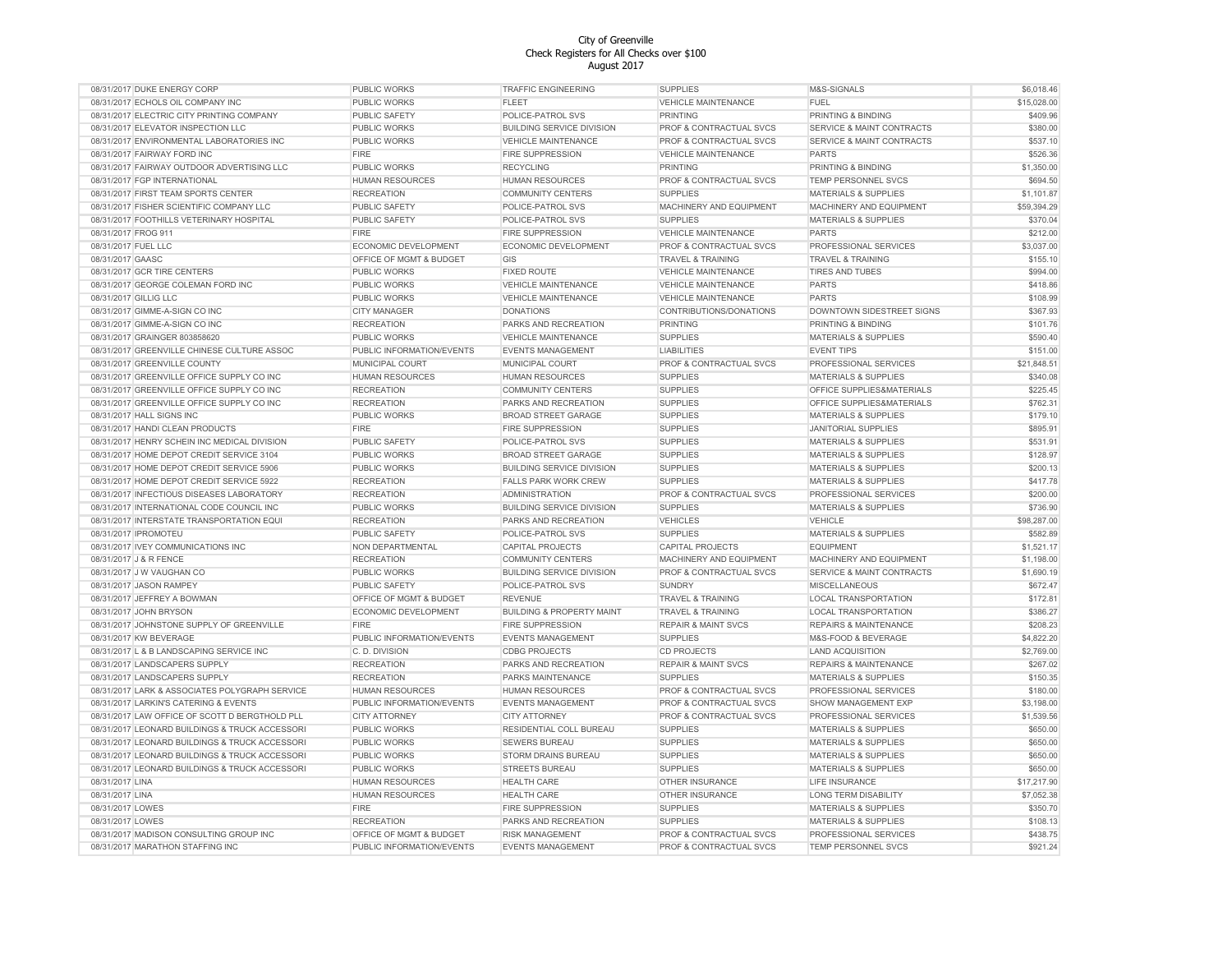| 08/31/2017 MARATHON STAFFING INC               | PUBLIC SAFETY             | POLICE-DISPATCH BUREAU           | PROF & CONTRACTUAL SVCS            | TEMP PERSONNEL SVCS                  | \$9,037.20  |
|------------------------------------------------|---------------------------|----------------------------------|------------------------------------|--------------------------------------|-------------|
| 08/31/2017 MARATHON STAFFING INC               | PUBLIC WORKS              | <b>MAINTENANCE</b>               | <b>PROF &amp; CONTRACTUAL SVCS</b> | TEMP PERSONNEL SVCS                  | \$2,036.65  |
| 08/31/2017 MARK HUNTINGTON                     | <b>CITY MANAGER</b>       | <b>DONATIONS</b>                 | CONTRIBUTIONS/DONATIONS            | POLICE SAFE NEIGHBORHOODS            | \$154.23    |
| 08/31/2017 MCKINNEY LUMBER & HARDWARE LLC      | <b>RECREATION</b>         | <b>FALLS PARK WORK CREW</b>      | <b>SUPPLIES</b>                    | <b>MATERIALS &amp; SUPPLIES</b>      | \$217.83    |
| 08/31/2017 MCKINNEY LUMBER & HARDWARE LLC      | <b>RECREATION</b>         | PARKS MAINTENANCE                | <b>SUPPLIES</b>                    | <b>MATERIALS &amp; SUPPLIES</b>      | \$424.51    |
| 08/31/2017 METROCOLOGY                         | NON DEPARTMENTAL          | <b>CAPITAL PROJECTS</b>          | <b>CAPITAL PROJECTS</b>            | PLANNING/DESIGN                      | \$1,735.00  |
| 08/31/2017 MIKE'S BODY SHOP                    | PUBLIC WORKS              | <b>VEHICLE MAINTENANCE</b>       | <b>VEHICLE MAINTENANCE</b>         | <b>OUTSIDE REPAIRS</b>               | \$332.10    |
| 08/31/2017 MOBILITY WORKS LLC                  | PUBLIC WORKS              | <b>VEHICLE MAINTENANCE</b>       | <b>VEHICLE MAINTENANCE</b>         | <b>OUTSIDE REPAIRS</b>               | \$290.61    |
| 08/31/2017 MOORE MEDICAL CORP                  | <b>FIRE</b>               | <b>FIRE SUPPRESSION</b>          | <b>SUPPLIES</b>                    | MATERIALS & SUPPLIES                 | \$1,378.75  |
| 08/31/2017 NAPA                                | PUBLIC WORKS              | FLEET                            | <b>VEHICLE MAINTENANCE</b>         | <b>PARTS</b>                         | \$56,444.24 |
| 08/31/2017 NAPA                                | PUBLIC WORKS              | FLEET                            | VEHICLE MAINTENANCE                | PARTS MANAGEMENT FEES                | \$13,473.00 |
| 08/31/2017 NAPA AUTO PARTS                     | <b>FIRE</b>               | <b>FIRE SUPPRESSION</b>          | <b>VEHICLE MAINTENANCE</b>         | <b>PARTS</b>                         | \$1,568.86  |
| 08/31/2017 NEW FLYER PARTS                     | PUBLIC WORKS              | <b>VEHICLE MAINTENANCE</b>       | <b>VEHICLE MAINTENANCE</b>         | <b>PARTS</b>                         | \$475.22    |
| 08/31/2017 NORTHERN TOOL & EQUIPMENT           | PUBLIC WORKS              | <b>FIXED ROUTE</b>               | <b>SUPPLIES</b>                    | <b>MATERIALS &amp; SUPPLIES</b>      | \$163.94    |
| 08/31/2017 PANAGAKOS ASPHALT INC               | PUBLIC WORKS              | <b>SEWERS BUREAU</b>             | <b>SUPPLIES</b>                    | MATERIALS & SUPPLIES                 | \$187.76    |
|                                                |                           |                                  |                                    |                                      |             |
| 08/31/2017 PANAGAKOS ASPHALT INC               | PUBLIC WORKS              | STORM DRAINS BUREAU              | <b>SUPPLIES</b>                    | <b>MATERIALS &amp; SUPPLIES</b>      | \$187.76    |
| 08/31/2017 PANAGAKOS ASPHALT INC               | PUBLIC WORKS              | <b>STREETS BUREAU</b>            | <b>SUPPLIES</b>                    | <b>MATERIALS &amp; SUPPLIES</b>      | \$375.50    |
| 08/31/2017 PERFECT DELIVERY INC                | <b>RECREATION</b>         | <b>COMMUNITY CENTERS</b>         | <b>SUPPLIES</b>                    | <b>MATERIALS &amp; SUPPLIES</b>      | \$122.96    |
| 08/31/2017 PETERBILT STORE OF GREENVILLE, THE  | PUBLIC WORKS              | <b>VEHICLE MAINTENANCE</b>       | <b>VEHICLE MAINTENANCE</b>         | <b>PARTS</b>                         | \$5,975.89  |
| 08/31/2017 R J SHIRLEY INC                     | <b>RECREATION</b>         | TREE MAINTENANCE BUREAU          | <b>PROF &amp; CONTRACTUAL SVCS</b> | PROFESSIONAL SERVICES                | \$470.06    |
| 08/31/2017 READ'S UNIFORMS INC                 | <b>FIRE</b>               | FIRE SUPPRESSION                 | <b>SUPPLIES</b>                    | <b>CLOTHING &amp; UNIFORMS</b>       | \$2,767.28  |
| 08/31/2017 RED WING SHOE STORE #874            | <b>FIRE</b>               | <b>FIRE SUPPRESSION</b>          | <b>SUPPLIES</b>                    | <b>CLOTHING &amp; UNIFORMS</b>       | \$140.00    |
| 08/31/2017 RED WING SHOE STORE #874            | <b>PUBLIC WORKS</b>       | <b>TRAFFIC ENGINEERING</b>       | <b>SUPPLIES</b>                    | <b>CLOTHING &amp; UNIFORMS</b>       | \$133.55    |
| 08/31/2017 ROGERS STEREO INC                   | PUBLIC SAFETY             | POLICE-PATROL SVS                | <b>SUNDRY</b>                      | <b>MISCELLANEOUS</b>                 | \$160.00    |
| 08/31/2017 S C STATE ASSOC OF FIRE CHIEFS      | <b>FIRE</b>               | <b>FIRE SERVICES</b>             | <b>SUNDRY</b>                      | DUES, SUBSCRIPTN, PUBLICATN          | \$120.00    |
| 08/31/2017 S C STATE ASSOC OF FIRE CHIEFS      | <b>FIRE</b>               | <b>FIRE SUPPRESSION</b>          | <b>SUNDRY</b>                      | DUES, SUBSCRIPTN, PUBLICATN          | \$240.00    |
| 08/31/2017 S C WORKERS COMPENSATION COMMI      | OFFICE OF MGMT & BUDGET   | <b>RISK MANAGEMENT</b>           | <b>RISK MANAGEMENT</b>             | WC SELF INSURANCE TAX                | \$38,396.64 |
| 08/31/2017 SAFE INDUSTRIES                     | <b>FIRE</b>               | <b>FIRE SUPPRESSION</b>          | <b>REPAIR &amp; MAINT SVCS</b>     | <b>REPAIRS &amp; MAINTENANCE</b>     | \$624.15    |
| 08/31/2017 SAFE INDUSTRIES                     | <b>FIRE</b>               | <b>FIRE SUPPRESSION</b>          | <b>SUPPLIES</b>                    | <b>MATERIALS &amp; SUPPLIES</b>      | \$619.04    |
| 08/31/2017 SAFE INDUSTRIES                     | <b>FIRE</b>               | <b>FIRE SUPPRESSION</b>          | <b>VEHICLE MAINTENANCE</b>         | <b>PARTS</b>                         | \$226.84    |
| 08/31/2017 SC UPSTATE NATIONAL SOCIETY OF BLAC | PUBLIC INFORMATION/EVENTS | <b>EVENTS MANAGEMENT</b>         | <b>LIABILITIES</b>                 | <b>EVENT TIPS</b>                    | \$287.00    |
| 08/31/2017 SEWAH STUDIOS                       | <b>CITY MANAGER</b>       | <b>CITY MANAGER</b>              | <b>SUNDRY</b>                      | <b>MISCELLANEOUS</b>                 | \$2,010.00  |
| 08/31/2017 SHARON NELSON                       | HUMAN RESOURCES           | <b>HUMAN RESOURCES</b>           | SUNDRY                             | <b>MISCELLANEOUS</b>                 | \$501.33    |
| 08/31/2017 SIMPLEX-GRINNELL                    | PUBLIC WORKS              | <b>BUILDING SERVICE DIVISION</b> | PROF & CONTRACTUAL SVCS            | SERVICE & MAINT CONTRACTS            | \$383.54    |
| 08/31/2017 SNC-TECH LLC                        | PUBLIC SAFETY             | POLICE-PATROL SVS                | PROF & CONTRACTUAL SVCS            | SERVICE & MAINT CONTRACTS            | \$4,960.00  |
|                                                | PUBLIC WORKS              |                                  |                                    |                                      | \$100.00    |
| 08/31/2017 SNIDER FLEET SOLUTIONS              |                           | <b>VEHICLE MAINTENANCE</b>       | <b>VEHICLE MAINTENANCE</b>         | <b>OUTSIDE REPAIRS</b>               |             |
| 08/31/2017 SOCAR                               | PUBLIC WORKS              | RESIDENTIAL COLL BUREAU          | <b>SUPPLIES</b>                    | <b>MATERIALS &amp; SUPPLIES</b>      | \$231.08    |
| 08/31/2017 SOUTHEASTERN PAPER GROUP            | <b>RECREATION</b>         | <b>COMMUNITY CENTERS</b>         | <b>SUPPLIES</b>                    | <b>MATERIALS &amp; SUPPLIES</b>      | \$1,029.91  |
| 08/31/2017 SOUTHEASTERN PAPER GROUP            | <b>RECREATION</b>         | <b>FALLS PARK WORK CREW</b>      | PROF & CONTRACTUAL SVCS            | <b>SERVICE &amp; MAINT CONTRACTS</b> | \$209.24    |
| 08/31/2017 SQUIRE PATTON BOGGS LLP             | <b>CITY MANAGER</b>       | <b>CITY MANAGER</b>              | PROF & CONTRACTUAL SVCS            | PROFESSIONAL SERVICES                | \$10,000.00 |
| 08/31/2017 STATE BUDGET AND CONTROL BOARD      | PUBLIC SAFETY             | POLICE-PATROL SVS                | PROF & CONTRACTUAL SVCS            | <b>SERVICE &amp; MAINT CONTRACTS</b> | \$112.00    |
| 08/31/2017 SUMMIT MEDIA LLC                    | NON DEPARTMENTAL          | <b>MISC GRANTS</b>               | <b>SUPPLIES</b>                    | <b>MATERIALS &amp; SUPPLIES</b>      | \$200.00    |
| 08/31/2017 SUPPLYWORKS                         | <b>PUBLIC WORKS</b>       | <b>VEHICLE MAINTENANCE</b>       | <b>SUPPLIES</b>                    | <b>MATERIALS &amp; SUPPLIES</b>      | \$807.51    |
| 08/31/2017 SWANA                               | NON DEPARTMENTAL          | <b>MISC GRANTS</b>               | <b>TRAVEL &amp; TRAINING</b>       | <b>TRAVEL &amp; TRAINING</b>         | \$750.00    |
| 08/31/2017 SWANA                               | PUBLIC WORKS              | <b>RECYCLING</b>                 | <b>TRAVEL &amp; TRAINING</b>       | <b>TRAVEL &amp; TRAINING</b>         | \$549.00    |
| 08/31/2017 SWANA                               | PUBLIC WORKS              | RESIDENTIAL COLL BUREAU          | <b>TRAVEL &amp; TRAINING</b>       | <b>TRAVEL &amp; TRAINING</b>         | \$1,100.00  |
| 08/31/2017 TALENT MANAGEMENT SOLUTIONS         | PUBLIC SAFETY             | POLICE-DISPATCH BUREAU           | PROF & CONTRACTUAL SVCS            | TEMP PERSONNEL SVCS                  | \$1,337.85  |
| 08/31/2017 TALENT MANAGEMENT SOLUTIONS         | PUBLIC WORKS              | <b>FIXED ROUTE</b>               | PROF & CONTRACTUAL SVCS            | TEMP PERSONNEL SVCS                  | \$5,611.32  |
| 08/31/2017 TALENT MANAGEMENT SOLUTIONS         | PUBLIC WORKS              | RESIDENTIAL COLL BUREAU          | PROF & CONTRACTUAL SVCS            | TEMP PERSONNEL SVCS                  | \$6,444.11  |
| 08/31/2017 TALENT MANAGEMENT SOLUTIONS         | <b>PUBLIC WORKS</b>       | STORM DRAINS BUREAU              | PROF & CONTRACTUAL SVCS            | TEMP PERSONNEL SVCS                  | \$495.00    |
| 08/31/2017 TALENT MANAGEMENT SOLUTIONS         | PUBLIC WORKS              | <b>STREETS BUREAU</b>            | PROF & CONTRACTUAL SVCS            | TEMP PERSONNEL SVCS                  | \$1,320.00  |
| 08/31/2017 TALENT MANAGEMENT SOLUTIONS         | <b>RECREATION</b>         | <b>ADMINISTRATION</b>            | PROF & CONTRACTUAL SVCS            | TEMP PERSONNEL SVCS                  | \$565.56    |
| 08/31/2017 TALENT MANAGEMENT SOLUTIONS         | <b>RECREATION</b>         | PARKS MAINTENANCE                | PROF & CONTRACTUAL SVCS            | TEMP PERSONNEL SVCS                  | \$2,633.68  |
| 08/31/2017 TALENT MANAGEMENT SOLUTIONS         | <b>RECREATION</b>         | <b>PUBLIC SERVICES</b>           | PROF & CONTRACTUAL SVCS            | <b>TEMP PERSONNEL SVCS</b>           | \$484.16    |
| 08/31/2017 TALENT MANAGEMENT SOLUTIONS         | <b>RECREATION</b>         | TREE MAINTENANCE BUREAU          | PROF & CONTRACTUAL SVCS            | <b>TEMP PERSONNEL SVCS</b>           | \$1,130.40  |
| 08/31/2017 TD CONVENTION CENTER                | <b>FIRE</b>               | <b>FIRE SERVICES</b>             | <b>SUPPLIES</b>                    | <b>MATERIALS &amp; SUPPLIES</b>      | \$156.32    |
| 08/31/2017 TD CONVENTION CENTER                | PUBLIC WORKS              | <b>BUILDING SERVICE DIVISION</b> | <b>SUNDRY</b>                      | <b>MISCELLANEOUS</b>                 | \$143.00    |
|                                                |                           |                                  |                                    |                                      |             |
| 08/31/2017 TD CONVENTION CENTER                | PUBLIC WORKS              | <b>ENGINEERING</b>               | SUNDRY                             | MISCELLANEOUS                        | \$143.00    |
| 08/31/2017 TD CONVENTION CENTER                | PUBLIC WORKS              | <b>FLEET</b>                     | <b>SUNDRY</b>                      | <b>MISCELLANEOUS</b>                 | \$143.00    |